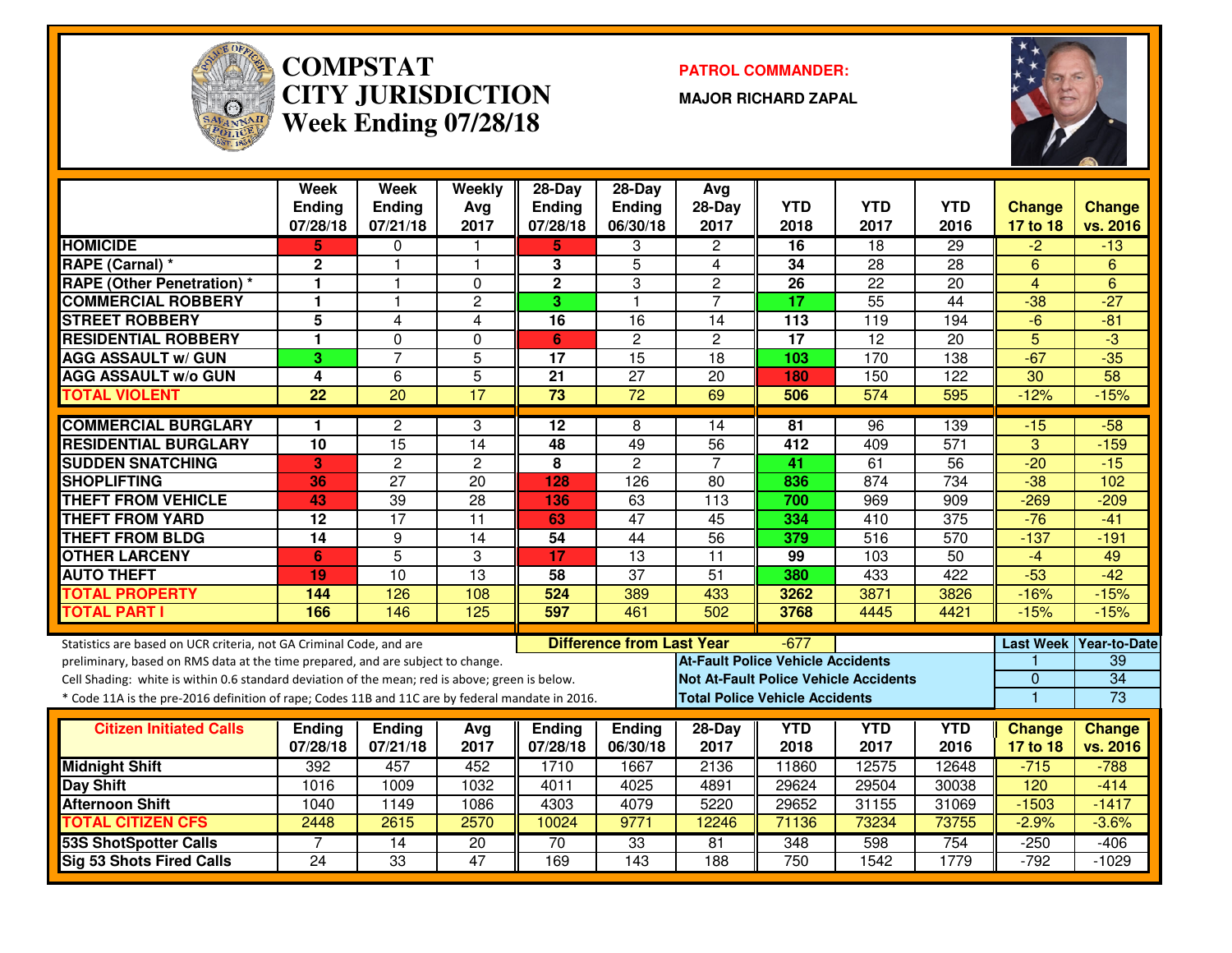

# **COMPSTAT PRECINCT COMMANDER: NORTH PRECINCTWeek Ending 07/28/18**

**CAPT. CARY HILL**



|                                                                                                                                                                                                                                                           | <b>Week</b><br><b>Ending</b><br>7/28/18 | <b>Week</b><br><b>Ending</b><br>7/21/18 | Weekly<br>Avg<br>2017 | $28-Dav$<br><b>Ending</b><br>7/28/18  | $28-Dav$<br>Ending<br>6/30/18    | Avg<br>$28-Day$<br>2017                                                                  | <b>YTD</b><br>2018                    | <b>YTD</b><br>2017 | <b>YTD</b><br>2016 | <b>Change</b><br>17 to 18                         | <b>Change</b><br>vs. 2016                  |
|-----------------------------------------------------------------------------------------------------------------------------------------------------------------------------------------------------------------------------------------------------------|-----------------------------------------|-----------------------------------------|-----------------------|---------------------------------------|----------------------------------|------------------------------------------------------------------------------------------|---------------------------------------|--------------------|--------------------|---------------------------------------------------|--------------------------------------------|
| <b>HOMICIDE</b>                                                                                                                                                                                                                                           | 1                                       | 0                                       | 0                     |                                       | 2                                | $\Omega$                                                                                 | 3                                     | 3                  | 2                  | $\Omega$                                          |                                            |
| <b>RAPE (Carnal) *</b>                                                                                                                                                                                                                                    | 1                                       | $\mathbf{0}$                            | 0                     | $\mathbf{1}$                          | $\overline{c}$                   | $\overline{\mathbf{1}}$                                                                  | 9                                     | $\overline{12}$    | 9                  | $\overline{3}$                                    | $\Omega$                                   |
| <b>RAPE (Other Penetration) *</b>                                                                                                                                                                                                                         | 1                                       | $\Omega$                                | $\Omega$              | 1                                     | 1                                | $\mathbf{0}$                                                                             | 3                                     | 4                  | 5                  | $-1$                                              | $-2$                                       |
| <b>COMMERCIAL ROBBERY</b>                                                                                                                                                                                                                                 | 0                                       | $\mathbf{0}$                            | $\Omega$              | $\bf{0}$                              | 1                                | $\overline{\mathbf{1}}$                                                                  | 4                                     | 6                  | 5                  | $-2$                                              | $-1$                                       |
| <b>STREET ROBBERY</b>                                                                                                                                                                                                                                     | $\mathbf{1}$                            | $\overline{2}$                          | $\mathbf{1}$          | 6                                     | $\overline{c}$                   | 4                                                                                        | 36                                    | 45                 | $\overline{78}$    | -9                                                | $-42$                                      |
| <b>RESIDENTIAL ROBBERY</b>                                                                                                                                                                                                                                | $\mathbf 0$                             | $\mathbf 0$                             | 0                     | $\mathbf 0$                           | $\overline{c}$                   | $\Omega$                                                                                 | 5                                     | $\mathbf{1}$       | 4                  | $\overline{4}$                                    | 4                                          |
| <b>AGG ASSAULT w/ GUN</b>                                                                                                                                                                                                                                 | $\mathbf{1}$                            | $\mathbf 0$                             | $\mathbf{1}$          | $\overline{2}$                        | $\overline{4}$                   | $\overline{4}$                                                                           | $\overline{21}$                       | $\overline{36}$    | $\overline{28}$    | $-15$                                             | $-7$                                       |
| <b>AGG ASSAULT w/o GUN</b>                                                                                                                                                                                                                                | $\mathbf 2$                             | 3                                       | $\overline{c}$        | 8                                     | $\overline{12}$                  | 6                                                                                        | 61                                    | $\overline{32}$    | 35                 | 29                                                | $\overline{26}$                            |
| <b>TOTAL VIOLENT</b>                                                                                                                                                                                                                                      | $\overline{7}$                          | $\overline{5}$                          | $\overline{4}$        | 19                                    | $\overline{26}$                  | 17                                                                                       | 142                                   | 139                | 166                | 2%                                                | $-14%$                                     |
| <b>COMMERCIAL BURGLARY</b>                                                                                                                                                                                                                                | 1                                       |                                         | 1                     | 3                                     | 1                                | 4                                                                                        | 18                                    | $\overline{34}$    | $\overline{25}$    | -16                                               | -7                                         |
| <b>RESIDENTIAL BURGLARY</b>                                                                                                                                                                                                                               | $\mathbf{1}$                            | $\Omega$                                | $\mathbf{2}$          | $\overline{7}$                        | 5                                | $\overline{7}$                                                                           | 49                                    | 41                 | 62                 | 8                                                 | $-13$                                      |
| <b>SUDDEN SNATCHING</b>                                                                                                                                                                                                                                   | $\mathbf{1}$                            | $\mathbf{1}$                            | $\mathbf{1}$          | $\overline{\mathbf{4}}$               | $\mathbf{1}$                     | 3                                                                                        | 21                                    | $\overline{33}$    | $\overline{31}$    | $-12$                                             | $-10$                                      |
| <b>SHOPLIFTING</b>                                                                                                                                                                                                                                        | 8                                       | $\overline{2}$                          | 3                     | $\overline{25}$                       | $\overline{21}$                  | $\overline{12}$                                                                          | 162                                   | 129                | 103                | $\overline{33}$                                   | 59                                         |
| <b>THEFT FROM VEHICLE</b>                                                                                                                                                                                                                                 | 11                                      | 8                                       | 6                     | 32                                    | 15                               | 24                                                                                       | 143                                   | 229                | 307                | $-86$                                             | $-164$                                     |
| <b>THEFT FROM YARD</b>                                                                                                                                                                                                                                    | $\mathbf 2$                             | $\mathbf{1}$                            | 3                     | $\overline{12}$                       | $\overline{13}$                  | $\overline{11}$                                                                          | 90                                    | 131                | $\overline{118}$   | $-41$                                             | $-28$                                      |
| <b>THEFT FROM BLDG</b>                                                                                                                                                                                                                                    | 4                                       | $\overline{2}$                          | $\overline{4}$        | $\overline{12}$                       | $\overline{14}$                  | $\overline{15}$                                                                          | 100                                   | 162                | 174                | $-62$                                             | $-74$                                      |
| <b>OTHER LARCENY</b>                                                                                                                                                                                                                                      | 4                                       | $\overline{c}$                          | $\mathbf{1}$          | 10                                    | $\overline{2}$                   | $\overline{c}$                                                                           | 25                                    | 27                 | 16                 | $-2$                                              | 9 <sup>°</sup>                             |
| <b>AUTO THEFT</b>                                                                                                                                                                                                                                         | 4                                       | $\overline{2}$                          | 3                     | 13                                    | 9                                | $\overline{12}$                                                                          | 75                                    | 112                | 112                | $-37$                                             | $-37$                                      |
| <b>TOTAL PROPERTY</b>                                                                                                                                                                                                                                     | 36                                      | $\overline{19}$                         | $\overline{22}$       | 118                                   | $\overline{81}$                  | $\overline{90}$                                                                          | 683                                   | 898                | 948                | $-24%$                                            | $-28%$                                     |
| <b>TOTAL PART I</b>                                                                                                                                                                                                                                       | 43                                      | 24                                      | $\overline{27}$       | $\overline{137}$                      | 107                              | 107                                                                                      | 825                                   | 1037               | 1114               | $-20%$                                            | $-26%$                                     |
| Statistics are based on UCR criteria, not GA Criminal Code, and are<br>preliminary, based on RMS data at the time prepared, and are subject to change.<br>Cell Shading: white is within 0.6 standard deviation of the mean; red is above; green is below. |                                         |                                         |                       |                                       | <b>Difference from Last Year</b> | <b>At-Fault Police Vehicle Accidents</b><br><b>Not At-Fault Police Vehicle Accidents</b> | -212                                  |                    |                    | <b>Last Week</b><br>$\overline{0}$<br>$\mathbf 0$ | <b>Year-to-Date</b><br>9<br>$\overline{7}$ |
| * Code 11A is the pre-2016 definition of rape; Codes 11B and 11C are by federal mandate in 2016.                                                                                                                                                          |                                         |                                         |                       |                                       |                                  |                                                                                          | <b>Total Police Vehicle Accidents</b> |                    |                    | $\overline{0}$                                    | 16                                         |
| <b>Citizen Initiated Calls</b>                                                                                                                                                                                                                            | Week<br><b>Ending</b><br>07/28/18       | Week<br><b>Ending</b><br>07/21/18       | Weekly<br>Avg<br>2017 | $28-Day$<br><b>Ending</b><br>07/28/18 | $28-Day$<br>Ending<br>06/30/18   | Avg<br>$28-Day$<br>2017                                                                  | <b>YTD</b><br>2018                    | <b>YTD</b><br>2017 | <b>YTD</b><br>2016 | <b>Change</b><br>17 to 18                         | <b>Change</b><br>vs. 2016                  |
| <b>Midnight Shift</b>                                                                                                                                                                                                                                     | 115                                     | 126                                     | 121                   | 506                                   | 520                              | 484                                                                                      | 3456                                  | 3535               | 3551               | $-79$                                             | $-95$                                      |
| <b>Day Shift</b>                                                                                                                                                                                                                                          | 269                                     | 249                                     | 233                   | 983                                   | 1011                             | 931                                                                                      | 7448                                  | 6871               | 7193               | 577                                               | 255                                        |
| <b>Afternoon Shift</b>                                                                                                                                                                                                                                    | 283                                     | 244                                     | 252                   | 1025                                  | 1033                             | 1010                                                                                     | 7165                                  | 7351               | 7383               | $-186$                                            | $-218$                                     |
| <b>TOTAL CITIZEN CFS</b>                                                                                                                                                                                                                                  | 667                                     | 619                                     | 606                   | 2514                                  | 2564                             | 2425                                                                                     | 18069                                 | 17757              | 18127              | 1.8%                                              | $-0.3%$                                    |
| 53S ShotSpotter Calls                                                                                                                                                                                                                                     | 2                                       | $\mathbf{2}$                            | 3                     | 9                                     | 8                                | 12                                                                                       | 46                                    | 84                 | 123                | -38                                               | $-77$                                      |
| Sig 53 Shots Fired Calls                                                                                                                                                                                                                                  | 6                                       | 3                                       | $\overline{7}$        | 32                                    | $\overline{38}$                  | 29                                                                                       | 194                                   | $\overline{222}$   | $\overline{287}$   | $-28$                                             | $-93$                                      |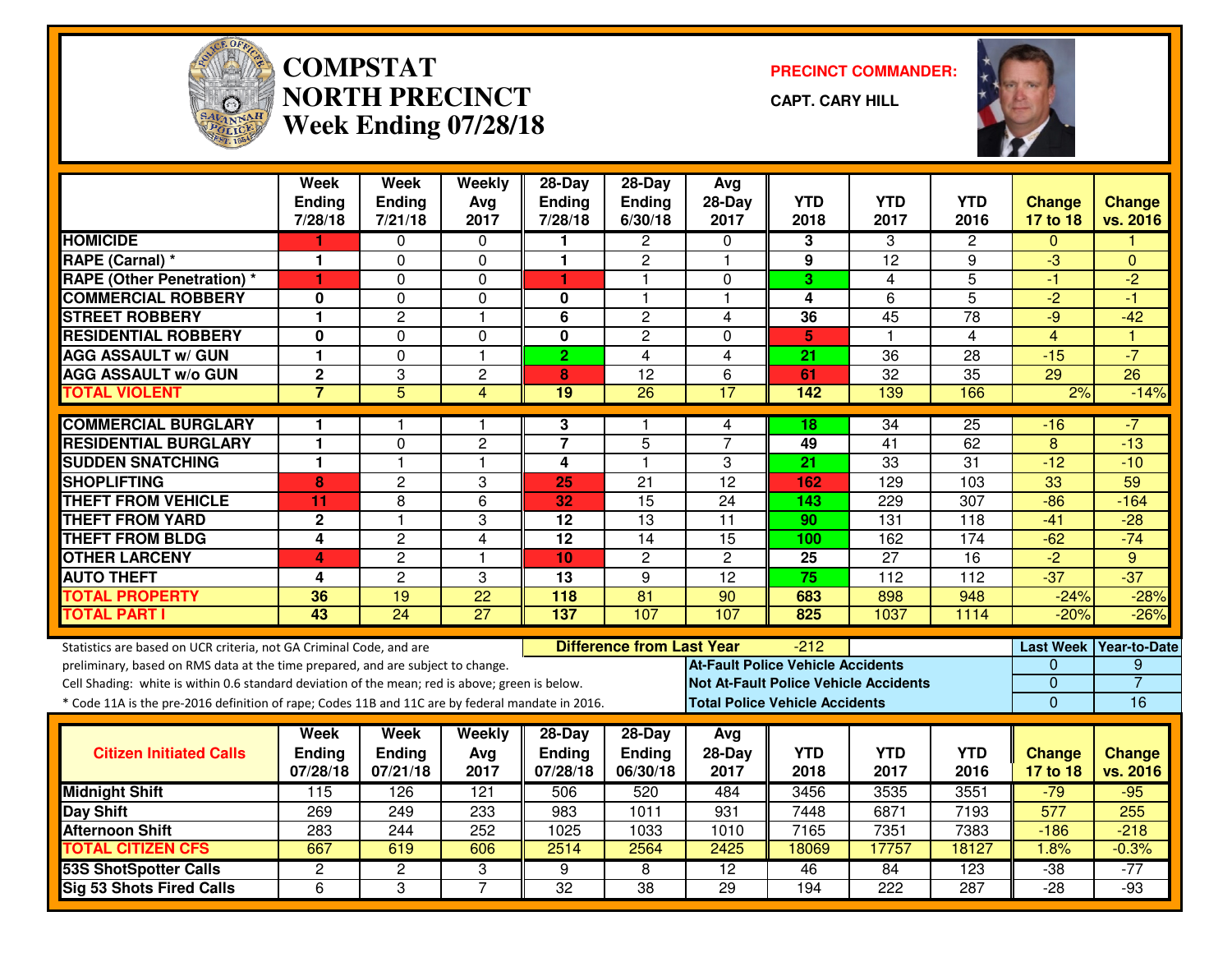## **BEAT 21 North PrecinctWeek Ending 07/28/18**

|                                   |               |                | <b>Last 4 Weeks</b> |                | 28 Days        | 28 Day  |                |                |                |                |                |
|-----------------------------------|---------------|----------------|---------------------|----------------|----------------|---------|----------------|----------------|----------------|----------------|----------------|
|                                   | <b>Ending</b> | <b>Ending</b>  | <b>Ending</b>       | <b>Ending</b>  | <b>Ending</b>  | Average | <b>YTD</b>     | <b>YTD</b>     | <b>YTD</b>     | <b>Change</b>  | <b>Change</b>  |
|                                   | 07/07/18      | 07/14/18       | 07/21/18            | 07/28/18       | 07/28/18       | 2017    | 2018           | 2017           | 2016           | 17 to 18       | vs. 2016       |
| <b>HOMICIDE</b>                   | 0             | 0              | 0                   | 0              | 0              | 0.0     | 0              | $\Omega$       | 0              | $\Omega$       | $\mathbf{0}$   |
| RAPE (Carnal) *                   | $\Omega$      | 0              | $\mathbf 0$         | $\Omega$       | $\Omega$       | 0.1     | $\Omega$       | $\Omega$       | $\mathbf{1}$   | $\Omega$       | $-1$           |
| <b>RAPE (Other Penetration) *</b> | $\Omega$      | $\Omega$       | $\mathbf 0$         | $\Omega$       | $\Omega$       | 0.0     | 0              | $\mathbf{1}$   | 0              | $-1$           | $\Omega$       |
| <b>COMMERCIAL ROBBERY</b>         | 0             | $\Omega$       | $\mathbf 0$         | $\Omega$       | 0              | 0.1     | 0              | $\mathbf{1}$   | $\mathbf{1}$   | $-1$           | $-1$           |
| <b>STREET ROBBERY</b>             | 0             | 0              | $\mathbf 0$         | 0              | 0              | 0.2     | 0              | $\overline{2}$ | 0              | $-2$           | $\mathbf{0}$   |
| <b>RESIDENTIAL ROBBERY</b>        | $\mathbf{0}$  | 0              | $\mathbf{0}$        | 0              | $\Omega$       | 0.0     | $\mathbf{0}$   | 0              | 0              | $\Omega$       | $\mathbf{0}$   |
| <b>AGG ASSAULT W/ GUN</b>         | 0             | 0              | $\mathbf 0$         | $\mathbf{1}$   | $\mathbf{1}$   | 0.2     | $\mathbf{1}$   | $\mathbf{1}$   | 0              | $\mathbf{0}$   | 1              |
| <b>AGG ASSAULT W/o GUN</b>        | 0             | 0              | $\mathbf{0}$        | 0              | 0              | 0.2     | 3              | $\mathbf{1}$   | 3              | 2              | $\overline{0}$ |
| <b>TOTAL VIOLENT</b>              | $\mathbf{0}$  | $\overline{0}$ | $\overline{0}$      | $\mathbf{1}$   | $\mathbf{1}$   | 0.7     | $\overline{4}$ | 6              | 5              | $-33%$         | $-20%$         |
| <b>COMMERCIAL BURGLARY</b>        | $\Omega$      | $\Omega$       | $\mathbf 0$         | $\mathbf{1}$   | $\mathbf{1}$   | 0.2     | $\mathbf{1}$   | $\overline{2}$ | $\overline{2}$ | $-1$           | $-1$           |
| <b>RESIDENTIAL BURGLARY</b>       | 0             | $\mathbf{1}$   | $\mathbf 0$         | 0              | $\mathbf{1}$   | 1.1     | $\overline{7}$ | 7              | 4              | $\mathbf{0}$   | 3              |
| <b>SUDDEN SNATCHING</b>           | 0             | 0              | $\mathbf 0$         | 0              | 0              | 0.1     | 0              | 0              | 0              | $\overline{0}$ | $\overline{0}$ |
| <b>SHOPLIFTING</b>                | 0             | 0              | $\mathbf 0$         | 0              | 0              | 0.2     | $\overline{2}$ | $\overline{2}$ | $\Omega$       | $\mathbf{0}$   | $\overline{2}$ |
| <b>THEFT FROM VEHICLE</b>         | $\mathbf{1}$  | 0              | 1                   | 1              | 3              | 2.8     | 22             | 16             | 13             | 6              | 9              |
| <b>THEFT FROM YARD</b>            | 0             | $\overline{2}$ | $\mathbf 0$         | 0              | $\overline{2}$ | 1.2     | 13             | 9              | 13             | $\overline{4}$ | $\mathbf{0}$   |
| <b>THEFT FROM BLDG</b>            | 0             | 0              | $\mathbf 0$         | $\mathbf{1}$   | $\mathbf{1}$   | 3.0     | $\overline{7}$ | 31             | 18             | $-24$          | $-11$          |
| <b>OTHER LARCENY</b>              | 0             | 0              | $\overline{2}$      | $\overline{2}$ | 4              | 0.2     | 6              | 3              | $\overline{2}$ | 3              | $\overline{4}$ |
| <b>AUTO THEFT</b>                 | 0             | 0              | $\mathbf 0$         | $\mathbf{1}$   | $\mathbf{1}$   | 1.1     | 11             | 7              | 8              | $\overline{4}$ | 3              |
| <b>TOTAL PROPERTY</b>             | $\mathbf{1}$  | 3              | 3                   | 6              | 13             | 9.7     | 69             | 77             | 60             | $-10%$         | 15%            |
| <b>TOTAL PART I</b>               | $\mathbf{1}$  | 3              | $\overline{3}$      | $\overline{7}$ | 14             | 10.4    | 73             | 83             | 65             | $-12%$         | 12%            |
|                                   |               |                |                     |                |                |         |                |                |                |                |                |

 **Difference from Last Year**-10

Statistics are based on UCR criteria, not GA Criminal Code.

\* Rape Code 11A is the historical definition of rape (aka Legacy Rape); Rape Codes 11B and 11C are those moved from Part II to Part I in 2017.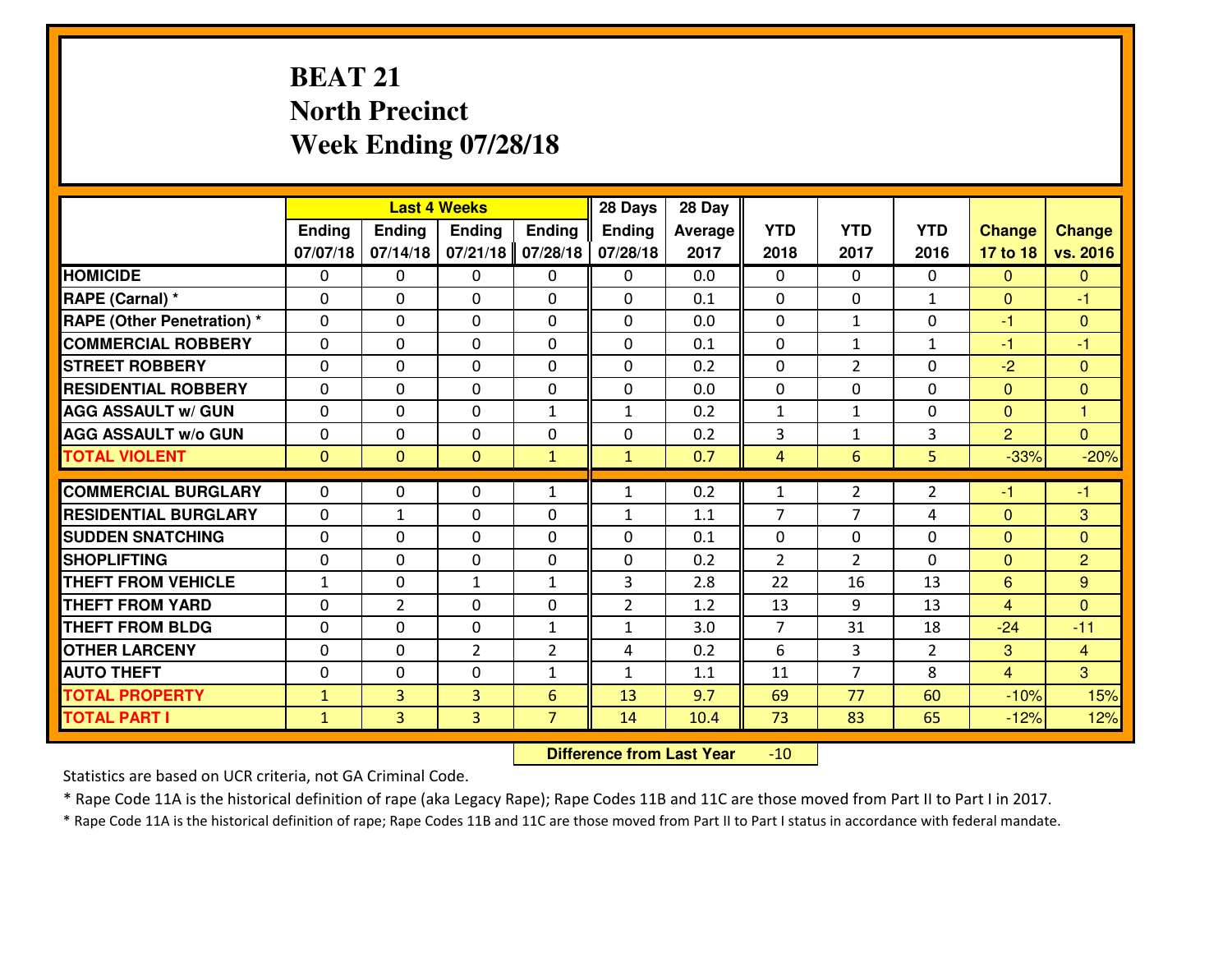## **BEAT 22 North PrecinctWeek Ending 07/28/18**

|                             |                |               | <b>Last 4 Weeks</b> |                | 28 Days          | 28 Day  |                |                |                |                |                         |
|-----------------------------|----------------|---------------|---------------------|----------------|------------------|---------|----------------|----------------|----------------|----------------|-------------------------|
|                             | Ending         | <b>Ending</b> | <b>Ending</b>       | <b>Ending</b>  | Ending           | Average | <b>YTD</b>     | <b>YTD</b>     | <b>YTD</b>     | <b>Change</b>  | <b>Change</b>           |
|                             | 07/07/18       | 07/14/18      | 07/21/18            | 07/28/18       | 07/28/18         | 2017    | 2018           | 2017           | 2016           | 17 to 18       | vs. 2016                |
| <b>HOMICIDE</b>             | $\Omega$       | 0             | 0                   | $\mathbf{1}$   | 1                | 0.0     | 3              | $\Omega$       | $\mathfrak{D}$ | 3              | 1                       |
| RAPE (Carnal) *             | $\mathbf{0}$   | 0             | $\mathbf{0}$        | 0              | $\Omega$         | 0.2     | 2              | $\mathbf{1}$   | $\mathbf{1}$   | 1              | $\overline{1}$          |
| RAPE (Other Penetration) *  | $\Omega$       | 0             | $\mathbf{0}$        | $\Omega$       | $\Omega$         | 0.1     | 1              | 2              | 0              | $-1$           | $\overline{\mathbf{1}}$ |
| <b>COMMERCIAL ROBBERY</b>   | 0              | 0             | 0                   | 0              | $\Omega$         | 0.2     | $\mathbf{1}$   | 0              | 4              | 1              | $-3$                    |
| <b>STREET ROBBERY</b>       | $\mathbf{1}$   | 0             | $\mathbf 0$         | $\mathbf{1}$   | $\overline{2}$   | 0.8     | $\overline{7}$ | $\overline{7}$ | 6              | $\mathbf{0}$   | 1                       |
| <b>RESIDENTIAL ROBBERY</b>  | $\Omega$       | $\Omega$      | $\mathbf 0$         | $\Omega$       | 0                | 0.0     | $\mathbf 0$    | $\Omega$       | $\mathbf{1}$   | $\mathbf{0}$   | $-1$                    |
| <b>AGG ASSAULT w/ GUN</b>   | 0              | 0             | $\mathbf 0$         | 0              | 0                | 2.2     | 6              | 17             | 9              | $-11$          | $-3$                    |
| <b>AGG ASSAULT W/o GUN</b>  | $1\,$          | 0             | $\overline{2}$      | $\mathbf 0$    | 3                | 1.8     | 15             | 6              | 9              | 9 <sup>°</sup> | 6                       |
| <b>TOTAL VIOLENT</b>        | $\overline{2}$ | $\mathbf{0}$  | $\overline{2}$      | $\overline{2}$ | $6 \overline{6}$ | 5.2     | 35             | 33             | 32             | 6%             | 9%                      |
| <b>COMMERCIAL BURGLARY</b>  | $\Omega$       | 0             | $\mathbf{0}$        | $\Omega$       | $\Omega$         | 1.0     | 3              | 6              | $\mathbf{1}$   | $-3$           | $\overline{2}$          |
| <b>RESIDENTIAL BURGLARY</b> | $\overline{2}$ | 0             | $\mathbf 0$         | 0              | $\overline{2}$   | 2.2     | 13             | 10             | 16             | 3              | $-3$                    |
| <b>SUDDEN SNATCHING</b>     | 0              | 0             | 0                   | 0              | 0                | 0.1     | 3              | $\mathbf{0}$   | $\mathbf{1}$   | 3              | $\overline{2}$          |
| <b>SHOPLIFTING</b>          | $\mathbf{1}$   | 5             | 1                   | $\overline{2}$ | 9                | 2.7     | 27             | 22             | 12             | 5              | 15                      |
| <b>THEFT FROM VEHICLE</b>   | $\mathbf{1}$   | 0             | $\mathbf 0$         | 0              | $\mathbf{1}$     | 2.8     | 22             | 19             | 19             | 3              | $\overline{3}$          |
| <b>THEFT FROM YARD</b>      | 0              | $\mathbf{1}$  | $\mathbf 0$         | $\mathbf{1}$   | $\overline{2}$   | 1.2     | 12             | 10             | 13             | $\overline{2}$ | $-1$                    |
| <b>THEFT FROM BLDG</b>      | 0              | 0             | $\mathbf 0$         | 0              | 0                | 2.1     | 8              | 19             | 21             | $-11$          | $-13$                   |
| <b>OTHER LARCENY</b>        | 0              | 0             | $\mathbf 0$         | 0              | 0                | 0.4     | 0              | 3              | $\overline{2}$ | $-3$           | $-2$                    |
| <b>AUTO THEFT</b>           | $\mathbf{0}$   | 0             | $\overline{2}$      | 2              | 4                | 2.6     | 17             | 22             | 22             | $-5$           | $-5$                    |
| <b>TOTAL PROPERTY</b>       | 4              | 6             | 3                   | 5              | 18               | 15.1    | 105            | 111            | 107            | $-5%$          | $-2%$                   |
| <b>TOTAL PART I</b>         | 6              | 6             | 5                   | $\overline{7}$ | 24               | 20.3    | 140            | 144            | 139            | $-3%$          | 1%                      |
|                             |                |               |                     |                |                  |         |                |                |                |                |                         |

 **Difference from Last Year**-4

Statistics are based on UCR criteria, not GA Criminal Code.

\* Rape Code 11A is the historical definition of rape (aka Legacy Rape); Rape Codes 11B and 11C are those moved from Part II to Part I in 2017.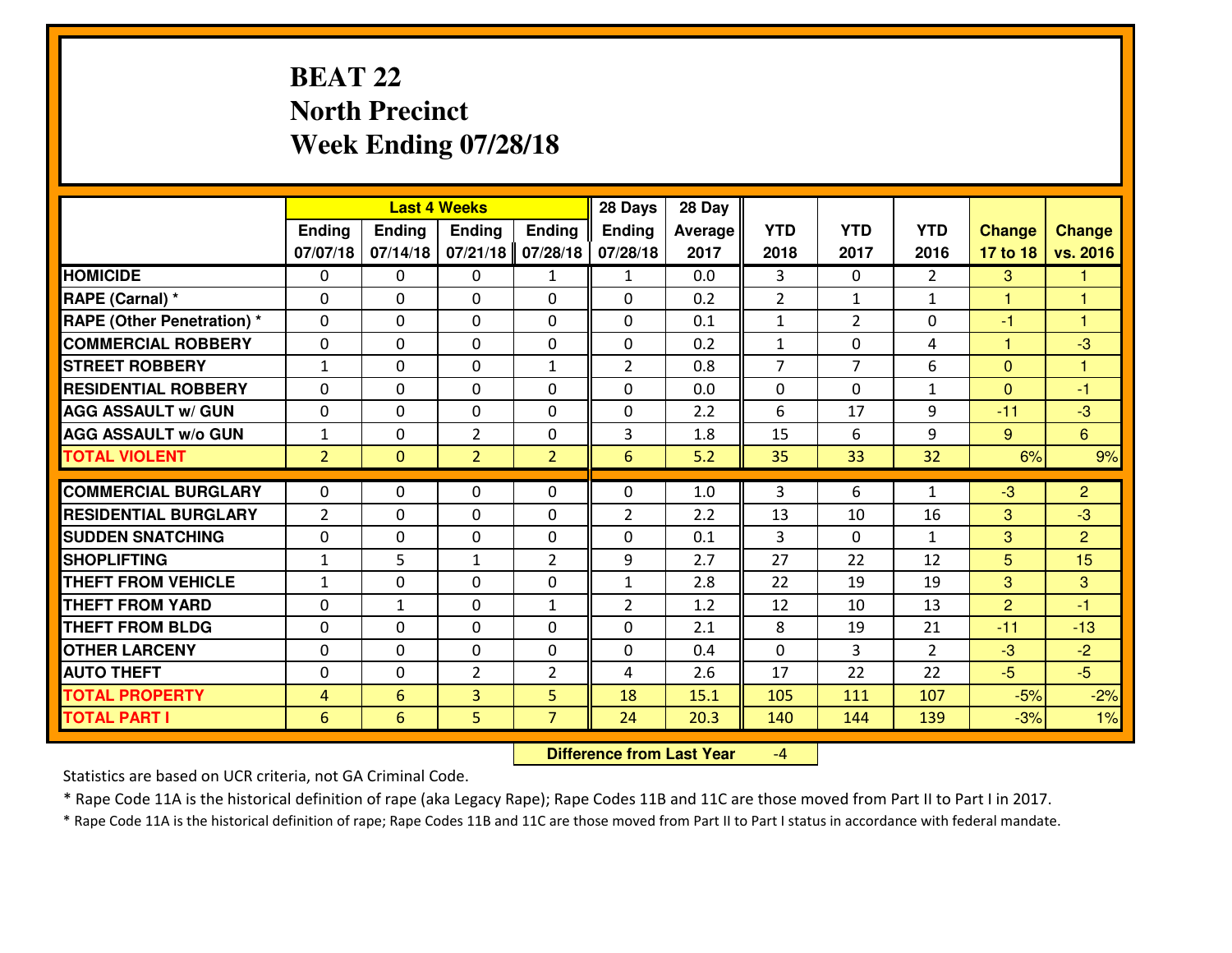## **BEAT 23 North PrecinctWeek Ending 07/28/18**

|                                   |                 |                | <b>Last 4 Weeks</b> |                | 28 Days        | 28 Day  |              |                |                |                |                |
|-----------------------------------|-----------------|----------------|---------------------|----------------|----------------|---------|--------------|----------------|----------------|----------------|----------------|
|                                   | Ending          | <b>Ending</b>  | <b>Ending</b>       | <b>Ending</b>  | Ending         | Average | <b>YTD</b>   | <b>YTD</b>     | <b>YTD</b>     | <b>Change</b>  | <b>Change</b>  |
|                                   | 07/07/18        | 07/14/18       | 07/21/18            | 07/28/18       | 07/28/18       | 2017    | 2018         | 2017           | 2016           | 17 to 18       | vs. 2016       |
| <b>HOMICIDE</b>                   | $\Omega$        | 0              | 0                   | 0              | 0              | 0.1     | 0            | $\mathbf{1}$   | 0              | $-1$           | $\Omega$       |
| RAPE (Carnal) *                   | $\mathbf{0}$    | 0              | $\mathbf{0}$        | 0              | $\Omega$       | 0.2     | 2            | $\overline{2}$ | 4              | $\Omega$       | $-2$           |
| <b>RAPE (Other Penetration) *</b> | $\Omega$        | 0              | $\mathbf{0}$        | $\Omega$       | $\Omega$       | 0.0     | $\mathbf{0}$ | 0              | $\overline{2}$ | $\Omega$       | $-2$           |
| <b>COMMERCIAL ROBBERY</b>         | 0               | 0              | 0                   | 0              | 0              | 0.2     | $\mathbf{1}$ | $\mathbf{1}$   | 0              | $\mathbf{0}$   | 1              |
| <b>STREET ROBBERY</b>             | $\mathbf{1}$    | $\mathbf{1}$   | $\mathbf 0$         | 0              | $\overline{2}$ | 0.5     | 5            | 3              | 12             | $\overline{2}$ | $-7$           |
| <b>RESIDENTIAL ROBBERY</b>        | $\Omega$        | $\Omega$       | $\mathbf 0$         | $\Omega$       | 0              | 0.1     | 4            | $\mathbf{1}$   | $\mathbf{1}$   | 3              | 3              |
| <b>AGG ASSAULT w/ GUN</b>         | $\Omega$        | 0              | $\mathbf 0$         | 0              | 0              | 0.7     | 6            | 6              | 12             | $\mathbf{0}$   | $-6$           |
| <b>AGG ASSAULT W/o GUN</b>        | 0               | 0              | 1                   | $\mathbf 0$    | $\mathbf{1}$   | 1.2     | 16           | 10             | $\overline{7}$ | 6              | 9              |
| <b>TOTAL VIOLENT</b>              | $\mathbf{1}$    | $\mathbf{1}$   | $\mathbf{1}$        | $\mathbf{0}$   | 3              | 2.8     | 34           | 24             | 38             | 42%            | $-11%$         |
| <b>COMMERCIAL BURGLARY</b>        | $\Omega$        | 0              | $\mathbf{0}$        | $\Omega$       | $\Omega$       | 1.9     | 8            | 11             | 6              | $-3$           | $\overline{2}$ |
| <b>RESIDENTIAL BURGLARY</b>       | $\mathbf{1}$    | $\mathbf{1}$   | $\mathbf 0$         | 0              | $\overline{2}$ | 1.8     | 13           | 11             | 14             | 2              | $-1$           |
| <b>SUDDEN SNATCHING</b>           | 0               | 0              | $\mathbf 0$         | 0              | 0              | 0.3     | 2            | 4              | $\mathbf{1}$   | $-2$           | $\overline{1}$ |
| <b>SHOPLIFTING</b>                | 3               | $\overline{2}$ | $\mathbf 0$         | $\mathbf{1}$   | 6              | 1.0     | 21           | 8              | 6              | 13             | 15             |
| <b>THEFT FROM VEHICLE</b>         | $1\,$           | 0              | 1                   | $\mathbf{1}$   | 3              | 3.1     | 19           | 23             | 41             | $-4$           | $-22$          |
| <b>THEFT FROM YARD</b>            | $1\,$           | $\mathbf{1}$   | $\mathbf{1}$        | 0              | 3              | 1.9     | 15           | 16             | 12             | $-1$           | 3              |
| <b>THEFT FROM BLDG</b>            | 0               | $\mathbf{1}$   | 1                   | $\overline{2}$ | 4              | 1.9     | 16           | 15             | 16             | $\mathbf{1}$   | $\overline{0}$ |
| <b>OTHER LARCENY</b>              | 0               | $\mathbf{1}$   | $\mathbf 0$         | 0              | $\mathbf{1}$   | 0.3     | 5            | 3              | 0              | $\overline{2}$ | 5              |
| <b>AUTO THEFT</b>                 | $\mathbf{0}$    | $\mathbf{1}$   | $\mathbf{0}$        | 0              | $\mathbf{1}$   | 3.1     | 10           | 23             | 16             | $-13$          | $-6$           |
| <b>TOTAL PROPERTY</b>             | $6\phantom{1}6$ | $\overline{7}$ | $\overline{3}$      | 4              | 20             | 15.3    | 109          | 114            | 112            | $-4%$          | $-3%$          |
| <b>TOTAL PART I</b>               | $\overline{7}$  | 8              | 4                   | 4              | 23             | 18.1    | 143          | 138            | 150            | 4%             | $-5%$          |

 **Difference from Last Year**<sup>5</sup>

Statistics are based on UCR criteria, not GA Criminal Code.

\* Rape Code 11A is the historical definition of rape (aka Legacy Rape); Rape Codes 11B and 11C are those moved from Part II to Part I in 2017.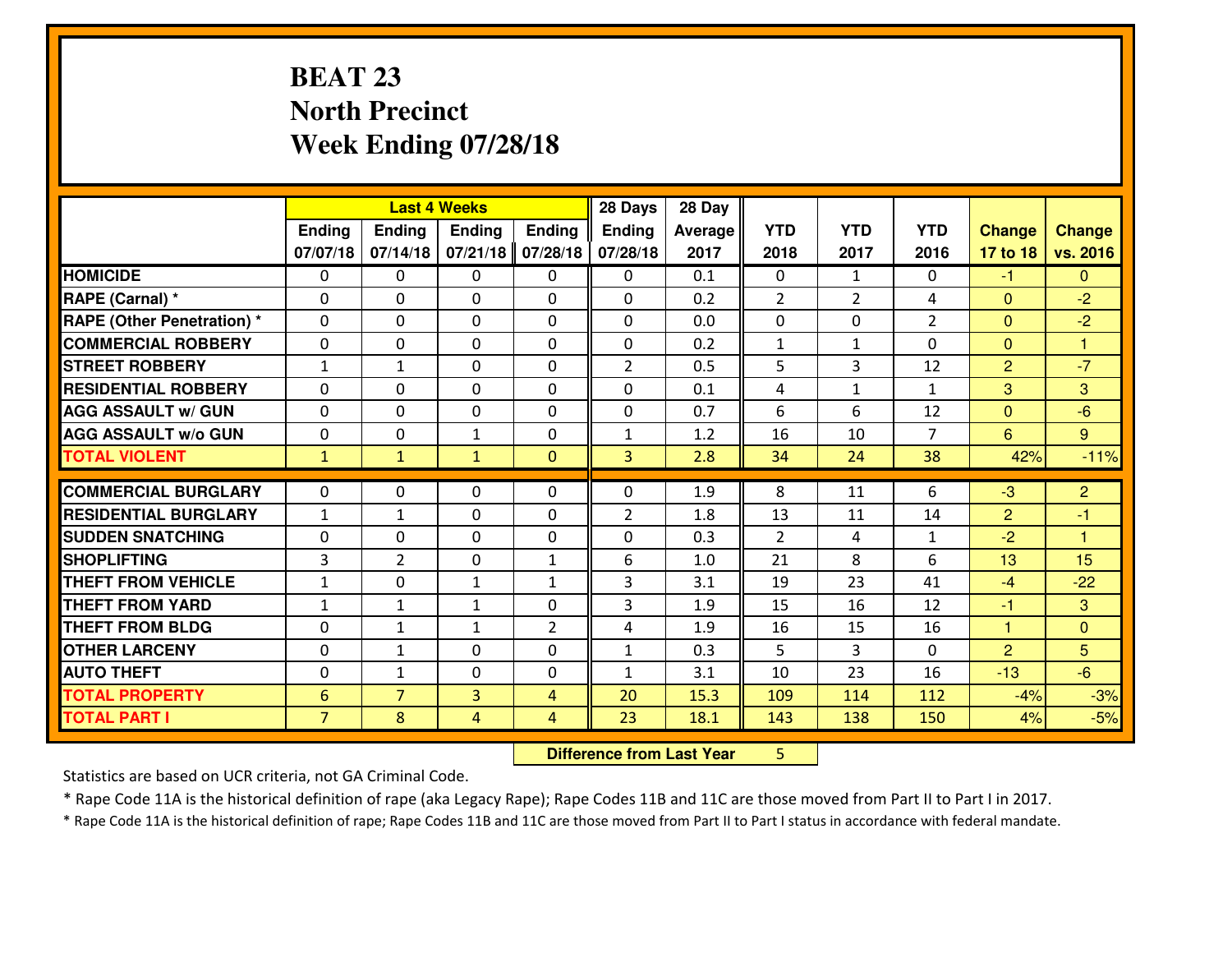## **BEAT 24 North PrecinctWeek Ending 07/28/18**

|                                  |                |                | <b>Last 4 Weeks</b> |                | 28 Days        | 28 Day  |                |              |              |                |                |
|----------------------------------|----------------|----------------|---------------------|----------------|----------------|---------|----------------|--------------|--------------|----------------|----------------|
|                                  | <b>Ending</b>  | <b>Ending</b>  | <b>Endina</b>       | <b>Ending</b>  | <b>Ending</b>  | Average | <b>YTD</b>     | <b>YTD</b>   | <b>YTD</b>   | <b>Change</b>  | <b>Change</b>  |
|                                  | 07/07/18       | 07/14/18       | 07/21/18            | 07/28/18       | 07/28/18       | 2017    | 2018           | 2017         | 2016         | 17 to 18       | vs. 2016       |
| <b>HOMICIDE</b>                  | $\Omega$       | 0              | 0                   | 0              | 0              | 0.1     | 0              | $\Omega$     | 0            | $\Omega$       | $\Omega$       |
| RAPE (Carnal) *                  | $\Omega$       | 0              | $\mathbf{0}$        | 0              | $\Omega$       | 0.1     | $\Omega$       | $\mathbf{1}$ | 0            | -1             | $\Omega$       |
| <b>RAPE (Other Penetration)*</b> | $\Omega$       | $\Omega$       | $\mathbf 0$         | $\Omega$       | $\Omega$       | 0.0     | $\Omega$       | 0            | $\Omega$     | $\Omega$       | $\Omega$       |
| <b>COMMERCIAL ROBBERY</b>        | $\Omega$       | 0              | $\mathbf 0$         | $\Omega$       | 0              | 0.4     | 0              | $\mathbf{1}$ | 0            | $-1$           | $\Omega$       |
| <b>STREET ROBBERY</b>            | $\Omega$       | $\Omega$       | $\mathbf 0$         | $\Omega$       | $\Omega$       | 1.0     | 4              | 9            | 17           | $-5$           | $-13$          |
| <b>RESIDENTIAL ROBBERY</b>       | $\Omega$       | $\Omega$       | $\mathbf 0$         | $\Omega$       | 0              | 0.0     | 0              | $\Omega$     | $\mathbf{1}$ | $\Omega$       | $-1$           |
| <b>AGG ASSAULT w/ GUN</b>        | $\Omega$       | $\Omega$       | $\mathbf 0$         | $\Omega$       | $\Omega$       | 0.4     | $\mathbf 1$    | 3            | $\mathbf{1}$ | $-2$           | $\overline{0}$ |
| <b>AGG ASSAULT w/o GUN</b>       | 0              | 0              | $\mathbf 0$         | $\Omega$       | 0              | 0.4     | 4              | $\Omega$     | $\mathbf{1}$ | $\overline{4}$ | 3              |
| <b>TOTAL VIOLENT</b>             | $\mathbf{0}$   | $\mathbf{0}$   | $\mathbf{0}$        | $\mathbf{0}$   | $\mathbf{0}$   | 2.3     | 9              | 14           | 20           | $-36%$         | $-55%$         |
| <b>COMMERCIAL BURGLARY</b>       | $\Omega$       | 0              | 0                   | $\Omega$       | $\Omega$       | 0.3     | 1              | $\mathbf{1}$ | 6            | $\Omega$       | $-5$           |
| <b>RESIDENTIAL BURGLARY</b>      | 0              | $\mathbf{1}$   | $\mathbf 0$         | 0              | $\mathbf{1}$   | 1.2     | 6              | 7            | 11           | $-1$           | $-5$           |
| <b>SUDDEN SNATCHING</b>          | 0              | 0              | $\mathbf 0$         | 0              | 0              | 0.2     | $\overline{3}$ | $\mathbf{1}$ | 4            | $\overline{2}$ | $-1$           |
| <b>SHOPLIFTING</b>               | 0              | 0              | $\mathbf 0$         | $\overline{2}$ | $\overline{2}$ | 4.2     | 54             | 39           | 30           | 15             | 24             |
| <b>THEFT FROM VEHICLE</b>        | $\mathbf{1}$   | $\overline{2}$ | $\mathbf 0$         | $\mathbf{1}$   | 4              | 7.9     | 16             | 64           | 48           | $-48$          | $-32$          |
| <b>THEFT FROM YARD</b>           | 0              | $\overline{2}$ | $\mathbf 0$         | 0              | $\overline{2}$ | 2.8     | 14             | 22           | 23           | $-8$           | $-9$           |
| <b>THEFT FROM BLDG</b>           | $\mathbf{1}$   | 1              | $\mathbf 0$         | $\mathbf 0$    | $\overline{2}$ | 1.2     | 16             | 8            | 21           | 8              | $-5$           |
| <b>OTHER LARCENY</b>             | $1\,$          | 0              | $\mathbf 0$         | $\mathbf 0$    | $\mathbf{1}$   | 0.9     | 3              | 6            | 4            | $-3$           | $-1$           |
| <b>AUTO THEFT</b>                | $\mathbf{1}$   | 0              | $\mathbf 0$         | 0              | $\mathbf{1}$   | 2.4     | 6              | 24           | 23           | $-18$          | $-17$          |
| <b>TOTAL PROPERTY</b>            | $\overline{4}$ | 6              | $\mathbf{0}$        | 3              | 13             | 21.2    | 119            | 172          | 170          | $-31%$         |                |
|                                  |                |                |                     |                |                |         |                |              |              |                | $-30%$         |
| <b>TOTAL PART I</b>              | 4              | 6              | $\mathbf{0}$        | 3              | 13             | 23.5    | 128            | 186          | 190          | $-31%$         | $-33%$         |

 **Difference from Last Year**-58

Statistics are based on UCR criteria, not GA Criminal Code.

\* Rape Code 11A is the historical definition of rape (aka Legacy Rape); Rape Codes 11B and 11C are those moved from Part II to Part I in 2017.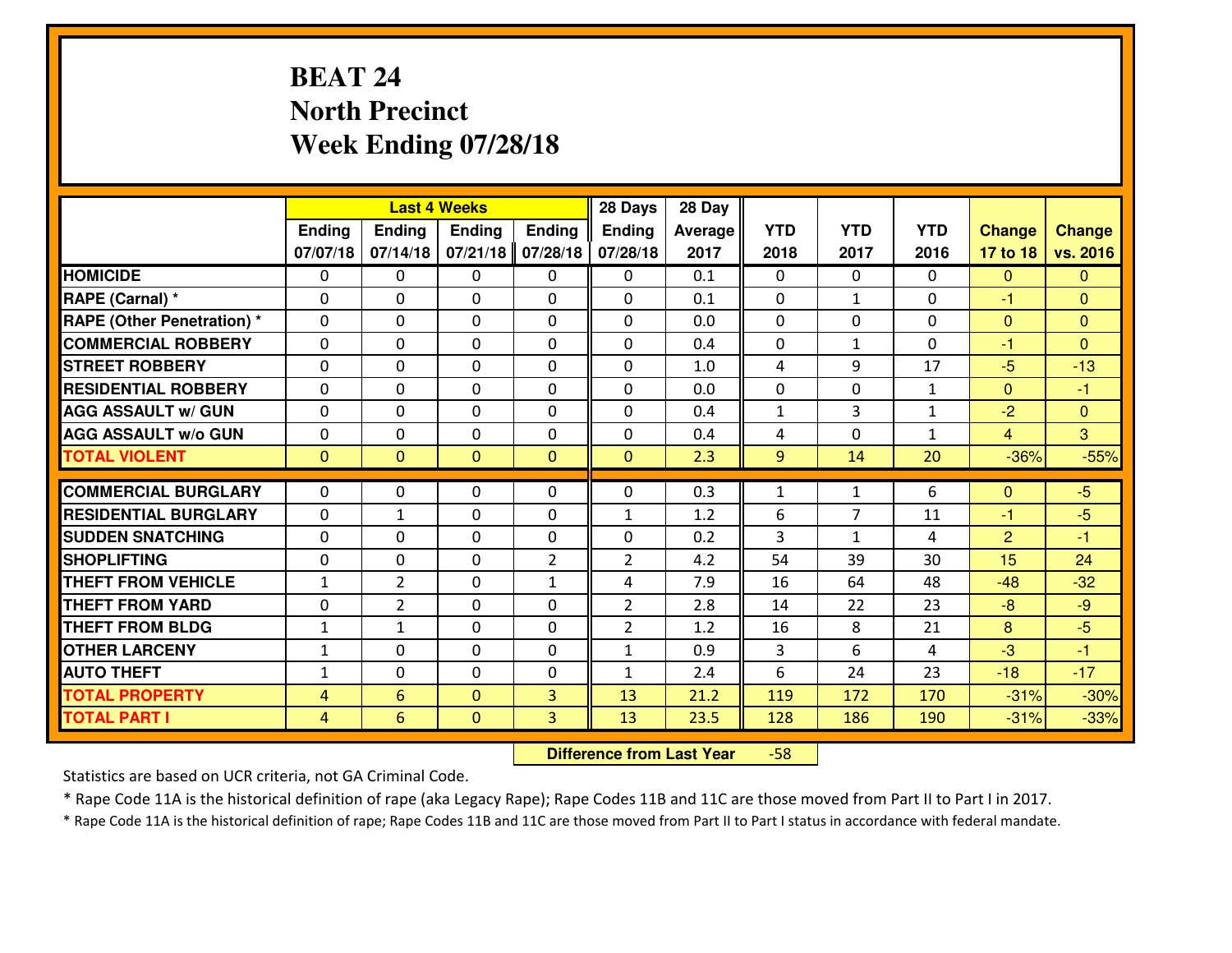## **BEAT 25 North PrecinctWeek Ending 07/28/18**

|                                  |                |                | <b>Last 4 Weeks</b> |               | 28 Days        | 28 Day  |                |                |                |               |                |
|----------------------------------|----------------|----------------|---------------------|---------------|----------------|---------|----------------|----------------|----------------|---------------|----------------|
|                                  | <b>Ending</b>  | <b>Ending</b>  | <b>Endina</b>       | <b>Ending</b> | <b>Ending</b>  | Average | <b>YTD</b>     | <b>YTD</b>     | <b>YTD</b>     | <b>Change</b> | <b>Change</b>  |
|                                  | 07/07/18       | 07/14/18       | 07/21/18            | 07/28/18      | 07/28/18       | 2017    | 2018           | 2017           | 2016           | 17 to 18      | vs. 2016       |
| <b>HOMICIDE</b>                  | $\Omega$       | 0              | 0                   | 0             | 0              | 0.0     | 0              | $\Omega$       | 0              | $\Omega$      | $\mathbf{0}$   |
| RAPE (Carnal) *                  | $\Omega$       | 0              | $\mathbf{0}$        | 0             | $\Omega$       | 0.0     | 2              | $\overline{2}$ | 0              | $\Omega$      | $\overline{2}$ |
| <b>RAPE (Other Penetration)*</b> | $\Omega$       | $\Omega$       | $\mathbf 0$         | $\Omega$      | $\Omega$       | 0.0     | $\Omega$       | 0              | $\overline{2}$ | $\Omega$      | $-2$           |
| <b>COMMERCIAL ROBBERY</b>        | $\Omega$       | 0              | $\mathbf 0$         | $\Omega$      | 0              | 0.0     | 0              | $\mathbf{1}$   | 0              | $-1$          | $\Omega$       |
| <b>STREET ROBBERY</b>            | $\Omega$       | $\Omega$       | $\mathbf 0$         | $\Omega$      | $\Omega$       | 0.0     | $\overline{7}$ | 15             | 17             | $-8$          | $-10$          |
| <b>RESIDENTIAL ROBBERY</b>       | $\Omega$       | $\Omega$       | $\mathbf 0$         | $\Omega$      | 0              | 0.0     | $\mathbf 0$    | $\Omega$       | 0              | $\Omega$      | $\overline{0}$ |
| <b>AGG ASSAULT w/ GUN</b>        | $\Omega$       | $\Omega$       | $\mathbf 0$         | $\Omega$      | $\Omega$       | 0.0     | $\mathbf 1$    | $\mathbf{1}$   | $\Omega$       | $\mathbf{0}$  | $\overline{1}$ |
| <b>AGG ASSAULT w/o GUN</b>       | 0              | 0              | $\mathbf 0$         | $\Omega$      | 0              | 0.0     | 4              | $\overline{2}$ | $\mathbf{1}$   | 2             | 3              |
| <b>TOTAL VIOLENT</b>             | $\mathbf{0}$   | $\mathbf{0}$   | $\mathbf{0}$        | $\mathbf{0}$  | $\mathbf{0}$   | 0.0     | 14             | 21             | 20             | $-33%$        | $-30%$         |
| <b>COMMERCIAL BURGLARY</b>       | $\mathbf{1}$   | 0              | 0                   | 0             | $\mathbf{1}$   | 0.0     | 1              | 3              | 4              | $-2$          | $-3$           |
| <b>RESIDENTIAL BURGLARY</b>      | 0              | 0              | $\mathbf 0$         | $\mathbf{1}$  | $\mathbf{1}$   | 0.0     | 3              | $\overline{2}$ | 5              | $\mathbf{1}$  | $-2$           |
| <b>SUDDEN SNATCHING</b>          | 0              | 0              | $\mathbf 0$         | $\Omega$      | 0              | 0.0     | 0              | $\mathbf{1}$   | 4              | $-1$          | $-4$           |
| <b>SHOPLIFTING</b>               | $\mathbf{1}$   | 0              | $\mathbf{1}$        | 0             | $\overline{2}$ | 0.0     | $\overline{7}$ | 21             | 18             | $-14$         | $-11$          |
| <b>THEFT FROM VEHICLE</b>        | $\mathbf{1}$   | $\overline{2}$ | $\overline{2}$      | 5             | 10             | 0.0     | 30             | 48             | 83             | $-18$         | $-53$          |
| <b>THEFT FROM YARD</b>           | $\mathbf 0$    | 0              | $\mathbf 0$         | $\mathbf{1}$  | $\mathbf{1}$   | 0.0     | 13             | 39             | 26             | $-26$         | $-13$          |
| <b>THEFT FROM BLDG</b>           | $\mathbf{1}$   | 0              | $\mathbf 0$         | 0             | $\mathbf{1}$   | 0.0     | 12             | 27             | 20             | $-15$         | $-8$           |
| <b>OTHER LARCENY</b>             | 0              | $\mathbf{1}$   | $\mathbf 0$         | 0             | $\mathbf{1}$   | 0.0     | 6              | 8              | 5              | $-2$          | $\overline{1}$ |
| <b>AUTO THEFT</b>                | $\overline{2}$ | 0              | $\mathbf 0$         | $\mathbf{1}$  | 3              | 0.0     | 11             | 18             | 12             | $-7$          | $-1$           |
| <b>TOTAL PROPERTY</b>            | 6              | 3              | 3                   | 8             | 20             | 0.0     | 83             | 167            | 177            | $-50%$        |                |
|                                  |                |                |                     |               |                |         |                |                |                |               | $-53%$         |
| <b>TOTAL PART I</b>              | 6              | 3              | 3                   | 8             | 20             | 0.0     | 97             | 188            | 197            | $-48%$        | $-51%$         |

 **Difference from Last Year**-91

Statistics are based on UCR criteria, not GA Criminal Code.

\* Rape Code 11A is the historical definition of rape (aka Legacy Rape); Rape Codes 11B and 11C are those moved from Part II to Part I in 2017.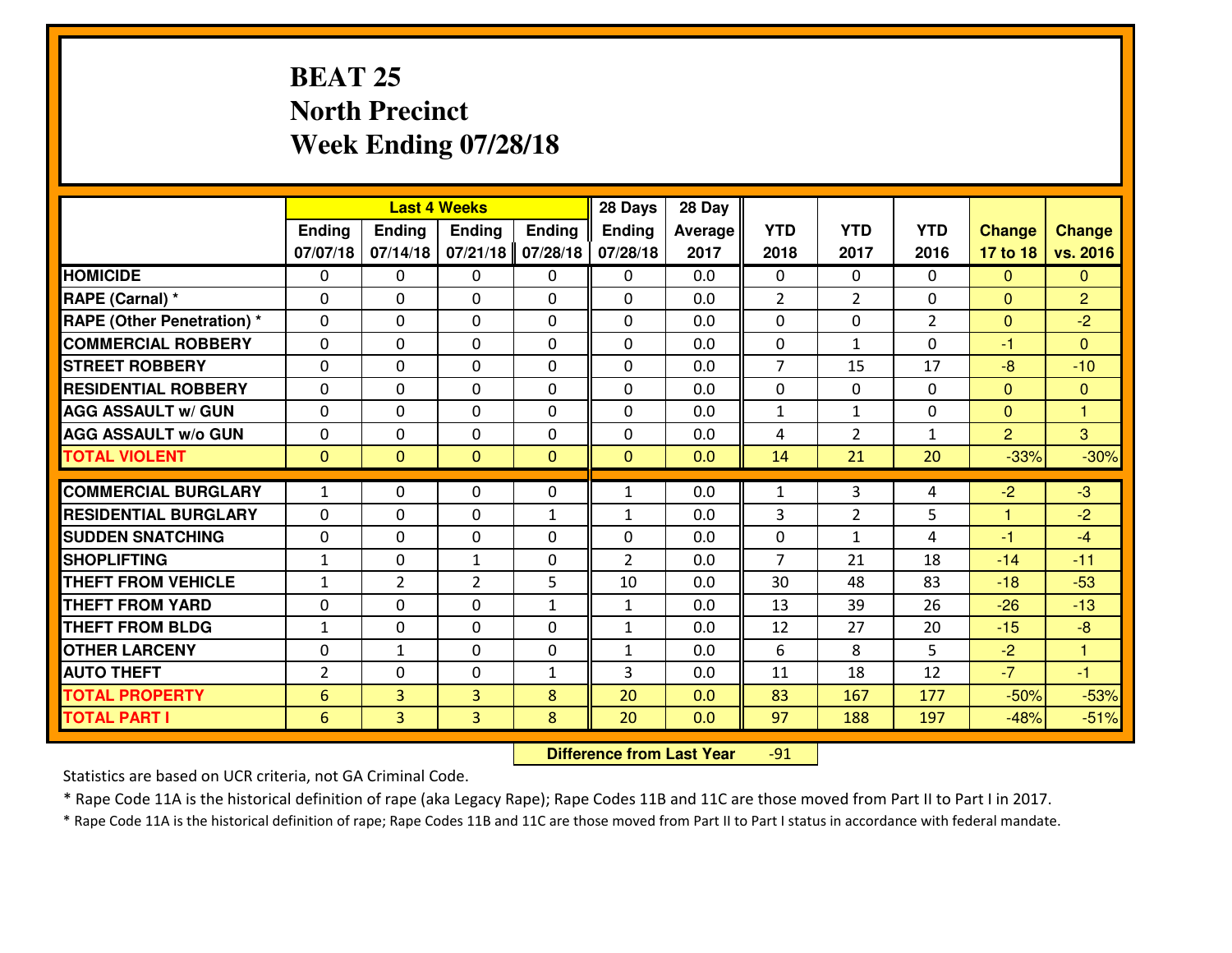## **BEAT 26 North PrecinctWeek Ending 07/28/18**

|                                   |                |                | <b>Last 4 Weeks</b> |               | 28 Days        | 28 Day  |                |                |                |                |                |
|-----------------------------------|----------------|----------------|---------------------|---------------|----------------|---------|----------------|----------------|----------------|----------------|----------------|
|                                   | <b>Ending</b>  | <b>Ending</b>  | <b>Endina</b>       | <b>Ending</b> | <b>Ending</b>  | Average | <b>YTD</b>     | <b>YTD</b>     | <b>YTD</b>     | <b>Change</b>  | <b>Change</b>  |
|                                   | 07/07/18       | 07/14/18       | 07/21/18            | 07/28/18      | 07/28/18       | 2017    | 2018           | 2017           | 2016           | 17 to 18       | vs. 2016       |
| <b>HOMICIDE</b>                   | $\Omega$       | 0              | 0                   | 0             | 0              | 0.0     | 0              | $\Omega$       | 0              | $\Omega$       | $\mathbf{0}$   |
| RAPE (Carnal) *                   | $\Omega$       | $\Omega$       | $\mathbf 0$         | $\mathbf{1}$  | $\mathbf{1}$   | 0.1     | 3              | $\mathbf{1}$   | $\overline{2}$ | 2              | 1              |
| <b>RAPE (Other Penetration) *</b> | 0              | 0              | $\mathbf 0$         | $\mathbf{1}$  | $\mathbf{1}$   | 0.1     | $\mathbf{1}$   | 0              | $\mathbf{1}$   | $\mathbf{1}$   | $\overline{0}$ |
| <b>COMMERCIAL ROBBERY</b>         | 0              | 0              | $\mathbf 0$         | 0             | 0              | 0.2     | 0              | $\overline{2}$ | 0              | $-2$           | $\overline{0}$ |
| <b>STREET ROBBERY</b>             | 0              | 0              | $\mathbf 0$         | 0             | 0              | 0.6     | 8              | $\overline{3}$ | 14             | 5              | $-6$           |
| <b>RESIDENTIAL ROBBERY</b>        | 0              | 0              | $\mathbf 0$         | $\Omega$      | 0              | 0.0     | 0              | $\Omega$       | 0              | $\Omega$       | $\overline{0}$ |
| <b>AGG ASSAULT w/ GUN</b>         | 0              | 0              | $\mathbf 0$         | 0             | 0              | 0.2     | 0              | 3              | 3              | $-3$           | $-3$           |
| <b>AGG ASSAULT W/o GUN</b>        | 0              | 1              | $\mathbf 0$         | 1             | $\overline{2}$ | 0.5     | 13             | 5              | $\overline{7}$ | 8              | 6              |
| <b>TOTAL VIOLENT</b>              | $\mathbf{0}$   | $\mathbf{1}$   | $\mathbf{0}$        | 3             | $\overline{4}$ | 1.6     | 25             | 14             | 27             | 79%            | $-7%$          |
| <b>COMMERCIAL BURGLARY</b>        | $\Omega$       | 0              | 0                   | $\Omega$      | $\Omega$       | 0.7     | $\mathbf{1}$   | 8              | 4              | $-7$           | $-3$           |
| <b>RESIDENTIAL BURGLARY</b>       | $\Omega$       | 0              | $\mathbf 0$         | 0             | 0              | 0.0     | $\mathbf{1}$   | $\mathbf{1}$   | 5              | $\mathbf{0}$   | $-4$           |
| <b>SUDDEN SNATCHING</b>           | 0              | $\Omega$       | 1                   | $\mathbf{1}$  | $\overline{2}$ | 0.5     | $\overline{7}$ | 14             | $\overline{7}$ | $-7$           | $\mathbf{0}$   |
| <b>SHOPLIFTING</b>                | $\mathbf{1}$   | 0              | $\mathbf 0$         | $\mathbf{1}$  | $\overline{2}$ | 2.0     | 20             | 23             | 21             | $-3$           | $-1$           |
| <b>THEFT FROM VEHICLE</b>         | $\mathbf{1}$   | $\overline{2}$ | 1                   | 3             | $\overline{7}$ | 3.3     | 19             | 29             | 62             | $-10$          | $-43$          |
| <b>THEFT FROM YARD</b>            | 0              | 1              | 0                   | 0             | $\mathbf{1}$   | 2.2     | 12             | 23             | 21             | $-11$          | $-9$           |
| <b>THEFT FROM BLDG</b>            | $\mathbf{1}$   | 0              | $\mathbf 0$         | $\Omega$      | $\mathbf{1}$   | 2.5     | 20             | 35             | 42             | $-15$          | $-22$          |
| <b>OTHER LARCENY</b>              | $\mathbf 0$    | 0              | $\mathbf 0$         | $\mathbf{1}$  | $\mathbf{1}$   | 0.3     | $\overline{3}$ | $\overline{2}$ | 3              | $\mathbf{1}$   | $\overline{0}$ |
| <b>AUTO THEFT</b>                 | $\mathbf{1}$   | $\mathbf{1}$   | $\mathbf 0$         | $\Omega$      | $\overline{2}$ | 1.3     | 11             | 11             | 13             | $\overline{0}$ | $-2$           |
| <b>TOTAL PROPERTY</b>             | $\overline{4}$ | $\overline{4}$ | $\overline{2}$      | 6             | 16             | 12.7    | 94             | 146            | 178            | $-36%$         | $-47%$         |
| <b>TOTAL PART I</b>               | $\overline{4}$ | 5              | $\overline{2}$      | 9             | 20             | 14.3    | 119            | 160            | 205            | $-26%$         | $-42%$         |
|                                   |                |                |                     |               |                |         |                |                |                |                |                |

 **Difference from Last Year**-41

Statistics are based on UCR criteria, not GA Criminal Code.

\* Rape Code 11A is the historical definition of rape (aka Legacy Rape); Rape Codes 11B and 11C are those moved from Part II to Part I in 2017.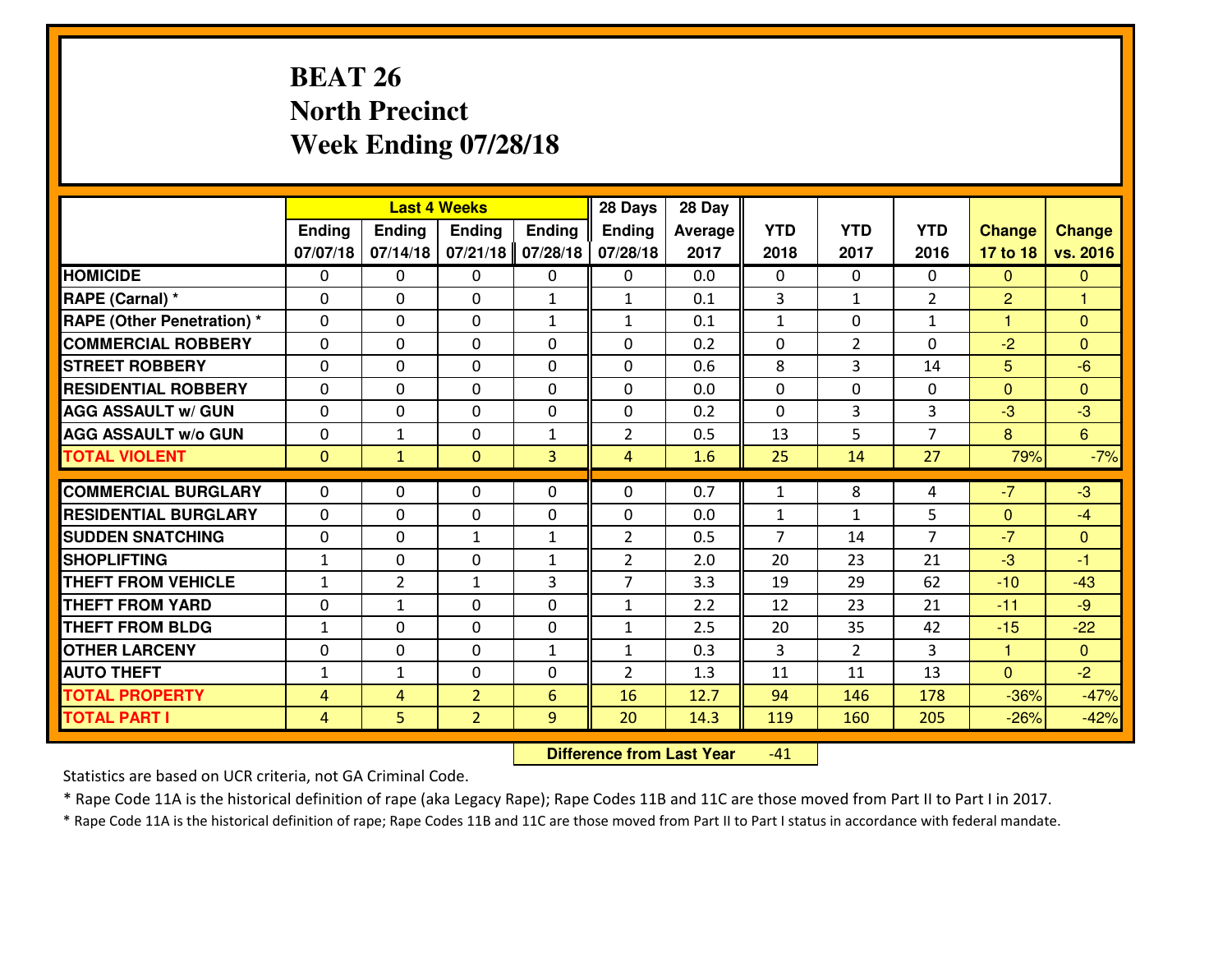## **BEAT 27 North PrecinctWeek Ending 007/14/18**

|                                   |                | <b>Last 4 Weeks</b> |                |                | 28 Days        | 28 Day         |                |                |                |                |                      |
|-----------------------------------|----------------|---------------------|----------------|----------------|----------------|----------------|----------------|----------------|----------------|----------------|----------------------|
|                                   | <b>Ending</b>  | <b>Ending</b>       | <b>Ending</b>  | Ending         | <b>Ending</b>  | <b>Average</b> | <b>YTD</b>     | <b>YTD</b>     | <b>YTD</b>     | <b>Change</b>  | <b>Change</b>        |
|                                   | 07/07/18       | 07/14/18            | 07/21/18       | 07/28/18       | 07/28/18       | 2017           | 2018           | 2017           | 2016           | 17 to 18       | vs. 2016             |
| <b>HOMICIDE</b>                   | $\Omega$       | 0                   | 0              | $\mathbf{0}$   | 0              | 0.2            | $\Omega$       | $\mathcal{L}$  | $\Omega$       | $-2$           | $\Omega$             |
| RAPE (Carnal) *                   | $\Omega$       | $\Omega$            | $\Omega$       | $\Omega$       | $\Omega$       | 0.6            | $\Omega$       | 5              | $\mathbf{1}$   | $-5$           | $-1$                 |
| <b>RAPE (Other Penetration) *</b> | 0              | 0                   | 0              | 0              | 0              | 0.2            | $\mathbf{1}$   | $\mathbf{1}$   | 0              | $\overline{0}$ | $\blacktriangleleft$ |
| <b>COMMERCIAL ROBBERY</b>         | 0              | 0                   | $\mathbf 0$    | 0              | 0              | 0.0            | $\overline{2}$ | 0              | 0              | 2              | $\overline{2}$       |
| <b>STREET ROBBERY</b>             | 0              | 0                   | $\overline{2}$ | 0              | $\overline{2}$ | 1.0            | 5              | 6              | 12             | $-1$           | $-7$                 |
| <b>RESIDENTIAL ROBBERY</b>        | 0              | 0                   | 0              | 0              | 0              | 0.0            | $\mathbf{1}$   | $\Omega$       | $\mathbf{1}$   | $\mathbf{1}$   | $\overline{0}$       |
| <b>AGG ASSAULT W/ GUN</b>         | 0              | $\mathbf{1}$        | 0              | 0              | $\mathbf{1}$   | 0.5            | 6              | 5              | 3              | $\mathbf{1}$   | 3                    |
| <b>AGG ASSAULT W/o GUN</b>        | $\mathbf{1}$   | 0                   | 0              | $\mathbf{1}$   | $\overline{2}$ | 2.1            | 6              | 8              | $\overline{7}$ | $-2$           | $-1$                 |
| <b>TOTAL VIOLENT</b>              | $\mathbf{1}$   | $\mathbf{1}$        | $\overline{2}$ | $\mathbf{1}$   | 5              | 4.5            | 21             | 27             | 24             | $-22%$         | $-13%$               |
| <b>COMMERCIAL BURGLARY</b>        | $\Omega$       |                     |                |                |                | 0.3            |                |                |                |                | 1                    |
|                                   |                | 0                   | $\mathbf{1}$   | 0              | $\mathbf{1}$   |                | 3              | 3              | $\overline{2}$ | $\Omega$       |                      |
| <b>RESIDENTIAL BURGLARY</b>       | $\Omega$       | 0                   | 0              | 0              | 0              | 0.5            | 6              | 3              | $\overline{7}$ | 3              | $-1$                 |
| <b>SUDDEN SNATCHING</b>           | $\overline{2}$ | 0                   | 0              | 0              | $\overline{2}$ | 2.2            | 6              | 13             | 14             | $-7$           | $-8$                 |
| <b>SHOPLIFTING</b>                | $\mathbf{1}$   | $\mathbf{1}$        | 0              | $\overline{2}$ | 4              | 1.6            | 31             | 14             | 16             | 17             | 15                   |
| <b>THEFT FROM VEHICLE</b>         | $\mathbf{1}$   | 0                   | 3              | 0              | 4              | 3.9            | 15             | 30             | 41             | $-15$          | $-26$                |
| <b>THEFT FROM YARD</b>            | $\mathbf 0$    | $\mathbf{1}$        | 0              | 0              | $\mathbf{1}$   | 1.5            | 11             | 12             | 10             | $-1$           | $\overline{1}$       |
| <b>THEFT FROM BLDG</b>            | 0              | $\mathbf{1}$        | $\mathbf{1}$   | $\mathbf{1}$   | 3              | 4.3            | 21             | 27             | 36             | $-6$           | $-15$                |
| <b>OTHER LARCENY</b>              | $\mathbf 0$    | $\mathbf{1}$        | 0              | $\mathbf{1}$   | $\overline{2}$ | 0.2            | $\overline{2}$ | $\overline{2}$ | $\Omega$       | $\overline{0}$ | $\overline{2}$       |
| <b>AUTO THEFT</b>                 | $\mathbf{1}$   | $\Omega$            | 0              | $\Omega$       | $\mathbf{1}$   | 1.1            | 9              | $\overline{7}$ | 18             | $\overline{2}$ | $-9$                 |
| <b>TOTAL PROPERTY</b>             | 5 <sup>1</sup> | $\overline{4}$      | 5              | $\overline{4}$ | 18             | 15.7           | 104            | 111            | 144            | $-6%$          | $-28%$               |
| <b>TOTAL PART I</b>               | 6              | 5                   | $\overline{7}$ | 5              | 23             | 20.3           | 125            | 138            | 168            | $-9%$          | $-26%$               |

 **Difference from Last Year**-13

Statistics are based on UCR criteria, not GA Criminal Code.

\* Rape Code 11A is the historical definition of rape (aka Legacy Rape); Rape Codes 11B and 11C are those moved from Part II to Part I in 2017.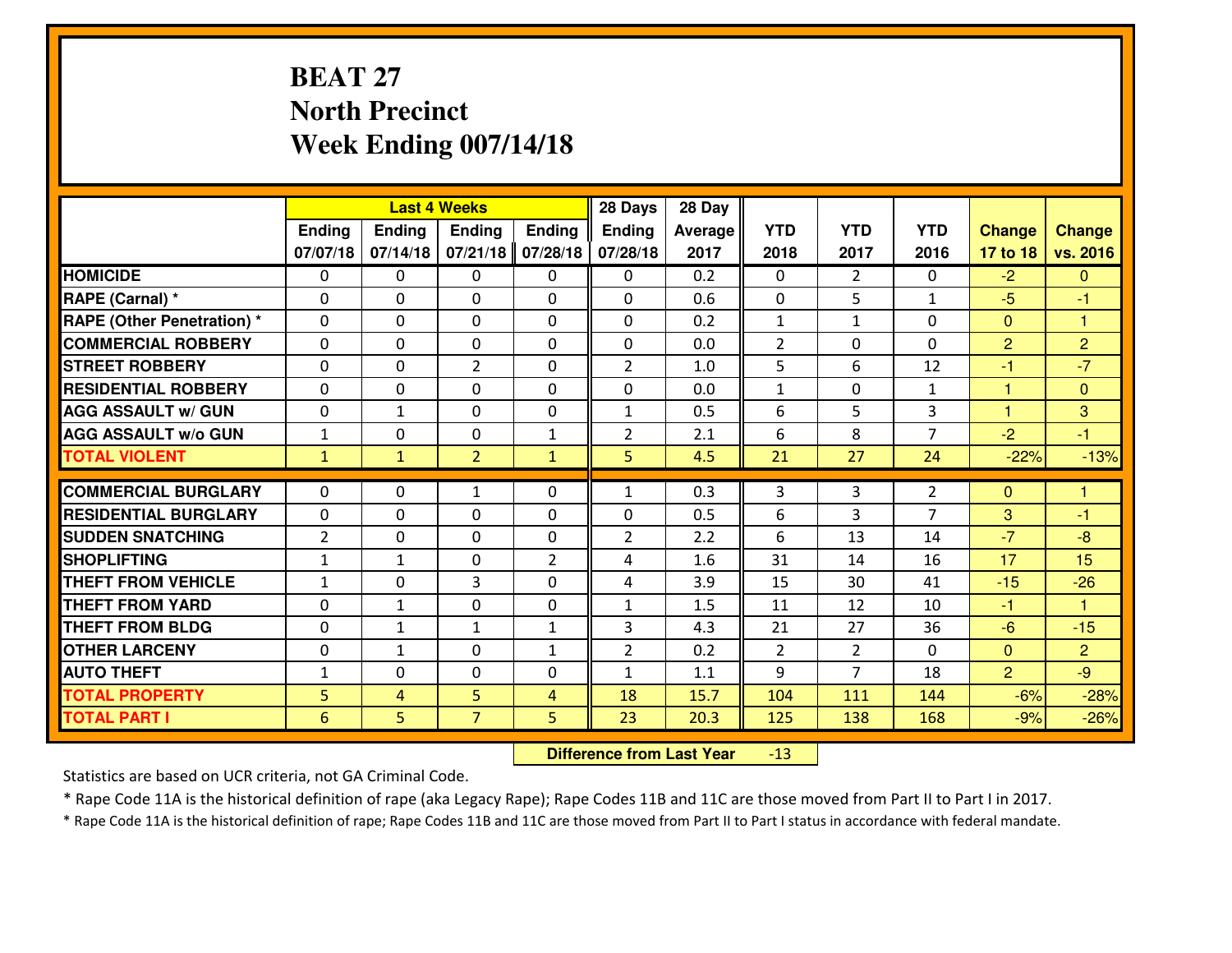

#### **COMPSTAT PRECINCT COMMANDER: CENTRAL PRECINCTWeek Ending 07/28/18**

**CAPT. BEN HERRON**



|                                                                                                  | <b>Week</b><br><b>Ending</b><br>07/28/18 | <b>Week</b><br><b>Ending</b><br>07/21/18 | Weekly<br>Avg<br>2017   | $28$ -Day<br><b>Ending</b><br>07/28/18 | $28-Day$<br><b>Ending</b><br>06/30/18 | Avg<br>$28-Day$<br>2017                  | <b>YTD</b><br>2018      | <b>YTD</b><br>2017                           | <b>YTD</b><br>2016 | <b>Change</b><br>17 to 18 | <b>Change</b><br>vs. 2016 |
|--------------------------------------------------------------------------------------------------|------------------------------------------|------------------------------------------|-------------------------|----------------------------------------|---------------------------------------|------------------------------------------|-------------------------|----------------------------------------------|--------------------|---------------------------|---------------------------|
| <b>HOMICIDE</b>                                                                                  | 1                                        | 0                                        | 0                       | 1                                      | $\Omega$                              | 1                                        | 1.                      | 5                                            | 15                 | -4                        | $-14$                     |
| RAPE (Carnal) *                                                                                  | 1                                        | 0                                        | 0                       | 1                                      | 0                                     | 1                                        | 10                      | 11                                           | 7                  | -1                        | 3                         |
| <b>RAPE (Other Penetration) *</b>                                                                | $\mathbf 0$                              | $\Omega$                                 | $\Omega$                | $\mathbf 0$                            | $\Omega$                              | 1                                        | 6                       | 3                                            | $\overline{5}$     | 3                         | -1                        |
| <b>COMMERCIAL ROBBERY</b>                                                                        | $\mathbf 0$                              | 0                                        | 0                       | $\bf{0}$                               | $\mathbf 0$                           | $\overline{c}$                           | 3                       | 9                                            | 12                 | $-6$                      | $-9$                      |
| <b>STREET ROBBERY</b>                                                                            | $\mathbf{1}$                             | 1                                        | $\mathbf{1}$            | 5                                      | 6                                     | $\overline{5}$                           | 30                      | $\overline{31}$                              | 47                 | $-1$                      | $-17$                     |
| <b>RESIDENTIAL ROBBERY</b>                                                                       | $\mathbf 0$                              | $\Omega$                                 | $\Omega$                | $\overline{2}$                         | $\mathbf 0$                           | $\mathbf{1}$                             | $\overline{\mathbf{5}}$ | 5                                            | 8                  | $\mathbf{0}$              | $\overline{\omega}$       |
| <b>AGG ASSAULT w/ GUN</b>                                                                        | 1                                        | 3                                        | $\overline{c}$          | 6                                      | 8                                     | $\overline{7}$                           | 41                      | 63                                           | $\overline{35}$    | $-22$                     | 6                         |
| <b>AGG ASSAULT w/o GUN</b>                                                                       | 1                                        | $\overline{2}$                           | $\overline{2}$          | $\overline{7}$                         | $\overline{5}$                        | 6                                        | 48                      | 48                                           | $\overline{32}$    | $\Omega$                  | 16                        |
| <b>TOTAL VIOLENT</b>                                                                             | $\overline{5}$                           | $\overline{6}$                           | $\overline{6}$          | $\overline{22}$                        | 19                                    | $\overline{23}$                          | 144                     | 175                                          | 161                | $-18%$                    | $-11%$                    |
| <b>COMMERCIAL BURGLARY</b>                                                                       | 0                                        | $\Omega$                                 | 1                       | $\mathbf{2}$                           | 4                                     | 4                                        | 22                      | 22                                           | 52                 | $\Omega$                  | $-30$                     |
| <b>RESIDENTIAL BURGLARY</b>                                                                      | 5                                        | 6                                        | 4                       | 16                                     | 17                                    | 17                                       | 116                     | 122                                          | 139                | $-6$                      | $-23$                     |
| <b>SUDDEN SNATCHING</b>                                                                          | $\bf{0}$                                 | $\overline{0}$                           | 0                       | $\mathbf{1}$                           | $\mathbf{1}$                          | $\overline{2}$                           | 6                       | $\overline{16}$                              | $\overline{14}$    | $-10$                     | $-8$                      |
| <b>SHOPLIFTING</b>                                                                               | $\overline{2}$                           | $\overline{5}$                           | 5                       | 24                                     | $\overline{22}$                       | 18                                       | 108                     | 151                                          | $\overline{97}$    | $-43$                     | $\overline{11}$           |
| <b>THEFT FROM VEHICLE</b>                                                                        | 4                                        | $\overline{10}$                          | 8                       | $\overline{28}$                        | 15                                    | $\overline{32}$                          | 175                     | 255                                          | $\overline{248}$   | $-80$                     | $-73$                     |
| <b>THEFT FROM YARD</b>                                                                           | 5                                        | 5                                        | 4                       | $\overline{19}$                        | $\overline{15}$                       | 16                                       | 94                      | 138                                          | 125                | $-44$                     | $-31$                     |
| <b>THEFT FROM BLDG</b>                                                                           | 5                                        | $\overline{c}$                           | 4                       | 17                                     | 14                                    | 16                                       | 104                     | 109                                          | 156                | $-5$                      | $-52$                     |
| <b>OTHER LARCENY</b>                                                                             | $\mathbf{1}$                             | $\mathbf{1}$                             | $\overline{\mathbf{1}}$ | $\overline{2}$                         | $\overline{5}$                        | 3                                        | $\overline{25}$         | $\overline{28}$                              | $\overline{12}$    | $-3$                      | 13                        |
| <b>AUTO THEFT</b>                                                                                | 4                                        | 3                                        | $\overline{4}$          | 14                                     | $\overline{15}$                       | $\overline{16}$                          | $\overline{119}$        | 131                                          | $\overline{115}$   | $-12$                     | $\overline{4}$            |
| <b>TOTAL PROPERTY</b>                                                                            | 26                                       | 32                                       | 31                      | 123                                    | 108                                   | 124                                      | 769                     | 972                                          | 958                | $-21%$                    | $-20%$                    |
| <b>TOTAL PART I</b>                                                                              | $\overline{31}$                          | $\overline{38}$                          | $\overline{37}$         | 145                                    | 127                                   | 147                                      | 913                     | 1147                                         | 1119               | $-20%$                    | $-18%$                    |
| Statistics are based on UCR criteria, not GA Criminal Code, and are                              |                                          |                                          |                         |                                        | <b>Difference from Last Year</b>      |                                          | $-234$                  |                                              |                    | <b>Last Week</b>          | <b>Year-to-Date</b>       |
| preliminary, based on RMS data at the time prepared, and are subject to change.                  |                                          |                                          |                         |                                        |                                       | <b>At-Fault Police Vehicle Accidents</b> |                         |                                              |                    |                           | $\overline{13}$           |
| Cell Shading: white is within 0.6 standard deviation of the mean; red is above; green is below.  |                                          |                                          |                         |                                        |                                       |                                          |                         | <b>Not At-Fault Police Vehicle Accidents</b> |                    | $\mathbf{0}$              | 10                        |
| * Code 11A is the pre-2016 definition of rape; Codes 11B and 11C are by federal mandate in 2016. |                                          |                                          |                         |                                        |                                       | <b>Total Police Vehicle Accidents</b>    |                         |                                              |                    | $\blacktriangleleft$      | 23                        |
|                                                                                                  | Week                                     | Week                                     | Weekly                  | $28-Day$                               | 28-Day                                | Avg                                      |                         |                                              |                    |                           |                           |
| <b>Citizen Initiated Calls</b>                                                                   | <b>Ending</b>                            | <b>Ending</b>                            | Avg                     | <b>Ending</b>                          | Ending                                | 28-Day                                   | <b>YTD</b>              | <b>YTD</b>                                   | <b>YTD</b>         | <b>Change</b>             | <b>Change</b>             |
|                                                                                                  | 07/28/18                                 | 07/21/18                                 | 2017                    | 07/28/18                               | 06/30/18                              | 2017                                     | 2018                    | 2017                                         | 2016               | 17 to 18                  | vs. 2016                  |
| <b>Midnight Shift</b>                                                                            | 97                                       | $\overline{123}$                         | 126                     | 427                                    | 428                                   | 503                                      | 3105                    | 3217                                         | 3313               | $-112$                    | $-208$                    |
| Day Shift                                                                                        | $\overline{270}$                         | 251                                      | $\overline{271}$        | 1020                                   | 1034                                  | 1085                                     | 7301                    | 7542                                         | 7700               | $-241$                    | $-399$                    |
| <b>Afternoon Shift</b>                                                                           | 218                                      | 283                                      | 294                     | 1067                                   | 954                                   | 1176                                     | 7251                    | 8070                                         | 7914               | $-819$                    | $-663$                    |
| <b>TOTAL CITIZEN CFS</b>                                                                         | 585                                      | 657                                      | 691                     | 2514                                   | 2416                                  | 2764                                     | 17657                   | 18829                                        | 18928              | $-6.2%$                   | $-6.7%$                   |
| <b>53S ShotSpotter Calls</b>                                                                     | $\overline{c}$                           | $\overline{6}$                           | 9                       | $\overline{25}$                        | $\overline{14}$                       | 37                                       | 124                     | 272                                          | 289                | $-148$                    | $-165$                    |
| <b>Sig 53 Shots Fired Calls</b>                                                                  | 6                                        | $\overline{11}$                          | $\overline{15}$         | $\overline{47}$                        | $\overline{32}$                       | 62                                       | 300                     | 501                                          | $\overline{517}$   | $-201$                    | $-217$                    |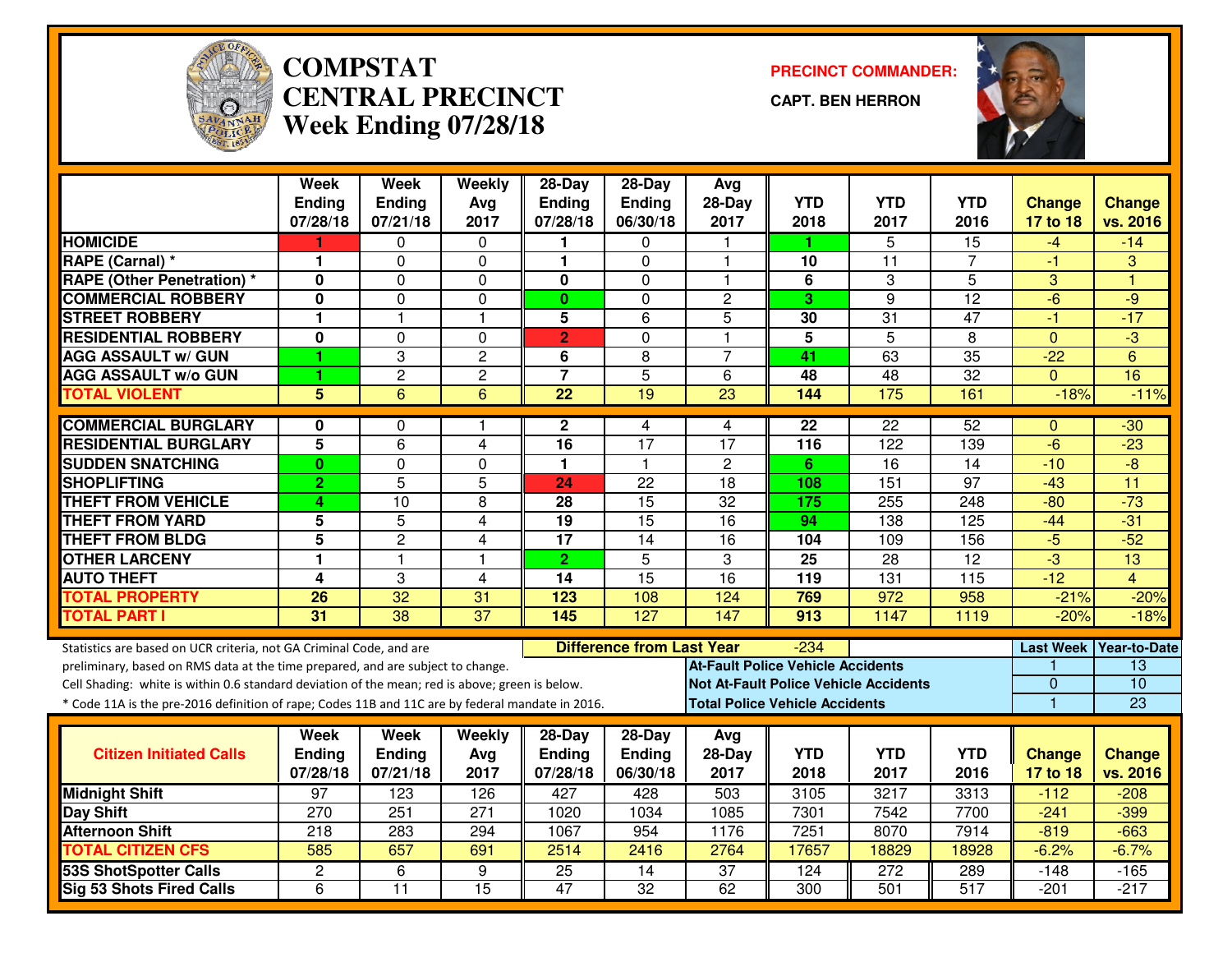### **BEAT 31 Central PrecinctWeek Ending 07/28/18**

|                                   |                |               | <b>Last 4 Weeks</b> |                | 28 Days       | 28 Day  |                |                |                |                |                |
|-----------------------------------|----------------|---------------|---------------------|----------------|---------------|---------|----------------|----------------|----------------|----------------|----------------|
|                                   | <b>Ending</b>  | <b>Ending</b> | <b>Endina</b>       | <b>Ending</b>  | <b>Ending</b> | Average | <b>YTD</b>     | <b>YTD</b>     | <b>YTD</b>     | <b>Change</b>  | <b>Change</b>  |
|                                   | 07/07/18       | 07/14/18      | 07/21/18            | 07/28/18       | 07/28/18      | 2017    | 2018           | 2017           | 2016           | 17 to 18       | vs. 2016       |
| <b>HOMICIDE</b>                   | $\Omega$       | 0             | 0                   | 0              | 0             | 0.1     | 0              | $\Omega$       | $\overline{7}$ | $\Omega$       | $-7$           |
| RAPE (Carnal) *                   | $\Omega$       | $\Omega$      | $\mathbf 0$         | $\Omega$       | $\Omega$      | 0.2     | $\Omega$       | $\mathbf{1}$   | $\mathbf{1}$   | $-1$           | $-1$           |
| <b>RAPE (Other Penetration) *</b> | 0              | 0             | $\mathbf 0$         | 0              | 0             | 0.3     | $\mathbf{1}$   | $\overline{2}$ | 0              | $-1$           | $\overline{1}$ |
| <b>COMMERCIAL ROBBERY</b>         | 0              | 0             | $\mathbf 0$         | 0              | 0             | 0.0     | $\mathbf{1}$   | 0              | 0              | $\mathbf{1}$   | $\overline{1}$ |
| <b>STREET ROBBERY</b>             | 0              | 0             | $\mathbf 0$         | 0              | 0             | 1.1     | 6              | $\overline{7}$ | 8              | $-1$           | $-2$           |
| <b>RESIDENTIAL ROBBERY</b>        | 0              | 0             | $\mathbf 0$         | $\Omega$       | 0             | 0.2     | 0              | $\overline{2}$ | $\overline{2}$ | $-2$           | $-2$           |
| <b>AGG ASSAULT w/ GUN</b>         | 0              | 1             | $\mathbf 0$         | 0              | $\mathbf{1}$  | 1.0     | 6              | 10             | 5              | $-4$           | 1              |
| <b>AGG ASSAULT W/o GUN</b>        | 0              | 0             | $\mathbf 0$         | $\Omega$       | 0             | 1.1     | $\overline{7}$ | 9              | 9              | $-2$           | $-2$           |
| <b>TOTAL VIOLENT</b>              | $\mathbf{0}$   | $\mathbf{1}$  | $\mathbf{0}$        | $\mathbf{0}$   | $\mathbf{1}$  | 3.8     | 21             | 31             | 32             | $-32%$         | $-34%$         |
| <b>COMMERCIAL BURGLARY</b>        | $\Omega$       | 0             | 0                   | 0              | $\Omega$      | 0.5     | $\overline{7}$ | $\mathbf{1}$   | 10             | 6              | $-3$           |
| <b>RESIDENTIAL BURGLARY</b>       | 0              | 1             | 3                   | $\mathbf{1}$   | 5             | 2.3     | 17             | 14             | 27             | 3              | $-10$          |
| <b>SUDDEN SNATCHING</b>           | $\Omega$       | $\Omega$      | $\mathbf 0$         | $\Omega$       | 0             | 0.4     | $\mathbf{1}$   | $\overline{2}$ | 4              | $-1$           | $-3$           |
| <b>SHOPLIFTING</b>                | $\mathbf{0}$   | $\mathbf{1}$  | $\mathbf 0$         | 0              | $\mathbf{1}$  | 1.5     | $\overline{2}$ | 11             | 10             | $-9$           | $-8$           |
| <b>THEFT FROM VEHICLE</b>         | 4              | $\mathbf{1}$  | 0                   | 0              | 5             | 7.0     | 30             | 56             | 50             | $-26$          | $-20$          |
| <b>THEFT FROM YARD</b>            | $\overline{2}$ | 1             | $\overline{2}$      | 0              | 5             | 4.9     | 23             | 36             | 31             | $-13$          | $-8$           |
| <b>THEFT FROM BLDG</b>            | $\mathbf{1}$   | $\mathbf{1}$  | $\mathbf{1}$        | $\Omega$       | 3             | 2.8     | 18             | 16             | 35             | $\overline{2}$ | $-17$          |
| <b>OTHER LARCENY</b>              | $\mathbf 0$    | $\mathbf 0$   | $\mathbf 0$         | $\mathbf 0$    | 0             | 0.7     | $\mathbf 0$    | 5              | $\mathbf{1}$   | $-5$           | $-1$           |
| <b>AUTO THEFT</b>                 | 0              | $\Omega$      | $\mathbf{1}$        | $\overline{2}$ | 3             | 3.0     | 13             | 28             | 23             | $-15$          | $-10$          |
| <b>TOTAL PROPERTY</b>             | $\overline{7}$ | 5             | $\overline{7}$      | 3              | 22            | 22.9    | 111            | 169            | 191            | $-34%$         | $-42%$         |
| <b>TOTAL PART I</b>               | $\overline{7}$ | 6             | $\overline{7}$      | 3              | 23            | 26.8    | 132            | 200            | 223            | $-34%$         | $-41%$         |
|                                   |                |               |                     |                |               |         |                |                |                |                |                |

 **Difference from Last Year**-68

Statistics are based on UCR criteria, not GA Criminal Code.

\* Rape Code 11A is the historical definition of rape (aka Legacy Rape); Rape Codes 11B and 11C are those moved from Part II to Part I in 2017.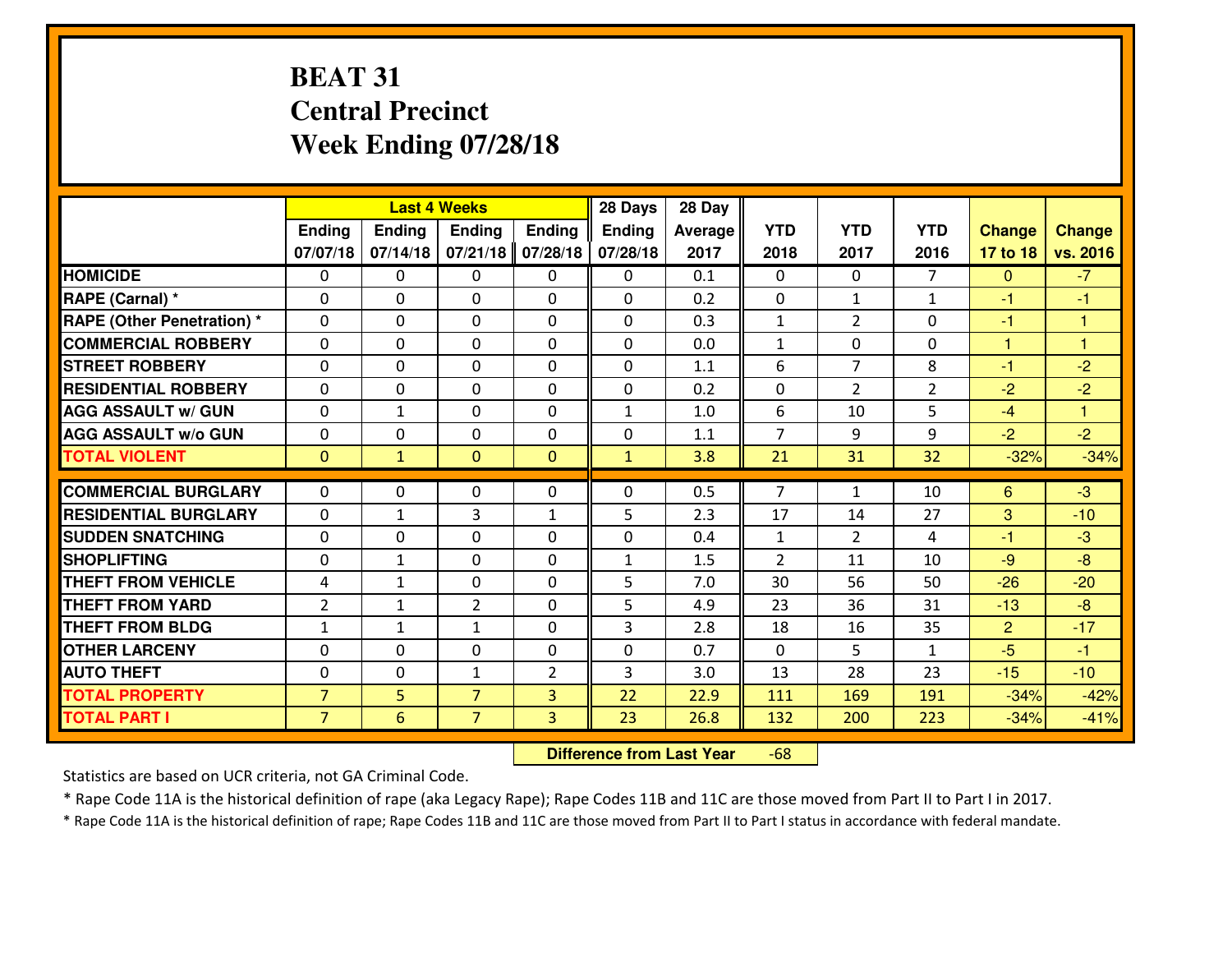### **BEAT 32 Central PrecinctWeek Ending 07/28/18**

|                                   |              |                | <b>Last 4 Weeks</b> |                | 28 Days        | 28 Day         |                |                |              |                      |                |
|-----------------------------------|--------------|----------------|---------------------|----------------|----------------|----------------|----------------|----------------|--------------|----------------------|----------------|
|                                   | Ending       | <b>Ending</b>  | <b>Ending</b>       | Ending         | <b>Ending</b>  | <b>Average</b> | <b>YTD</b>     | <b>YTD</b>     | <b>YTD</b>   | <b>Change</b>        | <b>Change</b>  |
|                                   | 07/07/18     | 07/14/18       | 07/21/18            | 07/28/18       | 07/28/18       | 2017           | 2018           | 2017           | 2016         | 17 to 18             | vs. 2016       |
| <b>HOMICIDE</b>                   | $\Omega$     | 0              | $\Omega$            | $\Omega$       | 0              | 0.0            | $\Omega$       | $\Omega$       | $\Omega$     | $\Omega$             | $\Omega$       |
| RAPE (Carnal) *                   | $\Omega$     | 0              | $\Omega$            | $\Omega$       | $\Omega$       | 0.4            | $\mathbf{1}$   | 3              | $\mathbf{1}$ | $-2$                 | $\Omega$       |
| <b>RAPE (Other Penetration) *</b> | 0            | 0              | $\mathbf 0$         | 0              | 0              | 0.2            | $\mathbf{1}$   | $\mathbf{1}$   | 0            | $\mathbf{0}$         | 1              |
| <b>COMMERCIAL ROBBERY</b>         | 0            | 0              | $\mathbf 0$         | 0              | 0              | 0.5            | $\overline{2}$ | 3              | 3            | $-1$                 | $-1$           |
| <b>STREET ROBBERY</b>             | $\mathbf{0}$ | 0              | $\mathbf 0$         | $\mathbf{1}$   | $\mathbf{1}$   | 0.5            | 3              | $\overline{2}$ | 5            | $\mathbf{1}$         | $-2$           |
| <b>RESIDENTIAL ROBBERY</b>        | $\Omega$     | 0              | $\mathbf 0$         | 0              | 0              | 0.0            | $\mathbf 0$    | $\Omega$       | 0            | $\mathbf{0}$         | $\mathbf{0}$   |
| <b>AGG ASSAULT w/ GUN</b>         | 0            | 0              | 0                   | 0              | 0              | 0.4            | 3              | 4              | $\mathbf{1}$ | $-1$                 | $\overline{2}$ |
| <b>AGG ASSAULT W/o GUN</b>        | $\mathbf{1}$ | 0              | 0                   | 0              | $\mathbf{1}$   | 0.5            | 4              | 3              | 3            | $\blacktriangleleft$ | $\mathbf{1}$   |
| <b>TOTAL VIOLENT</b>              | $\mathbf{1}$ | $\overline{0}$ | $\mathbf{0}$        | $\mathbf{1}$   | $\overline{2}$ | 2.5            | 14             | 16             | 13           | $-13%$               | 8%             |
| <b>COMMERCIAL BURGLARY</b>        | $\Omega$     | 0              | $\mathbf{0}$        | $\mathbf{0}$   | $\Omega$       | 0.3            | $\mathbf{1}$   | $\overline{2}$ | 9            | -1                   | $-8$           |
|                                   |              |                |                     |                |                |                |                |                |              |                      |                |
| <b>RESIDENTIAL BURGLARY</b>       | $\mathbf{0}$ | 1              | 0                   | 0              | $\mathbf{1}$   | 2.1            | 14             | 8              | 26           | 6                    | $-12$          |
| <b>SUDDEN SNATCHING</b>           | $\mathbf{0}$ | 0              | 0                   | 0              | 0              | 0.2            | $\mathbf{0}$   | $\overline{2}$ | $\mathbf{1}$ | $-2$                 | $-1$           |
| <b>SHOPLIFTING</b>                | 6            | 4              | $\mathbf 0$         | $\mathbf{1}$   | 11             | 3.8            | 45             | 26             | 23           | 19                   | 22             |
| <b>THEFT FROM VEHICLE</b>         | $\mathbf{1}$ | 0              | 6                   | 0              | $\overline{7}$ | 8.7            | 38             | 77             | 64           | $-39$                | $-26$          |
| <b>THEFT FROM YARD</b>            | $\mathbf{1}$ | 0              | 3                   | 4              | 8              | 2.8            | 30             | 28             | 21           | $\overline{2}$       | $9^{\circ}$    |
| <b>THEFT FROM BLDG</b>            | $\mathbf{1}$ | 1              | 0                   | $\mathbf{1}$   | 3              | 4.1            | 21             | 29             | 39           | $-8$                 | $-18$          |
| <b>OTHER LARCENY</b>              | 0            | 0              | $\mathbf{1}$        | $\mathbf{1}$   | $\overline{2}$ | 1.0            | 14             | $\overline{7}$ | 0            | $\overline{7}$       | 14             |
| <b>AUTO THEFT</b>                 | 0            | $\mathbf{1}$   | 0                   | 0              | $\mathbf{1}$   | 2.3            | 16             | 21             | 15           | $-5$                 | $\mathbf{1}$   |
| <b>TOTAL PROPERTY</b>             | 9            | $\overline{7}$ | 10                  | $\overline{7}$ | 33             | 25.4           | 179            | 200            | 198          | $-11%$               | $-10%$         |
| <b>TOTAL PART I</b>               | 10           | $\overline{7}$ | 10                  | 8              | 35             | 27.8           | 193            | 216            | 211          | $-11%$               | $-9%$          |

 **Difference from Last Year**-23

Statistics are based on UCR criteria, not GA Criminal Code.

\* Rape Code 11A is the historical definition of rape (aka Legacy Rape); Rape Codes 11B and 11C are those moved from Part II to Part I in 2017.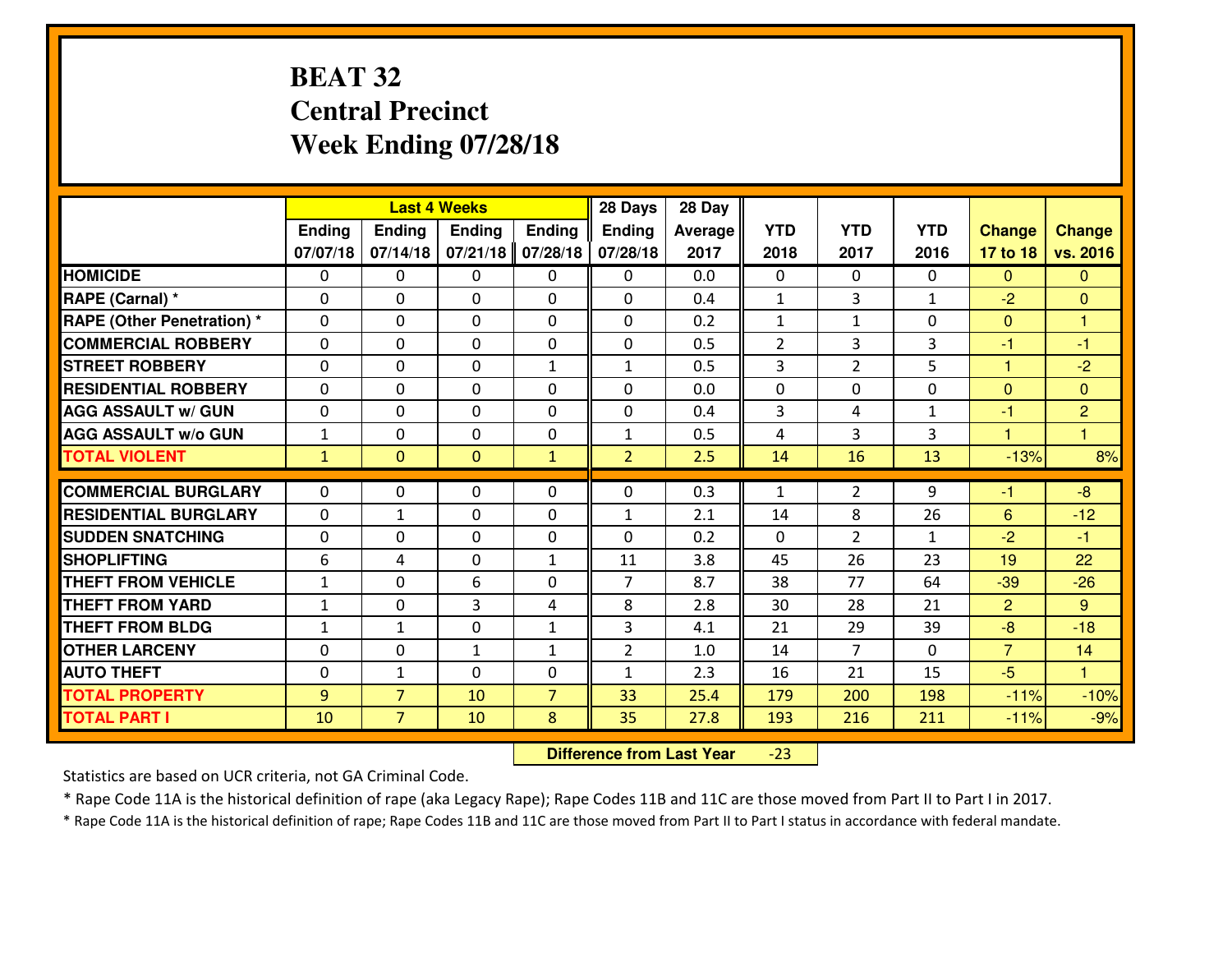#### **BEAT 33 Central PrecinctWeek Ending 07/28/18**

|                                  |                |                | <b>Last 4 Weeks</b> |               | 28 Days        | 28 Day  |              |              |                |                |               |
|----------------------------------|----------------|----------------|---------------------|---------------|----------------|---------|--------------|--------------|----------------|----------------|---------------|
|                                  | Ending         | <b>Ending</b>  | <b>Ending</b>       | <b>Ending</b> | <b>Ending</b>  | Average | <b>YTD</b>   | <b>YTD</b>   | <b>YTD</b>     | <b>Change</b>  | <b>Change</b> |
|                                  | 07/07/18       | 07/14/18       | 07/21/18            | 07/28/18      | 07/28/18       | 2017    | 2018         | 2017         | 2016           | 17 to 18       | vs. 2016      |
| <b>HOMICIDE</b>                  | $\Omega$       | 0              | 0                   | 0             | $\Omega$       | 0.2     | 0            | $\mathbf{1}$ | 4              | $-1$           | $-4$          |
| RAPE (Carnal) *                  | $\Omega$       | 0              | $\Omega$            | $\Omega$      | $\Omega$       | 0.2     | 3            | $\mathbf{1}$ | $\overline{2}$ | $\overline{2}$ | 1             |
| <b>RAPE (Other Penetration)*</b> | 0              | 0              | $\mathbf 0$         | 0             | 0              | 0.1     | $\mathbf{1}$ | 0            | $\mathbf{1}$   | $\mathbf{1}$   | $\mathbf{0}$  |
| <b>COMMERCIAL ROBBERY</b>        | 0              | 0              | $\mathbf 0$         | 0             | 0              | 0.5     | 0            | 4            | 3              | $-4$           | $-3$          |
| <b>STREET ROBBERY</b>            | $\mathbf{1}$   | $\overline{2}$ | $\mathbf 0$         | 0             | 3              | 1.5     | 13           | 12           | 14             | 1              | $-1$          |
| <b>RESIDENTIAL ROBBERY</b>       | $\Omega$       | 0              | $\mathbf 0$         | 0             | 0              | 0.1     | $\mathbf{0}$ | $\Omega$     | 0              | $\Omega$       | $\mathbf{0}$  |
| <b>AGG ASSAULT W/ GUN</b>        | 0              | 0              | $\mathbf 0$         | 0             | 0              | 1.4     | 5            | 13           | 6              | $-8$           | $-1$          |
| <b>AGG ASSAULT W/o GUN</b>       | 0              | 0              | 0                   | 0             | 0              | 1.1     | 3            | 10           | $\overline{7}$ | $-7$           | $-4$          |
| <b>TOTAL VIOLENT</b>             | $\mathbf{1}$   | $\overline{2}$ | $\overline{0}$      | $\mathbf{0}$  | $\overline{3}$ | 4.9     | 25           | 41           | 37             | $-39%$         | $-32%$        |
| <b>COMMERCIAL BURGLARY</b>       | $\mathbf{1}$   | 0              | $\mathbf{0}$        | 0             | $\mathbf{1}$   | 0.6     | 6            | 4            | 11             | 2              | $-5$          |
|                                  |                |                |                     |               |                |         |              |              |                |                |               |
| <b>RESIDENTIAL BURGLARY</b>      | $\mathbf{0}$   | 1              | 0                   | 0             | $\mathbf{1}$   | 1.7     | 11           | 8            | 13             | 3              | $-2$          |
| <b>SUDDEN SNATCHING</b>          | $\mathbf{1}$   | 0              | $\mathbf 0$         | 0             | $\mathbf{1}$   | 0.3     | 3            | 3            | $\overline{2}$ | $\Omega$       | $\mathbf{1}$  |
| <b>SHOPLIFTING</b>               | $\mathbf{1}$   | 0              | 3                   | 0             | 4              | 5.4     | 20           | 61           | 25             | $-41$          | $-5$          |
| <b>THEFT FROM VEHICLE</b>        | $\mathbf{1}$   | 1              | $\mathbf 0$         | $\mathbf{1}$  | 3              | 5.6     | 27           | 56           | 45             | $-29$          | $-18$         |
| <b>THEFT FROM YARD</b>           | 0              | 0              | $\mathbf 0$         | $\mathbf{1}$  | $\mathbf{1}$   | 3.2     | 18           | 26           | 39             | $-8$           | $-21$         |
| <b>THEFT FROM BLDG</b>           | 2              | 0              | $\mathbf 0$         | $\mathbf{1}$  | 3              | 2.5     | 18           | 17           | 36             | $\mathbf{1}$   | $-18$         |
| <b>OTHER LARCENY</b>             | 0              | 0              | $\mathbf 0$         | 0             | 0              | 0.8     | 5            | 6            | 6              | $-1$           | $-1$          |
| <b>AUTO THEFT</b>                | 0              | 0              | $\mathbf 0$         | 0             | 0              | 3.0     | 27           | 26           | 29             | $\mathbf{1}$   | $-2$          |
| <b>TOTAL PROPERTY</b>            | 6              | $\overline{2}$ | 3                   | 3             | 14             | 23.1    | 135          | 207          | 206            | $-35%$         | $-34%$        |
| <b>TOTAL PART I</b>              | $\overline{7}$ | 4              | 3                   | 3             | 17             | 28.0    | 160          | 248          | 243            | $-35%$         | $-34%$        |

 **Difference from Last Year**-88

Statistics are based on UCR criteria, not GA Criminal Code.

\* Rape Code 11A is the historical definition of rape (aka Legacy Rape); Rape Codes 11B and 11C are those moved from Part II to Part I in 2017.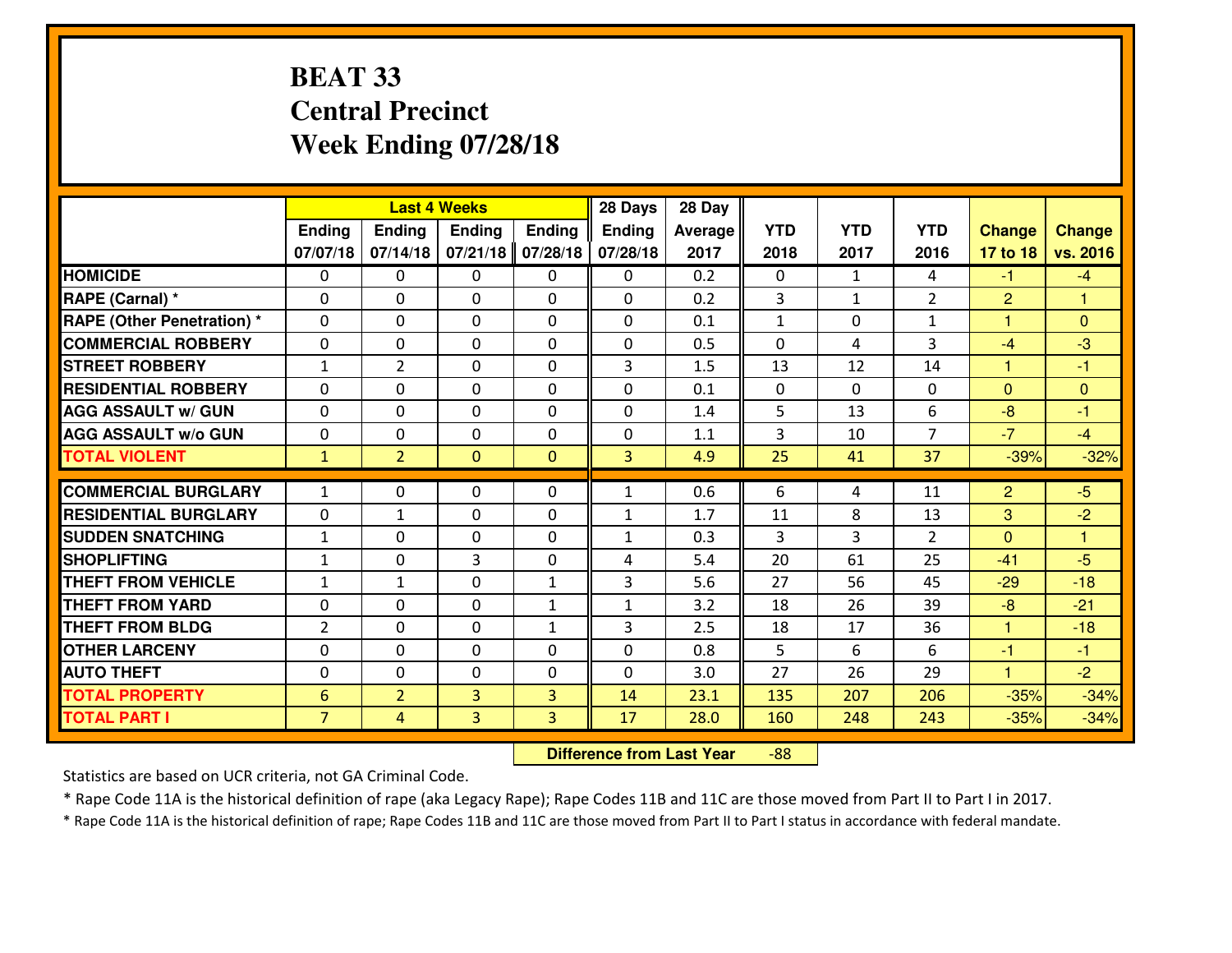### **BEAT 34 Central PrecinctWeek Ending 07/28/18**

|                                  |                |                | <b>Last 4 Weeks</b> |                | 28 Days       | 28 Day  |              |                |                |                |                |
|----------------------------------|----------------|----------------|---------------------|----------------|---------------|---------|--------------|----------------|----------------|----------------|----------------|
|                                  | Ending         | <b>Ending</b>  | <b>Ending</b>       | <b>Ending</b>  | <b>Ending</b> | Average | <b>YTD</b>   | <b>YTD</b>     | <b>YTD</b>     | <b>Change</b>  | <b>Change</b>  |
|                                  | 07/07/18       | 07/14/18       | 07/21/18            | 07/28/18       | 07/28/18      | 2017    | 2018         | 2017           | 2016           | 17 to 18       | vs. 2016       |
| <b>HOMICIDE</b>                  | $\Omega$       | 0              | 0                   | $\mathbf{1}$   | 1             | 0.3     | 1            | 3              | $\mathfrak{D}$ | $-2$           | $-1$           |
| RAPE (Carnal) *                  | $\Omega$       | 0              | $\Omega$            | $\Omega$       | $\Omega$      | 0.5     | $\mathbf{1}$ | 4              | 0              | -3             | 1              |
| <b>RAPE (Other Penetration)*</b> | 0              | 0              | $\mathbf 0$         | 0              | 0             | 0.0     | 0            | 0              | $\overline{2}$ | $\Omega$       | $-2$           |
| <b>COMMERCIAL ROBBERY</b>        | 0              | 0              | $\mathbf 0$         | 0              | 0             | 0.1     | 0            | 0              | $\overline{2}$ | $\mathbf{0}$   | $-2$           |
| <b>STREET ROBBERY</b>            | 0              | 0              | $\mathbf 0$         | 0              | 0             | 0.7     | 4            | 4              | 4              | $\mathbf{0}$   | $\mathbf{0}$   |
| <b>RESIDENTIAL ROBBERY</b>       | 0              | 0              | $\mathbf 0$         | $\mathbf{0}$   | 0             | 0.3     | $\mathbf{1}$ | $\overline{2}$ | $\overline{2}$ | $-1$           | $-1$           |
| <b>AGG ASSAULT W/ GUN</b>        | 0              | $\mathbf{1}$   | 3                   | $\mathbf{1}$   | 5             | 2.4     | 15           | 21             | 11             | $-6$           | $\overline{4}$ |
| <b>AGG ASSAULT W/o GUN</b>       | 0              | 1              | 1                   | 1              | 3             | 1.8     | 20           | 13             | 8              | $\overline{7}$ | 12             |
| <b>TOTAL VIOLENT</b>             | $\mathbf{0}$   | $\overline{2}$ | 4                   | 3              | 9             | 6.1     | 42           | 47             | 31             | $-11%$         | 35%            |
| <b>COMMERCIAL BURGLARY</b>       | $\Omega$       | 0              | $\mathbf{0}$        | 0              | $\Omega$      | 0.4     | $\mathbf{1}$ | 5.             | 4              | $-4$           | $-3$           |
| <b>RESIDENTIAL BURGLARY</b>      | $\mathbf{0}$   | 1              | $\overline{2}$      | $\overline{2}$ | 5             | 5.4     | 37           | 48             | 30             | $-11$          | $\overline{7}$ |
| <b>SUDDEN SNATCHING</b>          | $\mathbf{0}$   | 0              | $\mathbf 0$         | 0              | 0             | 0.5     | $\mathbf{1}$ | 5              | 3              | $-4$           | $-2$           |
| <b>SHOPLIFTING</b>               | 0              | 0              | $\mathbf 0$         | 0              | 0             | 2.8     | 4            | 13             | $\overline{3}$ | $-9$           | 1              |
| <b>THEFT FROM VEHICLE</b>        | $\overline{2}$ | 1              | 1                   | 0              | 4             | 3.3     | 24           | 24             | 25             | $\Omega$       | $-1$           |
| <b>THEFT FROM YARD</b>           | 0              | 0              | $\mathbf 0$         | 0              | 0             | 1.6     | 6            | 14             | 14             | $-8$           | $-8$           |
| <b>THEFT FROM BLDG</b>           | $\mathbf{1}$   | $\mathbf{1}$   | $\mathbf{1}$        | $\mathbf{0}$   | 3             | 2.3     | 19           | 12             | 12             | $\overline{7}$ | $\overline{7}$ |
| <b>OTHER LARCENY</b>             | 0              | 0              | $\mathbf 0$         | 0              | 0             | 0.2     | $\mathbf{1}$ | $\overline{2}$ | $\overline{2}$ | $-1$           | $-1$           |
| <b>AUTO THEFT</b>                | $\overline{2}$ | 0              | $\mathbf{1}$        | $\overline{2}$ | 5             | 3.2     | 21           | 27             | 24             | $-6$           | $-3$           |
| <b>TOTAL PROPERTY</b>            | 5              | 3              | 5                   | $\overline{4}$ | 17            | 19.7    | 114          | 150            | 117            | $-24%$         | $-3%$          |
| <b>TOTAL PART I</b>              | 5              | 5              | 9                   | $\overline{7}$ | 26            | 25.8    | 156          | 197            | 148            | $-21%$         | 5%             |

 **Difference from Last Year**-41

Statistics are based on UCR criteria, not GA Criminal Code.

\* Rape Code 11A is the historical definition of rape (aka Legacy Rape); Rape Codes 11B and 11C are those moved from Part II to Part I in 2017.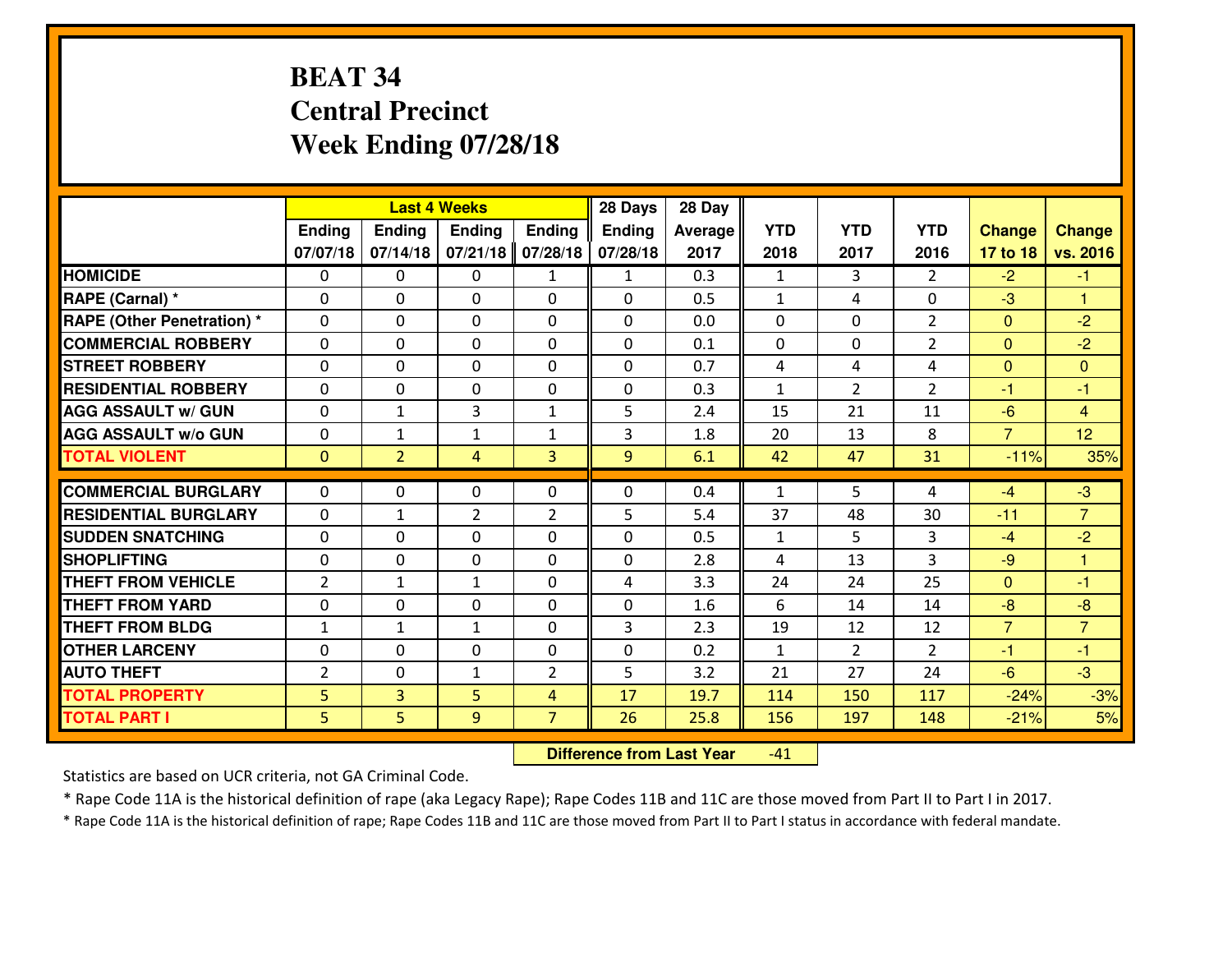#### **BEAT 35 Central PrecinctWeek Ending 07/28/18**

|                                  |                |                | <b>Last 4 Weeks</b> |                     | 28 Days        | 28 Day  |              |                |                |                |                |
|----------------------------------|----------------|----------------|---------------------|---------------------|----------------|---------|--------------|----------------|----------------|----------------|----------------|
|                                  | Ending         | <b>Ending</b>  | <b>Ending</b>       | <b>Ending</b>       | <b>Ending</b>  | Average | <b>YTD</b>   | <b>YTD</b>     | <b>YTD</b>     | <b>Change</b>  | <b>Change</b>  |
|                                  | 07/07/18       | 07/14/18       | 07/21/18            | 07/28/18            | 07/28/18       | 2017    | 2018         | 2017           | 2016           | 17 to 18       | vs. 2016       |
| <b>HOMICIDE</b>                  | $\Omega$       | 0              | 0                   | 0                   | 0              | 0.1     | 0            | $\mathbf{1}$   | $\mathfrak{D}$ | $-1$           | $-2$           |
| RAPE (Carnal) *                  | $\Omega$       | 0              | $\Omega$            | 0                   | $\Omega$       | 0.0     | 2            | $\Omega$       | $\overline{2}$ | $\overline{2}$ | $\Omega$       |
| <b>RAPE (Other Penetration)*</b> | 0              | 0              | $\mathbf 0$         | 0                   | 0              | 0.0     | 3            | 0              | $\mathbf{1}$   | 3              | $\overline{2}$ |
| <b>COMMERCIAL ROBBERY</b>        | 0              | 0              | $\mathbf 0$         | 0                   | 0              | 0.4     | 0            | $\overline{2}$ | 3              | $-2$           | $-3$           |
| <b>STREET ROBBERY</b>            | $\mathbf{0}$   | 0              | $\mathbf 0$         | 0                   | 0              | 0.6     | $\mathbf{1}$ | 4              | 14             | $-3$           | $-13$          |
| <b>RESIDENTIAL ROBBERY</b>       | 0              | 0              | $\mathbf 0$         | $\mathbf{0}$        | 0              | 0.1     | $\mathbf 0$  | $\mathbf{1}$   | 3              | $-1$           | $-3$           |
| <b>AGG ASSAULT W/ GUN</b>        | 0              | 0              | $\mathbf 0$         | 0                   | 0              | 1.3     | 10           | 11             | 8              | $-1$           | $\overline{2}$ |
| <b>AGG ASSAULT W/o GUN</b>       | 0              | $\overline{2}$ | 1                   | $\mathbf{0}$        | 3              | 1.2     | 10           | 7              | 3              | 3              | $\overline{7}$ |
| <b>TOTAL VIOLENT</b>             | $\mathbf{0}$   | $\overline{2}$ | $\mathbf{1}$        | $\mathbf{0}$        | $\overline{3}$ | 3.6     | 26           | 26             | 36             | 0%             | $-28%$         |
| <b>COMMERCIAL BURGLARY</b>       | $\mathbf{1}$   | 0              | $\mathbf{0}$        | 0                   | $\mathbf{1}$   | 1.0     | 3            | 6              | 14             | $-3$           | $-11$          |
| <b>RESIDENTIAL BURGLARY</b>      | $\mathbf{0}$   |                |                     |                     | 4              | 3.7     | 25           | 30             | 31             | $-5$           | $-6$           |
| <b>SUDDEN SNATCHING</b>          | $\mathbf{0}$   | 1<br>0         | 1<br>$\mathbf 0$    | $\overline{2}$<br>0 | 0              | 0.2     | $\mathbf{1}$ | 3              | 3              | $-2$           | $-2$           |
| <b>SHOPLIFTING</b>               | 0              | $\overline{2}$ | 1                   | $\mathbf{1}$        | 4              | 2.2     | 17           | 19             | 21             | $-2$           | $-4$           |
| <b>THEFT FROM VEHICLE</b>        | $\overline{2}$ | 0              | 1                   | 0                   | 3              | 3.6     | 27           | 25             | 33             | $\overline{2}$ | $-6$           |
| <b>THEFT FROM YARD</b>           | 4              | $\mathbf{1}$   | $\mathbf 0$         | 0                   | 5              | 2.2     | 13           | 21             | 16             | $-8$           | $-3$           |
| <b>THEFT FROM BLDG</b>           | 2              | 0              | $\mathbf 0$         | $\overline{2}$      | 4              | 2.6     | 11           | 23             | 25             | $-12$          | $-14$          |
| <b>OTHER LARCENY</b>             | 0              | 0              | $\mathbf 0$         | 0                   | 0              | 0.5     | 4            | 6              | $\overline{2}$ | $-2$           | $\overline{2}$ |
| <b>AUTO THEFT</b>                | $\overline{2}$ | $\mathbf{1}$   | $\mathbf{1}$        | 0                   | 4              | 2.5     | 31           | 21             | 18             | 10             | 13             |
| <b>TOTAL PROPERTY</b>            |                | 5              |                     |                     | 25             |         |              |                |                |                |                |
|                                  | 11             |                | 4                   | 5                   |                | 18.6    | 132          | 154            | 163            | $-14%$         | $-19%$         |
| <b>TOTAL PART I</b>              | 11             | $\overline{7}$ | 5                   | 5                   | 28             | 22.2    | 158          | 180            | 199            | $-12%$         | $-21%$         |

 **Difference from Last Year** $-22$ 

Statistics are based on UCR criteria, not GA Criminal Code.

\* Rape Code 11A is the historical definition of rape (aka Legacy Rape); Rape Codes 11B and 11C are those moved from Part II to Part I in 2017.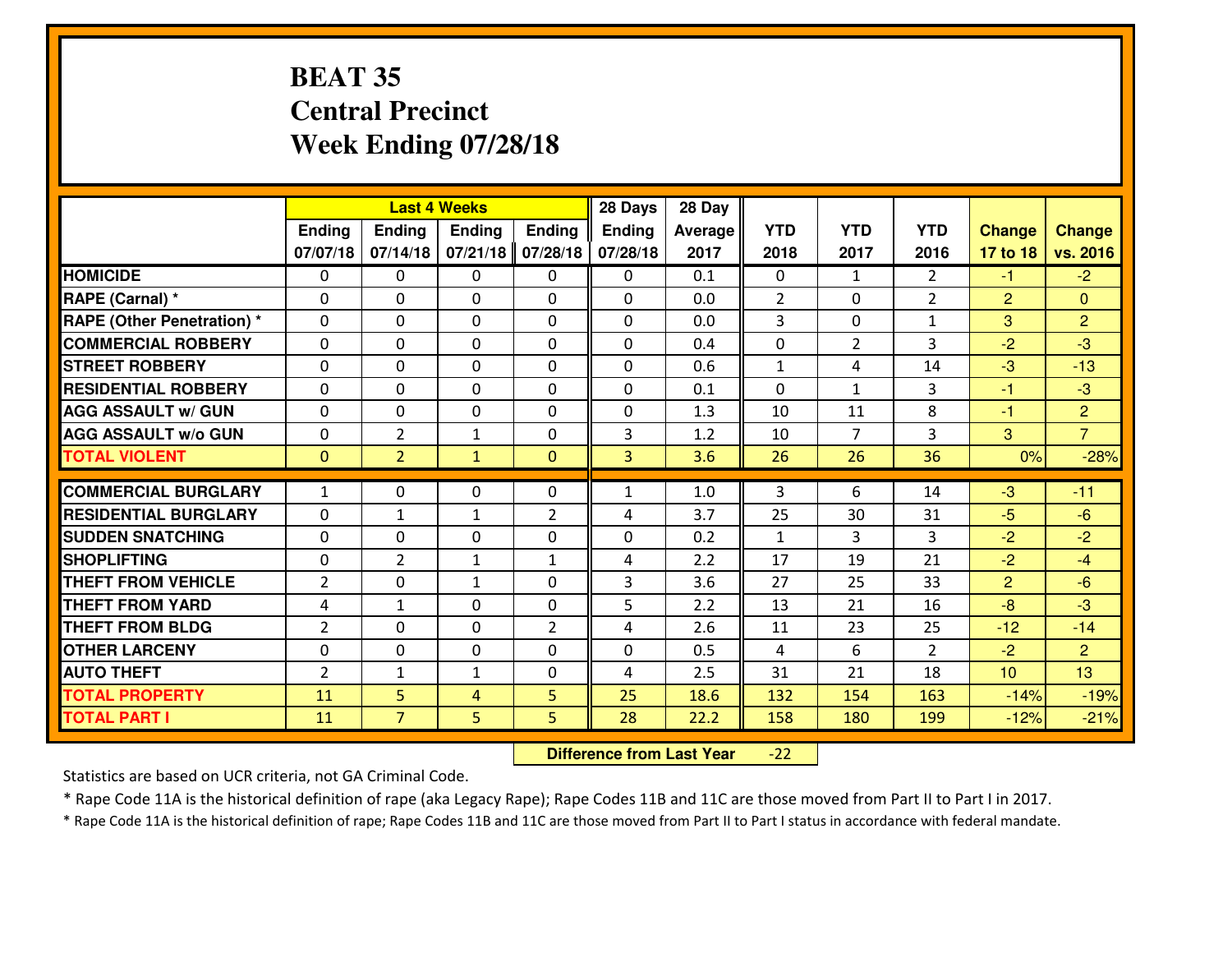#### **BEAT 36 Central PrecinctWeek Ending 07/28/18**

|                                   |                |                | <b>Last 4 Weeks</b> |               | 28 Days        | 28 Day  |                |                |                |                |                      |
|-----------------------------------|----------------|----------------|---------------------|---------------|----------------|---------|----------------|----------------|----------------|----------------|----------------------|
|                                   | Ending         | Ending         | <b>Ending</b>       | <b>Ending</b> | <b>Ending</b>  | Average | <b>YTD</b>     | <b>YTD</b>     | <b>YTD</b>     | <b>Change</b>  | <b>Change</b>        |
|                                   | 07/07/18       | 07/14/18       | 07/21/18            | 07/28/18      | 07/28/18       | 2017    | 2018           | 2017           | 2016           | 17 to 18       | vs. 2016             |
| <b>HOMICIDE</b>                   | $\mathbf{0}$   | 0              | $\mathbf{0}$        | 0             | 0              | 0.0     | 0              | $\Omega$       | 0              | $\Omega$       | $\mathbf{0}$         |
| RAPE (Carnal) *                   | $\Omega$       | 0              | $\mathbf{0}$        | $\mathbf{1}$  | $\mathbf{1}$   | 0.2     | 3              | $\overline{2}$ | $\mathbf{1}$   | 1              | $\overline{2}$       |
| <b>RAPE (Other Penetration) *</b> | $\Omega$       | $\Omega$       | $\mathbf 0$         | $\Omega$      | $\Omega$       | 0.0     | $\Omega$       | 0              | $\mathbf{1}$   | $\Omega$       | $-1$                 |
| <b>COMMERCIAL ROBBERY</b>         | $\Omega$       | $\Omega$       | $\mathbf 0$         | $\Omega$      | 0              | 0.2     | 0              | $\Omega$       | $\mathbf{1}$   | $\mathbf{0}$   | $-1$                 |
| <b>STREET ROBBERY</b>             | 0              | 0              | 1                   | 0             | $\mathbf{1}$   | 0.4     | 3              | $\overline{2}$ | $\overline{2}$ | 1              | $\blacktriangleleft$ |
| <b>RESIDENTIAL ROBBERY</b>        | $\mathbf{1}$   | $\mathbf{1}$   | $\mathbf 0$         | $\Omega$      | $\overline{2}$ | 0.1     | 4              | $\Omega$       | $\mathbf{1}$   | $\overline{4}$ | 3                    |
| <b>AGG ASSAULT w/ GUN</b>         | 0              | 0              | $\mathbf 0$         | 0             | 0              | 0.6     | $\overline{2}$ | 4              | 4              | $-2$           | $-2$                 |
| <b>AGG ASSAULT W/o GUN</b>        | 0              | 0              | $\mathbf 0$         | $\Omega$      | 0              | 0.7     | 4              | 6              | $\overline{2}$ | $-2$           | $\overline{2}$       |
| <b>TOTAL VIOLENT</b>              | $\mathbf{1}$   | $\mathbf{1}$   | $\mathbf{1}$        | $\mathbf{1}$  | $\overline{4}$ | 2.1     | 16             | 14             | 12             | 14%            | 33%                  |
| <b>COMMERCIAL BURGLARY</b>        | $\mathbf{0}$   | 0              | $\mathbf{0}$        | 0             | $\Omega$       | 0.8     | 4              | 4              | 4              | $\Omega$       | $\mathbf{0}$         |
| <b>RESIDENTIAL BURGLARY</b>       | $\Omega$       | 0              | $\mathbf{0}$        | $\Omega$      | 0              | 1.7     | 12             | 14             | 12             | $-2$           | $\mathbf{0}$         |
| <b>SUDDEN SNATCHING</b>           | $\mathbf{0}$   | 0              | 0                   | $\Omega$      | $\Omega$       | 0.2     | $\Omega$       | $\mathbf{1}$   | $\mathbf{1}$   | $-1$           | $-1$                 |
| <b>SHOPLIFTING</b>                | 2              | $\mathbf{1}$   | $\mathbf{1}$        | $\Omega$      | 4              | 2.6     | 20             | 21             | 15             | $-1$           | 5                    |
| <b>THEFT FROM VEHICLE</b>         | 0              | $\mathbf{1}$   | $\overline{2}$      | 3             | 6              | 3.3     | 29             | 17             | 31             | 12             | $-2$                 |
| <b>THEFT FROM YARD</b>            | 0              | 0              | $\mathbf 0$         | 0             | 0              | 1.5     | 4              | 13             | 4              | $-9$           | $\overline{0}$       |
| <b>THEFT FROM BLDG</b>            | $\Omega$       | $\Omega$       | $\mathbf 0$         | $\mathbf{1}$  | $\mathbf{1}$   | 1.5     | 17             | 12             | 9              | 5              | 8                    |
| <b>OTHER LARCENY</b>              | 0              | $\Omega$       | $\mathbf 0$         | $\Omega$      | 0              | 0.3     | $\mathbf{1}$   | $\overline{2}$ | $\mathbf{1}$   | $-1$           | $\overline{0}$       |
| <b>AUTO THEFT</b>                 | 0              | $\mathbf{1}$   | $\mathbf 0$         | 0             | $\mathbf{1}$   | 2.0     | 11             | 8              | 6              | 3              | 5                    |
| <b>TOTAL PROPERTY</b>             | $\overline{2}$ | 3              | $\overline{3}$      | 4             | 12             | 13.8    | 98             | 92             | 83             | 7%             | 18%                  |
| <b>TOTAL PART I</b>               | 3              | $\overline{4}$ | 4                   | 5             | 16             | 16.0    | 114            | 106            | 95             | 8%             | 20%                  |
|                                   |                |                |                     |               |                |         |                |                |                |                |                      |

**Difference from Last Year** 8

Statistics are based on UCR criteria, not GA Criminal Code.

\* Rape Code 11A is the historical definition of rape (aka Legacy Rape); Rape Codes 11B and 11C are those moved from Part II to Part I in 2017.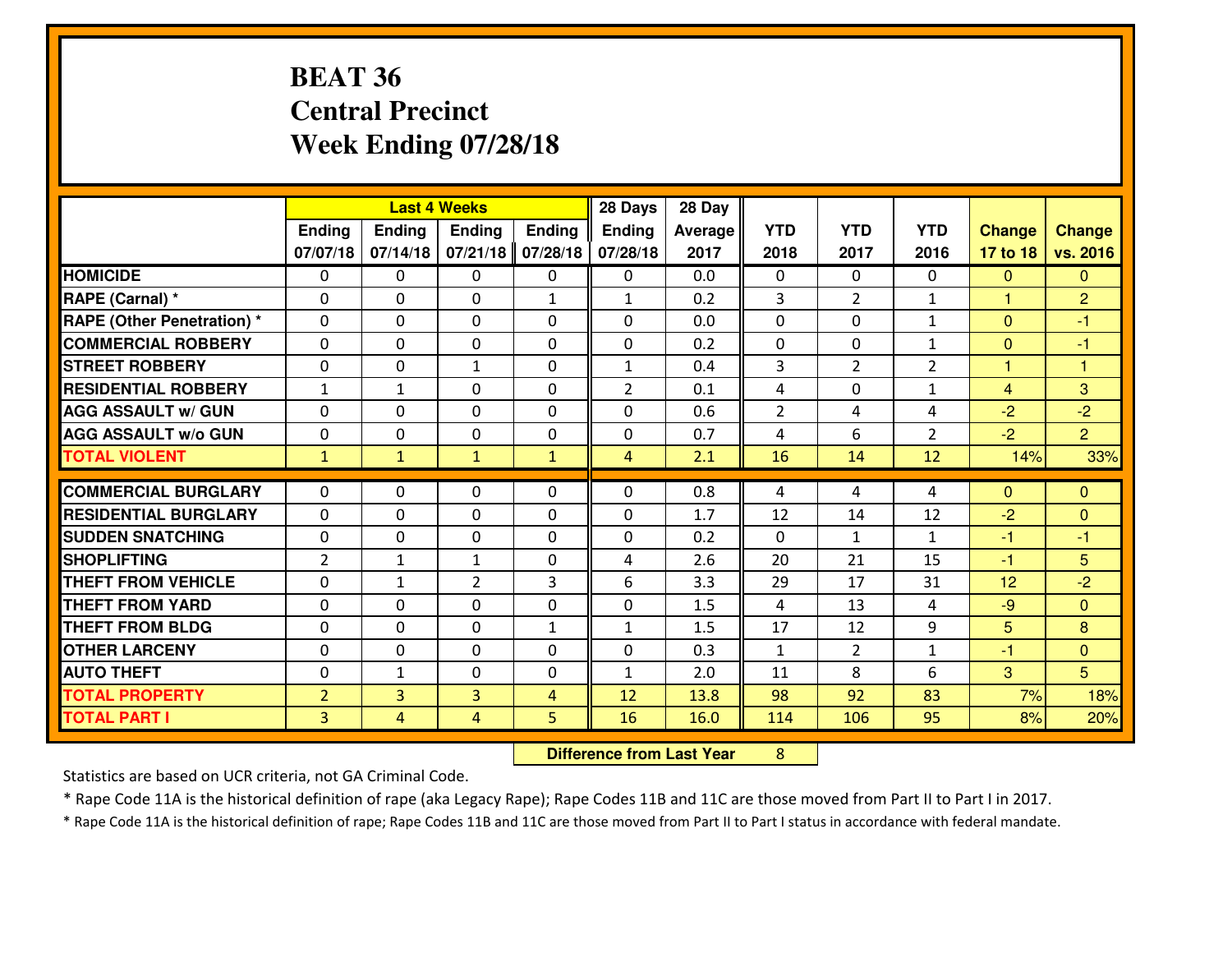

# **COMPSTAT PRECINCT COMMANDER: SOUTH PRECINCT CAPT. JOY GELLATLYWeek Ending 07/28/18**



|                                                                                                  | Week<br><b>Ending</b><br>07/28/18 | Week<br><b>Ending</b><br>07/21/18 | Weekly<br>Avg<br>2017 | 28-Day<br>Ending<br>07/28/18 | $28-Day$<br>Ending<br>06/30/18   | Avg<br>$28-Day$<br>2017                  | <b>YTD</b><br>2018 | <b>YTD</b><br>2017                           | <b>YTD</b><br>2016 | <b>Change</b><br>17 to 18 | <b>Change</b><br>vs. 2016 |
|--------------------------------------------------------------------------------------------------|-----------------------------------|-----------------------------------|-----------------------|------------------------------|----------------------------------|------------------------------------------|--------------------|----------------------------------------------|--------------------|---------------------------|---------------------------|
| <b>HOMICIDE</b>                                                                                  |                                   | 0                                 | $\Omega$              |                              |                                  | $\Omega$                                 | 3                  | 2                                            | 4                  |                           |                           |
| RAPE (Carnal) *                                                                                  | 0                                 | $\Omega$                          | 0                     | 0                            | $\overline{c}$                   | $\overline{1}$                           | $\overline{7}$     | 3                                            | 8                  | 4                         | -1                        |
| <b>RAPE (Other Penetration) *</b>                                                                | $\bf{0}$                          | 0                                 | 0                     | $\mathbf{0}$                 | $\overline{c}$                   | $\Omega$                                 | 12                 | 3                                            | 5                  | 9                         | $\overline{7}$            |
| <b>COMMERCIAL ROBBERY</b>                                                                        | 0                                 | 1                                 | $\mathbf{1}$          | $\mathbf 2$                  | 0                                | 2                                        | $\overline{7}$     | 18                                           | 22                 | $-11$                     | $-15$                     |
| <b>STREET ROBBERY</b>                                                                            | 1                                 | $\overline{1}$                    | $\mathbf{1}$          | 3                            | 4                                | $\overline{2}$                           | 22                 | $\overline{15}$                              | 18                 | $\overline{7}$            | $\overline{4}$            |
| <b>RESIDENTIAL ROBBERY</b>                                                                       | 1                                 | $\Omega$                          | $\Omega$              | 4                            | 0                                | $\Omega$                                 | 6                  | 1                                            | $\overline{c}$     | $\overline{5}$            | 4                         |
| <b>AGG ASSAULT w/ GUN</b>                                                                        | 1                                 | $\overline{1}$                    | $\mathbf{1}$          | 3                            | $\mathbf{1}$                     | 3                                        | 10                 | 25                                           | 14                 | $-15$                     | $-4$                      |
| <b>AGG ASSAULT w/o GUN</b>                                                                       | $\bf{0}$                          | $\mathbf{1}$                      | $\mathbf{1}$          | $\mathbf{2}$                 | $\overline{4}$                   | 3                                        | 20                 | 22                                           | 27                 | $-2$                      | $-7$                      |
| <b>TOTAL VIOLENT</b>                                                                             | 4                                 | $\overline{4}$                    | 3                     | $\overline{15}$              | 14                               | 12                                       | 87                 | 89                                           | 100                | $-2%$                     | $-13%$                    |
| <b>COMMERCIAL BURGLARY</b>                                                                       | 0                                 | 0                                 | 1                     | 5                            | 2                                | 4                                        | 26                 | 32                                           | 30                 | -6                        | -4                        |
| <b>RESIDENTIAL BURGLARY</b>                                                                      |                                   | 4                                 | $\overline{4}$        | 15                           | 14                               | 14                                       | 117                | 98                                           | 129                | 19                        | $-12$                     |
| <b>SUDDEN SNATCHING</b>                                                                          | 1                                 | $\mathbf 0$                       | $\mathbf 0$           | 1                            | $\mathbf{0}$                     | $\overline{\mathbf{1}}$                  | 6                  | 3                                            | 6                  | $\overline{3}$            | $\Omega$                  |
| <b>SHOPLIFTING</b>                                                                               | 18                                | 17                                | $\overline{7}$        | 61                           | 56                               | 28                                       | 373                | 429                                          | 383                | $-56$                     | $-10$                     |
| <b>THEFT FROM VEHICLE</b>                                                                        | 14                                | 13                                | $\overline{7}$        | 44                           | 22                               | 30                                       | 209                | 268                                          | 169                | $-59$                     | 40                        |
| <b>THEFT FROM YARD</b>                                                                           | $\overline{2}$                    | $\overline{9}$                    | $\overline{2}$        | 18                           | 6                                | $\overline{8}$                           | 62                 | 53                                           | 65                 | $\overline{9}$            | $-3$                      |
| <b>THEFT FROM BLDG</b>                                                                           | $\overline{2}$                    | 3                                 | 3                     | 12                           | 11                               | $\overline{13}$                          | 77                 | 139                                          | 98                 | $-62$                     | $-21$                     |
| <b>OTHER LARCENY</b>                                                                             | 0                                 | $\Omega$                          | $\mathbf{1}$          | 1.                           | 3                                | 3                                        | $\overline{15}$    | $\overline{24}$                              | $\overline{12}$    | $-9$                      | 3                         |
| <b>AUTO THEFT</b>                                                                                | 8                                 | 4                                 | 3                     | 18                           | 11                               | $\overline{13}$                          | 94                 | $\overline{91}$                              | 79                 | 3                         | 15                        |
| <b>TOTAL PROPERTY</b>                                                                            | 46                                | 50                                | 28                    | 175                          | 125                              | 113                                      | 979                | 1137                                         | 971                | $-14%$                    | 1%                        |
| <b>TOTAL PART I</b>                                                                              | 50                                | 54                                | $\overline{31}$       | 190                          | 139                              | 125                                      | 1066               | 1226                                         | 1071               | $-13%$                    | 0%                        |
| Statistics are based on UCR criteria, not GA Criminal Code, and are                              |                                   |                                   |                       |                              | <b>Difference from Last Year</b> |                                          | -160               |                                              |                    |                           | Last Week Year-to-Date    |
| preliminary, based on RMS data at the time prepared, and are subject to change.                  |                                   |                                   |                       |                              |                                  | <b>At-Fault Police Vehicle Accidents</b> |                    |                                              |                    | 0                         | 5                         |
| Cell Shading: white is within 0.6 standard deviation of the mean; red is above; green is below.  |                                   |                                   |                       |                              |                                  |                                          |                    | <b>Not At-Fault Police Vehicle Accidents</b> |                    | $\overline{0}$            | $\overline{11}$           |
| * Code 11A is the pre-2016 definition of rape; Codes 11B and 11C are by federal mandate in 2016. |                                   |                                   |                       |                              |                                  | <b>Total Police Vehicle Accidents</b>    |                    |                                              |                    | $\overline{0}$            | 16                        |
|                                                                                                  | Week                              | Week                              | Weekly                | 28-Day                       | $28-Day$                         | Avg                                      |                    |                                              |                    |                           |                           |
| <b>Citizen Initiated Calls</b>                                                                   | <b>Ending</b>                     | <b>Ending</b>                     | Avg                   | <b>Ending</b>                | Ending                           | $28-Day$                                 | <b>YTD</b>         | <b>YTD</b>                                   | <b>YTD</b>         | <b>Change</b>             | <b>Change</b>             |
|                                                                                                  | 07/28/18                          | 07/21/18                          | 2017                  | 07/28/18                     | 06/30/18                         | 2017                                     | 2018               | 2017                                         | 2016               | 17 to 18                  | vs. 2016                  |
| <b>Midnight Shift</b>                                                                            | 90                                | 103                               | 91                    | 381                          | 336                              | 364                                      | 2589               | 2828                                         | 2777               | $-239$                    | $-188$                    |
| <b>Day Shift</b>                                                                                 | 233                               | 267                               | 247                   | 1057                         | 995                              | 986                                      | 7405               | 7767                                         | 7700               | $-362$                    | $-295$                    |
| <b>Afternoon Shift</b>                                                                           | 261                               | 313                               | 246                   | 1072                         | 1031                             | 982                                      | 7273               | 7677                                         | 7583               | $-404$                    | $-310$                    |
| <b>TOTAL CITIZEN CFS</b>                                                                         | 584                               | 683                               | 583                   | 2510                         | 2362                             | 2332                                     | 17267              | 18272                                        | 18060              | $-5.5%$                   | $-4.4%$                   |
| <b>53S ShotSpotter Calls</b>                                                                     | 0                                 | 0                                 | 0                     | $\Omega$                     | 0                                | $\mathbf{0}$                             | 0                  | $\Omega$                                     | $\Omega$           | 0                         | $\Omega$                  |
| <b>Sig 53 Shots Fired Calls</b>                                                                  | $\overline{4}$                    | $\overline{9}$                    | $\overline{8}$        | $\overline{27}$              | $\overline{29}$                  | $\overline{33}$                          | 256                | $\overline{262}$                             | 294                | $-6$                      | $-38$                     |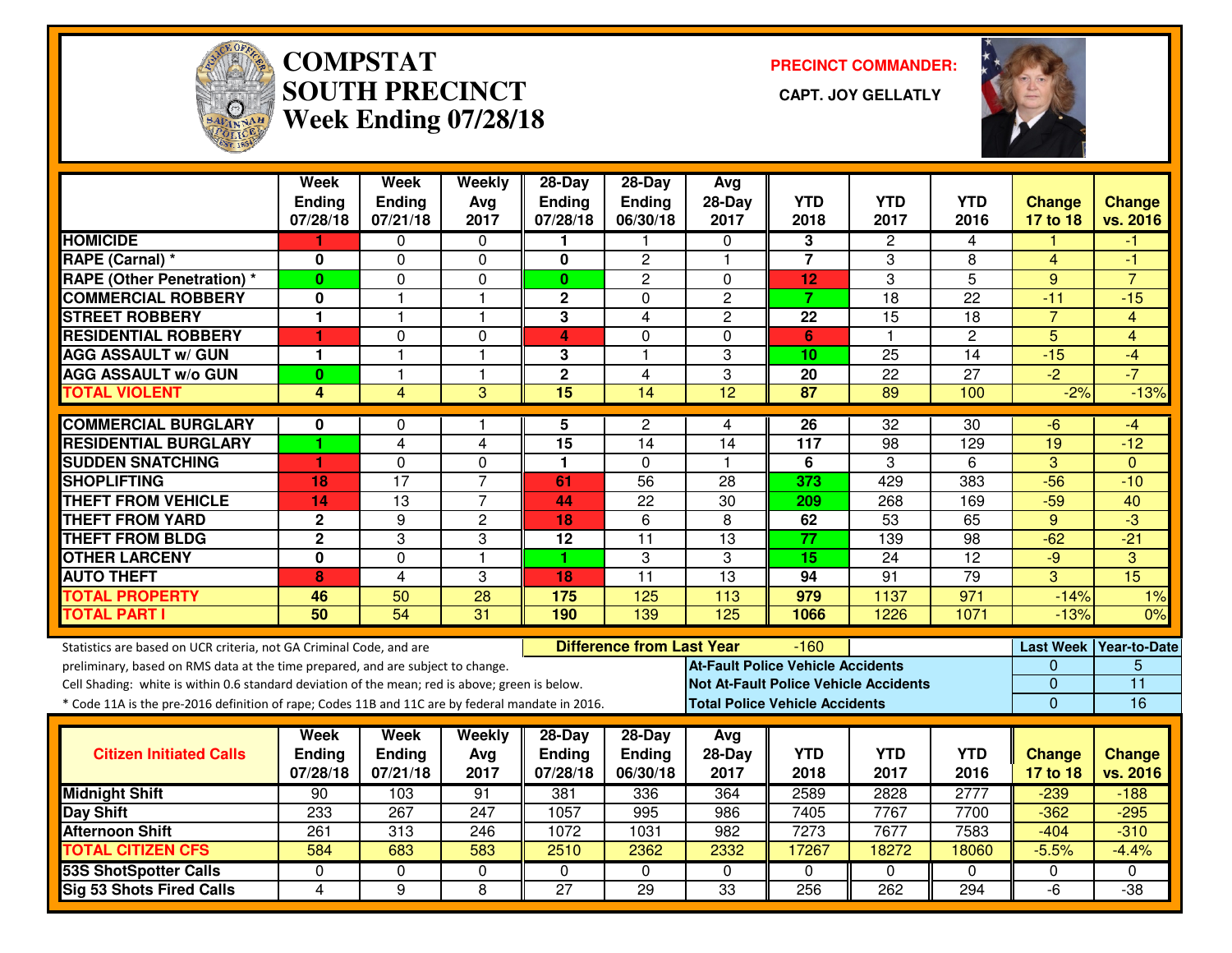## **BEAT 41 South PrecinctWeek Ending 07/28/18**

|                                              |                                    |                     | <b>Last 4 Weeks</b> |                                  | 28 Days        | 28 Day       |                |                |                |                  |                         |
|----------------------------------------------|------------------------------------|---------------------|---------------------|----------------------------------|----------------|--------------|----------------|----------------|----------------|------------------|-------------------------|
|                                              | Ending                             | <b>Ending</b>       | <b>Ending</b>       | <b>Ending</b>                    | Ending         | Average      | <b>YTD</b>     | <b>YTD</b>     | <b>YTD</b>     | <b>Change</b>    | <b>Change</b>           |
|                                              | 07/07/18                           | 07/14/18            | 07/21/18            | 07/28/18                         | 07/28/18       | 2017         | 2018           | 2017           | 2016           | 17 to 18         | vs. 2016                |
| <b>HOMICIDE</b>                              | $\Omega$                           | 0                   | 0                   | 0                                | $\Omega$       | 0.0          | 0              | $\Omega$       | 0              | $\Omega$         | $\Omega$                |
| RAPE (Carnal) *                              | $\mathbf{0}$                       | 0                   | $\mathbf{0}$        | 0                                | $\Omega$       | 0.1          | $\mathbf{0}$   | 0              | $\overline{2}$ | $\Omega$         | $-2$                    |
| RAPE (Other Penetration) *                   | $\Omega$                           | 0                   | $\mathbf{0}$        | $\Omega$                         | $\Omega$       | 0.0          | $\mathbf{1}$   | 0              | 0              | $\mathbf{1}$     | 1                       |
| <b>COMMERCIAL ROBBERY</b>                    | $\mathbf{0}$                       | 0                   | 0                   | 0                                | $\Omega$       | 1.2          | $\mathbf{0}$   | 6              | 5              | $-6$             | $-5$                    |
| <b>STREET ROBBERY</b>                        | 0                                  | 0                   | $\mathbf 0$         | $\Omega$                         | 0              | 0.3          | 3              | $\overline{2}$ | 4              | 1                | $-1$                    |
| <b>RESIDENTIAL ROBBERY</b>                   | $\Omega$                           | $\Omega$            | $\mathbf 0$         | $\Omega$                         | 0              | 0.1          | 0              | $\Omega$       | 0              | $\mathbf{0}$     | $\Omega$                |
| <b>AGG ASSAULT w/ GUN</b>                    | $\Omega$                           | $\Omega$            | $\mathbf 0$         | $\Omega$                         | 0              | 0.2          | 0              | $\overline{2}$ | $\mathbf{1}$   | $-2$             | $-1$                    |
| <b>AGG ASSAULT W/o GUN</b>                   | 0                                  | 0                   | $\mathbf 0$         | $\mathbf 0$                      | 0              | 0.3          | $\overline{2}$ | 3              | 4              | $-1$             | $-2$                    |
| <b>TOTAL VIOLENT</b>                         | $\mathbf{0}$                       | $\overline{0}$      | $\mathbf{O}$        | $\mathbf{0}$                     | $\mathbf{0}$   | 2.1          | 6              | 13             | 16             | $-54%$           | $-63%$                  |
| <b>COMMERCIAL BURGLARY</b>                   | $\Omega$                           | $\overline{2}$      | $\mathbf{0}$        | $\Omega$                         | $\overline{2}$ | 1.4          | 3              | 8              | 11             | $-5$             | $-8$                    |
| <b>RESIDENTIAL BURGLARY</b>                  | $\mathbf{1}$                       | $\mathbf{1}$        | 0                   | 0                                | $\overline{2}$ | 2.1          | 10             | 14             | 18             | $-4$             | $-8$                    |
| <b>SUDDEN SNATCHING</b>                      | 0                                  | 0                   | 0                   | 0                                | 0              | 0.2          | 2              | $\mathbf{1}$   | $\mathbf{1}$   | $\overline{1}$   | $\overline{\mathbf{1}}$ |
| <b>SHOPLIFTING</b>                           | 0                                  |                     |                     |                                  |                |              |                |                |                |                  |                         |
|                                              |                                    |                     |                     |                                  |                |              |                |                |                |                  |                         |
|                                              |                                    | 0                   | 1                   | 0                                | $\mathbf{1}$   | 4.4          | 15             | 39             | 23             | $-24$            | $-8$                    |
| <b>THEFT FROM VEHICLE</b>                    | $\overline{2}$                     | $\mathbf{1}$        | $\mathbf{1}$        | 0                                | 4              | 3.5          | 21             | 29             | 38             | $-8$             | $-17$                   |
| <b>THEFT FROM YARD</b>                       | 0                                  | 0                   | $\overline{2}$      | 0                                | $\overline{2}$ | 1.8          | 9              | 11             | 11             | $-2$             | $-2$                    |
| <b>THEFT FROM BLDG</b>                       | $\overline{3}$                     | 0                   | 1                   | 0                                | 4              | 3.1          | 13             | 23             | 16<br>$\Omega$ | $-10$            | $-3$                    |
| <b>OTHER LARCENY</b>                         | 0                                  | 0                   | $\mathbf 0$         | 0                                | 0              | 0.4          | $\overline{2}$ | 3              |                | $-1$             | $\overline{2}$          |
| <b>AUTO THEFT</b>                            | $\mathbf{0}$                       | 0                   | $\mathbf{1}$        | 2                                | 3              | 1.7          | 8              | 13             | 18             | $-5$             | $-10$                   |
| <b>TOTAL PROPERTY</b><br><b>TOTAL PART I</b> | $6\phantom{1}6$<br>$6\phantom{1}6$ | 4<br>$\overline{4}$ | 6<br>6              | $\overline{2}$<br>$\overline{2}$ | 18<br>18       | 18.6<br>20.8 | 83<br>89       | 141<br>154     | 136<br>152     | $-41%$<br>$-42%$ | $-39%$<br>$-41%$        |

 **Difference from Last Year**-65

Statistics are based on UCR criteria, not GA Criminal Code.

\* Rape Code 11A is the historical definition of rape (aka Legacy Rape); Rape Codes 11B and 11C are those moved from Part II to Part I in 2017.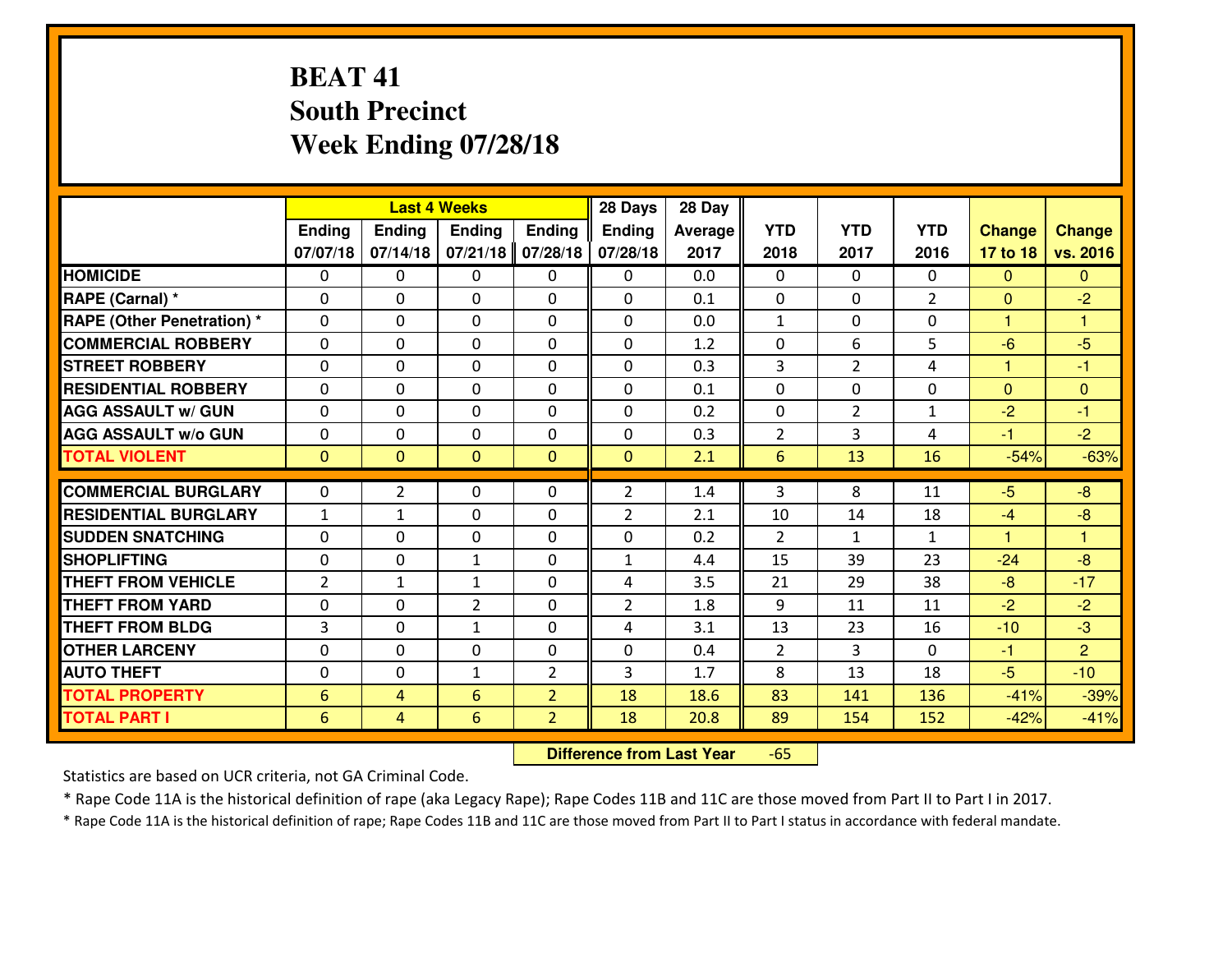## **BEAT 42 South PrecinctWeek Ending 07/28/18**

| Ending<br><b>Ending</b><br>07/07/18<br>07/14/18<br>0<br>0 | <b>Ending</b><br>07/21/18<br>0                                        | <b>Ending</b><br>07/28/18                                                                                       | <b>Ending</b><br>07/28/18                                                                            | Average                                                                                          | <b>YTD</b>                                                         | <b>YTD</b>                                                                                            | <b>YTD</b>                                                                            | <b>Change</b>                                                                  | <b>Change</b>                                                                             |
|-----------------------------------------------------------|-----------------------------------------------------------------------|-----------------------------------------------------------------------------------------------------------------|------------------------------------------------------------------------------------------------------|--------------------------------------------------------------------------------------------------|--------------------------------------------------------------------|-------------------------------------------------------------------------------------------------------|---------------------------------------------------------------------------------------|--------------------------------------------------------------------------------|-------------------------------------------------------------------------------------------|
|                                                           |                                                                       |                                                                                                                 |                                                                                                      |                                                                                                  |                                                                    |                                                                                                       |                                                                                       |                                                                                |                                                                                           |
|                                                           |                                                                       |                                                                                                                 |                                                                                                      | 2017                                                                                             | 2018                                                               | 2017                                                                                                  | 2016                                                                                  | 17 to 18                                                                       | vs. 2016                                                                                  |
|                                                           |                                                                       | 0                                                                                                               | $\Omega$                                                                                             | 0.0                                                                                              | 0                                                                  | $\Omega$                                                                                              | 0                                                                                     | $\Omega$                                                                       | $\Omega$                                                                                  |
|                                                           | $\mathbf{0}$                                                          | 0                                                                                                               | $\Omega$                                                                                             | 0.0                                                                                              | $\mathbf{1}$                                                       | $\mathbf{0}$                                                                                          | $\mathbf{1}$                                                                          | 1                                                                              | $\mathbf{0}$                                                                              |
| 0                                                         | $\mathbf{0}$                                                          | $\Omega$                                                                                                        | $\Omega$                                                                                             | 0.0                                                                                              | 3                                                                  | 0                                                                                                     | 0                                                                                     | 3                                                                              | 3                                                                                         |
| 0                                                         | 0                                                                     | 0                                                                                                               | $\Omega$                                                                                             | 0.0                                                                                              | $\mathbf{1}$                                                       | 3                                                                                                     | 5                                                                                     | $-2$                                                                           | $-4$                                                                                      |
| 0                                                         | $\mathbf 0$                                                           | $\mathbf{1}$                                                                                                    | $\mathbf{1}$                                                                                         | 0.0                                                                                              | 4                                                                  | 3                                                                                                     | $\overline{2}$                                                                        | 1                                                                              | $\overline{2}$                                                                            |
| $\Omega$                                                  | $\mathbf 0$                                                           | $\Omega$                                                                                                        | 0                                                                                                    | 0.0                                                                                              | $\mathbf 0$                                                        | $\Omega$                                                                                              | $\mathbf{1}$                                                                          | $\mathbf{0}$                                                                   | $-1$                                                                                      |
| 0                                                         | $\mathbf 0$                                                           | $\Omega$                                                                                                        | 0                                                                                                    | 0.0                                                                                              | $\mathbf 1$                                                        | 3                                                                                                     | 3                                                                                     | $-2$                                                                           | $-2$                                                                                      |
| 0                                                         | $\mathbf 0$                                                           | $\mathbf 0$                                                                                                     | $\mathbf{1}$                                                                                         | 0.0                                                                                              | 2                                                                  | $\mathbf{1}$                                                                                          | 4                                                                                     | $\mathbf{1}$                                                                   | $-2$                                                                                      |
| $\mathbf{0}$                                              | $\mathbf{O}$                                                          | $\mathbf{1}$                                                                                                    | $\overline{2}$                                                                                       | 0.0                                                                                              | 12                                                                 | 10                                                                                                    | 16                                                                                    | 20%                                                                            | $-25%$                                                                                    |
|                                                           |                                                                       |                                                                                                                 |                                                                                                      |                                                                                                  |                                                                    |                                                                                                       |                                                                                       |                                                                                | $-1$                                                                                      |
|                                                           |                                                                       |                                                                                                                 |                                                                                                      |                                                                                                  |                                                                    |                                                                                                       |                                                                                       |                                                                                | $-2$                                                                                      |
|                                                           |                                                                       |                                                                                                                 |                                                                                                      |                                                                                                  |                                                                    |                                                                                                       |                                                                                       |                                                                                | $\Omega$                                                                                  |
|                                                           |                                                                       |                                                                                                                 |                                                                                                      |                                                                                                  |                                                                    |                                                                                                       |                                                                                       |                                                                                | $-18$                                                                                     |
|                                                           |                                                                       |                                                                                                                 |                                                                                                      |                                                                                                  |                                                                    |                                                                                                       |                                                                                       |                                                                                | $-1$                                                                                      |
|                                                           |                                                                       |                                                                                                                 |                                                                                                      |                                                                                                  |                                                                    |                                                                                                       |                                                                                       |                                                                                | $-2$                                                                                      |
|                                                           |                                                                       |                                                                                                                 |                                                                                                      |                                                                                                  |                                                                    |                                                                                                       |                                                                                       |                                                                                | $-12$                                                                                     |
|                                                           |                                                                       |                                                                                                                 |                                                                                                      |                                                                                                  |                                                                    |                                                                                                       |                                                                                       |                                                                                | $-1$                                                                                      |
|                                                           |                                                                       |                                                                                                                 |                                                                                                      |                                                                                                  |                                                                    |                                                                                                       |                                                                                       |                                                                                | $\mathbf{3}$                                                                              |
|                                                           |                                                                       |                                                                                                                 |                                                                                                      |                                                                                                  |                                                                    |                                                                                                       |                                                                                       |                                                                                | $-12%$                                                                                    |
| 10                                                        | 9                                                                     | 11                                                                                                              | 42                                                                                                   | 0.0                                                                                              | 263                                                                | 305                                                                                                   | 301                                                                                   | $-14%$                                                                         | $-13%$                                                                                    |
|                                                           | 3<br>0<br>0<br>5<br>$\mathbf{1}$<br>0<br>$\mathbf{1}$<br>0<br>0<br>10 | $\mathbf{0}$<br>0<br>$\mathbf 0$<br>$\overline{7}$<br>$\mathbf 0$<br>1<br>1<br>$\mathbf 0$<br>$\mathbf{0}$<br>9 | $\Omega$<br>0<br>$\mathbf{1}$<br>$\overline{7}$<br>$\mathbf{1}$<br>0<br>0<br>0<br>$\mathbf{1}$<br>10 | 3<br>0<br>$\mathbf{1}$<br>28<br>3<br>$\overline{2}$<br>$\overline{2}$<br>0<br>$\mathbf{1}$<br>40 | 0.0<br>0.0<br>0.0<br>0.0<br>0.0<br>0.0<br>0.0<br>0.0<br>0.0<br>0.0 | $\overline{7}$<br>$\overline{2}$<br>$\mathbf{1}$<br>184<br>24<br>10<br>8<br>$\mathbf{1}$<br>14<br>251 | $\overline{7}$<br>4<br>$\Omega$<br>201<br>35<br>$\overline{7}$<br>28<br>4<br>9<br>295 | 8<br>4<br>$\mathbf{1}$<br>202<br>25<br>12<br>20<br>$\overline{2}$<br>11<br>285 | $\Omega$<br>$-2$<br>$\overline{1}$<br>$-17$<br>$-11$<br>3<br>$-20$<br>$-3$<br>5<br>$-15%$ |

 **Difference from Last Year** $-42$  |

Statistics are based on UCR criteria, not GA Criminal Code.

\* Rape Code 11A is the historical definition of rape (aka Legacy Rape); Rape Codes 11B and 11C are those moved from Part II to Part I in 2017.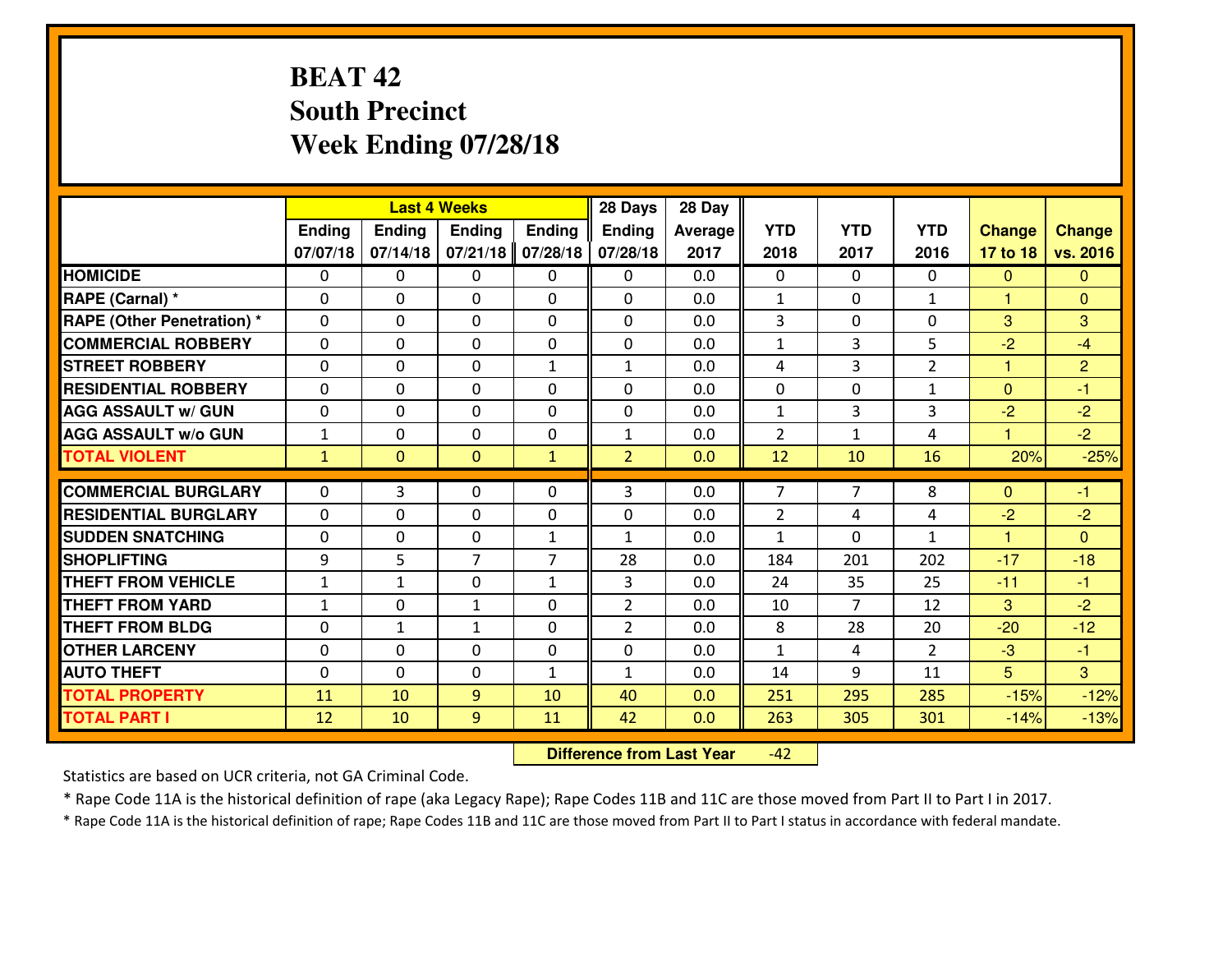## **BEAT 43 South PrecinctWeek Ending 07/28/18**

|                                  |              |                | <b>Last 4 Weeks</b> |                | 28 Days        | 28 Day  |                |                |                |                      |                      |
|----------------------------------|--------------|----------------|---------------------|----------------|----------------|---------|----------------|----------------|----------------|----------------------|----------------------|
|                                  | Ending       | <b>Ending</b>  | <b>Ending</b>       | <b>Ending</b>  | <b>Ending</b>  | Average | <b>YTD</b>     | <b>YTD</b>     | <b>YTD</b>     | <b>Change</b>        | <b>Change</b>        |
|                                  | 07/07/18     | 07/14/18       | 07/21/18            | 07/28/18       | 07/28/18       | 2017    | 2018           | 2017           | 2016           | 17 to 18             | vs. 2016             |
| <b>HOMICIDE</b>                  | $\Omega$     | 0              | 0                   | 0              | $\Omega$       | 0.0     | 1              | $\Omega$       | 3              | 1                    | $-2$                 |
| RAPE (Carnal) *                  | $\Omega$     | 0              | $\Omega$            | $\Omega$       | $\Omega$       | 0.0     | 2              | $\Omega$       | 0              | $\overline{2}$       | $\overline{2}$       |
| <b>RAPE (Other Penetration)*</b> | 0            | 0              | $\mathbf 0$         | 0              | 0              | 0.1     | 0              | $\mathbf{1}$   | 0              | $-1$                 | $\overline{0}$       |
| <b>COMMERCIAL ROBBERY</b>        | 0            | 0              | $\mathbf 0$         | 0              | 0              | 0.4     | 0              | $\overline{2}$ | 5              | $-2$                 | $-5$                 |
| <b>STREET ROBBERY</b>            | 0            | $\mathbf{1}$   | $\mathbf 0$         | 0              | $\mathbf{1}$   | 0.5     | 4              | $\overline{2}$ | 5              | $\overline{2}$       | $-1$                 |
| <b>RESIDENTIAL ROBBERY</b>       | 0            | $\overline{2}$ | $\mathbf 0$         | 0              | $\overline{2}$ | 0.1     | $\overline{2}$ | $\mathbf{0}$   | 0              | $\overline{2}$       | $\overline{2}$       |
| <b>AGG ASSAULT W/ GUN</b>        | 0            | 0              | 1                   | 0              | $\mathbf{1}$   | 0.5     | 3              | $\overline{2}$ | 0              | $\mathbf{1}$         | 3                    |
| <b>AGG ASSAULT W/o GUN</b>       | 0            | 0              | 1                   | $\mathbf{0}$   | $\mathbf{1}$   | 0.6     | 3              | 4              | 6              | $-1$                 | $-3$                 |
| <b>TOTAL VIOLENT</b>             | $\mathbf{0}$ | 3              | $\overline{2}$      | $\mathbf{0}$   | 5              | 2.1     | 15             | 11             | 19             | 36%                  | $-21%$               |
| <b>COMMERCIAL BURGLARY</b>       | $\Omega$     | 0              | $\mathbf{0}$        | 0              | $\Omega$       | 1.2     | $\overline{7}$ | 6              | $\overline{7}$ | $\blacktriangleleft$ | $\mathbf{0}$         |
| <b>RESIDENTIAL BURGLARY</b>      | $\mathbf{0}$ | 3              | 0                   | $\mathbf{1}$   | 4              | 2.6     | 25             | 23             | 25             | $\overline{2}$       | $\mathbf{0}$         |
| <b>SUDDEN SNATCHING</b>          | $\mathbf{0}$ | 0              | $\mathbf 0$         | 0              | 0              | 0.2     | 2              | $\mathbf{1}$   | $\mathbf{1}$   | 1                    | $\blacktriangleleft$ |
| <b>SHOPLIFTING</b>               | 0            | $\mathbf{1}$   | 1                   | 3              | 5              | 3.5     | 26             | 38             | 72             | $-12$                | $-46$                |
| <b>THEFT FROM VEHICLE</b>        | 0            | $\overline{2}$ | $\mathbf 0$         | $\mathbf{1}$   | 3              | 4.6     | 27             | 49             | 17             | $-22$                | 10                   |
| <b>THEFT FROM YARD</b>           | $\mathbf{1}$ | $\overline{2}$ | $\mathbf 0$         | $\mathbf{1}$   | 4              | 1.2     | 10             | 8              | 11             | $\overline{2}$       | $-1$                 |
| <b>THEFT FROM BLDG</b>           | 0            | $\mathbf{1}$   | $\mathbf 0$         | $\mathbf{0}$   | $\mathbf{1}$   | 2.8     | 20             | 26             | 18             | $-6$                 | 2                    |
| <b>OTHER LARCENY</b>             | 0            | 0              | $\mathbf 0$         | $\mathbf 0$    | 0              | 0.2     | $\overline{2}$ | $\overline{2}$ | $\mathbf{1}$   | $\mathbf{0}$         | $\mathbf{1}$         |
| <b>AUTO THEFT</b>                | 0            | 0              | $\mathbf 0$         | $\mathbf{1}$   | $\mathbf{1}$   | 2.1     | 13             | 17             | 13             | $-4$                 | $\overline{0}$       |
| <b>TOTAL PROPERTY</b>            | $\mathbf{1}$ | 9              | $\mathbf{1}$        | $\overline{7}$ | 18             | 18.3    | 132            | 170            | 165            | $-22%$               | $-20%$               |
| <b>TOTAL PART I</b>              | $\mathbf{1}$ | 12             | 3                   | $\overline{7}$ | 23             | 20.5    | 147            | 181            | 184            | $-19%$               | $-20%$               |
|                                  |              |                |                     |                |                |         |                |                |                |                      |                      |

 **Difference from Last Year**-34

Statistics are based on UCR criteria, not GA Criminal Code.

\* Rape Code 11A is the historical definition of rape (aka Legacy Rape); Rape Codes 11B and 11C are those moved from Part II to Part I in 2017.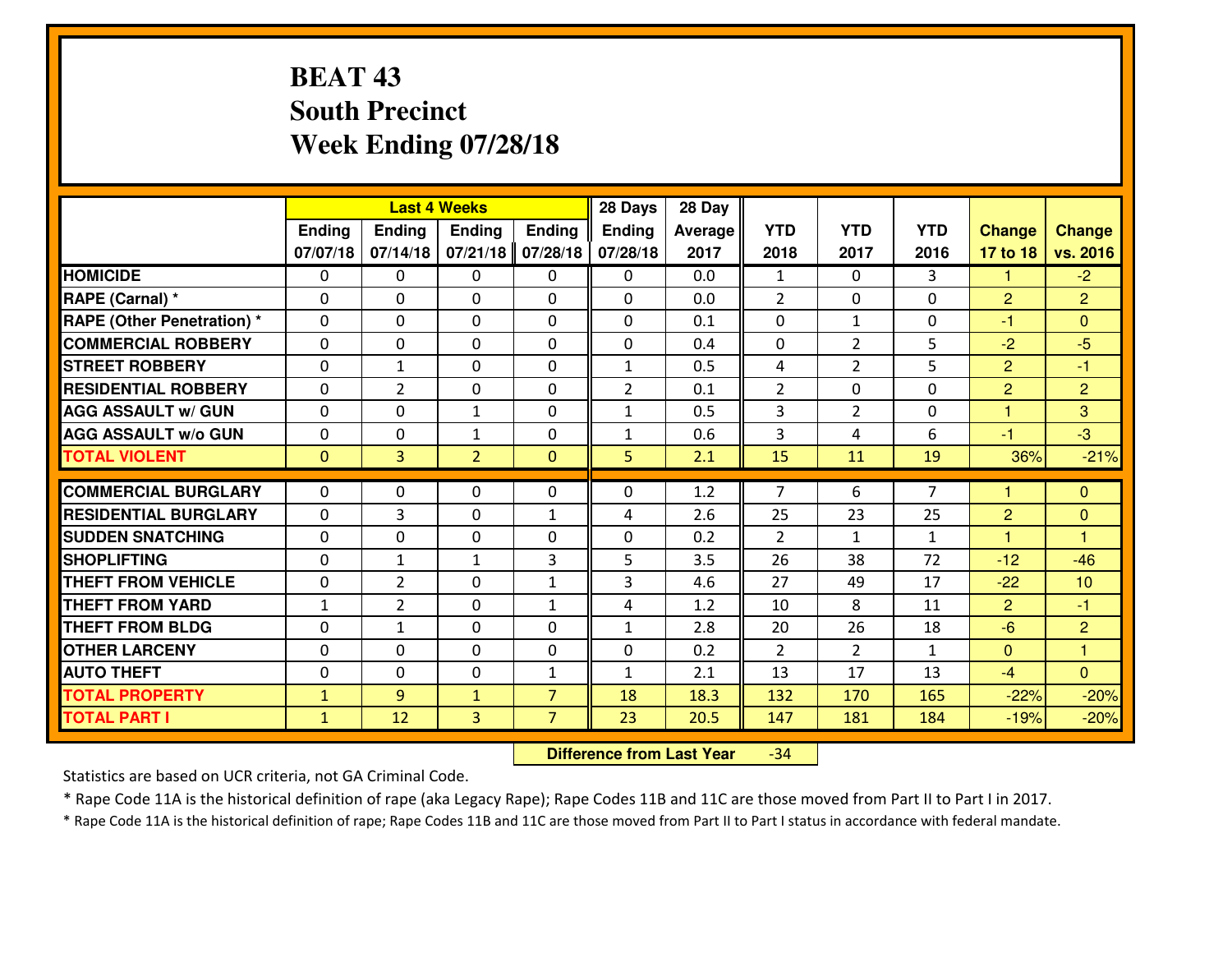## **BEAT 44 South PrecinctWeek Ending 07/28/18**

|                                                                   |                     |                   | <b>Last 4 Weeks</b> |                | 28 Days        | 28 Day      |                |              |                |                       |                |
|-------------------------------------------------------------------|---------------------|-------------------|---------------------|----------------|----------------|-------------|----------------|--------------|----------------|-----------------------|----------------|
|                                                                   | Ending              | <b>Ending</b>     | <b>Ending</b>       | <b>Ending</b>  | Ending         | Average     | <b>YTD</b>     | <b>YTD</b>   | <b>YTD</b>     | <b>Change</b>         | <b>Change</b>  |
|                                                                   | 07/07/18            | 07/14/18          | 07/21/18            | 07/28/18       | 07/28/18       | 2017        | 2018           | 2017         | 2016           | 17 to 18              | vs. 2016       |
| <b>HOMICIDE</b>                                                   | $\Omega$            | 0                 | 0                   | 0              | $\Omega$       | 0.1         | 1              | $\mathbf{1}$ | $\mathbf{1}$   | $\Omega$              | $\Omega$       |
| RAPE (Carnal) *                                                   | $\mathbf{0}$        | 0                 | $\mathbf{0}$        | 0              | $\Omega$       | 0.1         | $\mathbf{1}$   | $\mathbf{0}$ | 3              | $\mathbf{1}$          | $-2$           |
| RAPE (Other Penetration) *                                        | $\Omega$            | 0                 | $\mathbf{0}$        | $\Omega$       | $\Omega$       | 0.0         | $\overline{2}$ | 0            | $\mathbf{1}$   | $\overline{2}$        | 1              |
| <b>COMMERCIAL ROBBERY</b>                                         | $\mathbf{0}$        | 0                 | 0                   | 0              | 0              | 0.2         | $\mathbf{1}$   | $\mathbf{1}$ | 0              | $\mathbf{0}$          | $\overline{1}$ |
| <b>STREET ROBBERY</b>                                             | 0                   | 0                 | 1                   | 0              | $\mathbf{1}$   | 0.6         | 4              | $\mathbf{1}$ | $\overline{2}$ | 3                     | $\overline{2}$ |
| <b>RESIDENTIAL ROBBERY</b>                                        | $\Omega$            | $\mathbf{1}$      | $\mathbf 0$         | $\mathbf{1}$   | $\overline{2}$ | 0.0         | 4              | $\Omega$     | 0              | $\overline{4}$        | $\overline{4}$ |
| <b>AGG ASSAULT w/ GUN</b>                                         | $\mathbf{1}$        | 0                 | $\mathbf 0$         | 0              | $\mathbf{1}$   | 0.7         | 4              | 8            | $\overline{2}$ | $-4$                  | $\overline{2}$ |
| <b>AGG ASSAULT W/o GUN</b>                                        | 0                   | 0                 | $\mathbf 0$         | $\mathbf 0$    | 0              | 0.5         | 5              | 3            | $\overline{7}$ | 2                     | $-2$           |
| <b>TOTAL VIOLENT</b>                                              | $\mathbf{1}$        | $\mathbf{1}$      | $\mathbf{1}$        | $\mathbf{1}$   | $\overline{4}$ | 2.1         | 22             | 14           | 16             | 57%                   | 38%            |
| <b>COMMERCIAL BURGLARY</b>                                        | $\Omega$            | 0                 | $\mathbf{0}$        | $\Omega$       | $\Omega$       | 0.5         | $\mathbf{1}$   | $\mathbf{1}$ | $\mathbf{1}$   | $\Omega$              | $\Omega$       |
| <b>RESIDENTIAL BURGLARY</b>                                       | $\mathbf{1}$        | 0                 | $\mathbf{1}$        | 0              | $\overline{2}$ | 3.9         | 19             | 18           | 33             | $\mathbf{1}$          | $-14$          |
| <b>SUDDEN SNATCHING</b>                                           | 0                   | 0                 | 0                   | 0              | 0              | 0.0         | 0              | $\mathbf{0}$ | $\mathbf{1}$   | $\overline{0}$        | $-1$           |
| <b>SHOPLIFTING</b>                                                | $\mathbf{1}$        | 1                 | $\overline{2}$      | 3              | $\overline{7}$ | 3.4         | 42             | 13           | 5              | 29                    | 37             |
| <b>THEFT FROM VEHICLE</b>                                         | 0                   | $\overline{2}$    | 3                   | $\overline{2}$ | $\overline{7}$ | 8.6         | 45             | 48           | 31             | $-3$                  | 14             |
| <b>THEFT FROM YARD</b>                                            | $1\,$               | 0                 | $\mathbf{1}$        | 0              | $\overline{2}$ | 1.7         | 8              | 8            | 10             | $\overline{0}$        | $-2$           |
| <b>THEFT FROM BLDG</b>                                            | 0                   | 0                 | $\mathbf 0$         | $\mathbf{1}$   | $\mathbf{1}$   | 2.7         | 8              | 18           | 19             | $-10$                 | $-11$          |
| <b>OTHER LARCENY</b>                                              | 0                   | 0                 | $\mathbf 0$         | 0              | 0              | 0.5         | $\overline{3}$ | 3            | 4              | $\mathbf{0}$          | $-1$           |
|                                                                   |                     |                   |                     |                |                |             |                |              |                |                       | $\overline{1}$ |
|                                                                   |                     |                   |                     |                |                |             |                |              |                |                       | 19%            |
|                                                                   | $6\phantom{1}6$     | 5                 | 9                   | 9              | 29             | 26.4        | 165            | 136          | 136            | 21%                   | 21%            |
| <b>AUTO THEFT</b><br><b>TOTAL PROPERTY</b><br><b>TOTAL PART I</b> | $\overline{2}$<br>5 | $\mathbf{1}$<br>4 | $\mathbf{1}$<br>8   | 2<br>8         | 6<br>25        | 3.0<br>24.2 | 17<br>143      | 13<br>122    | 16<br>120      | $\overline{4}$<br>17% |                |

 **Difference from Last Year**<sup>29</sup>

Statistics are based on UCR criteria, not GA Criminal Code.

\* Rape Code 11A is the historical definition of rape (aka Legacy Rape); Rape Codes 11B and 11C are those moved from Part II to Part I in 2017.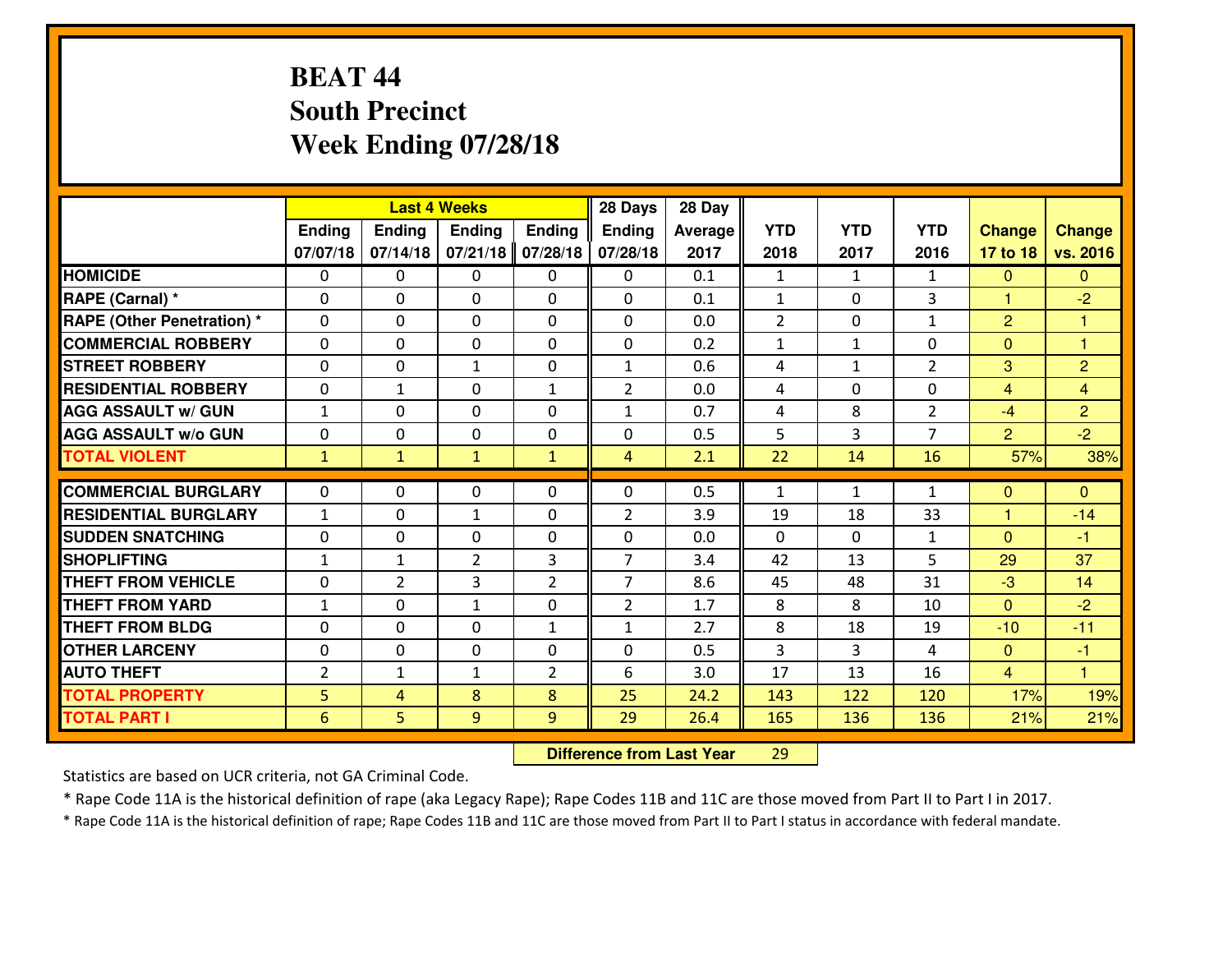### **BEAT 45 South PrecinctWeek Ending 07/28/18**

|                                  |                |               | <b>Last 4 Weeks</b> |                | 28 Days        | 28 Day  |                |                |                |                |                |
|----------------------------------|----------------|---------------|---------------------|----------------|----------------|---------|----------------|----------------|----------------|----------------|----------------|
|                                  | Ending         | <b>Ending</b> | <b>Ending</b>       | <b>Ending</b>  | Ending         | Average | <b>YTD</b>     | <b>YTD</b>     | <b>YTD</b>     | <b>Change</b>  | <b>Change</b>  |
|                                  | 07/07/18       | 07/14/18      | 07/21/18            | 07/28/18       | 07/28/18       | 2017    | 2018           | 2017           | 2016           | 17 to 18       | vs. 2016       |
| <b>HOMICIDE</b>                  | $\Omega$       | 0             | 0                   | $\mathbf{1}$   | 1              | 0.1     | 1              | $\mathbf{1}$   | 0              | $\Omega$       | 1              |
| RAPE (Carnal) *                  | $\Omega$       | 0             | $\Omega$            | $\Omega$       | $\Omega$       | 0.1     | 2              | $\Omega$       | $\mathbf{1}$   | $\overline{2}$ | 1              |
| <b>RAPE (Other Penetration)*</b> | 0              | 0             | $\mathbf 0$         | 0              | 0              | 0.1     | $\overline{2}$ | $\mathbf{1}$   | $\mathbf{1}$   | $\mathbf{1}$   | $\overline{1}$ |
| <b>COMMERCIAL ROBBERY</b>        | 0              | $\mathbf{1}$  | $\mathbf 0$         | 0              | $\mathbf{1}$   | 0.2     | $\overline{2}$ | $\overline{2}$ | $\overline{2}$ | $\mathbf{0}$   | $\overline{0}$ |
| <b>STREET ROBBERY</b>            | 0              | 0             | $\mathbf 0$         | 0              | 0              | 0.5     | $\overline{2}$ | $\overline{2}$ | 0              | $\mathbf{0}$   | $\overline{2}$ |
| <b>RESIDENTIAL ROBBERY</b>       | 0              | 0             | $\mathbf 0$         | $\mathbf{0}$   | 0              | 0.1     | 0              | 0              | 0              | $\Omega$       | $\mathbf{0}$   |
| <b>AGG ASSAULT W/ GUN</b>        | 0              | 0             | $\mathbf 0$         | $\mathbf{1}$   | $\mathbf{1}$   | 0.6     | $\mathbf 1$    | $\overline{7}$ | $\overline{2}$ | $-6$           | $-1$           |
| <b>AGG ASSAULT W/o GUN</b>       | 0              | 0             | 0                   | 0              | 0              | 0.2     | 4              | $\overline{2}$ | 3              | $\overline{2}$ | $\overline{1}$ |
| <b>TOTAL VIOLENT</b>             | $\mathbf{0}$   | $\mathbf{1}$  | $\mathbf{O}$        | $\overline{2}$ | $\overline{3}$ | 1.8     | 14             | 15             | 9              | $-7%$          | 56%            |
| <b>COMMERCIAL BURGLARY</b>       | $\Omega$       | 0             | $\mathbf{0}$        | 0              | $\Omega$       | 0.3     | $\mathbf{1}$   | 3              | $\overline{2}$ | $-2$           | $-1$           |
| <b>RESIDENTIAL BURGLARY</b>      | $\mathbf{0}$   | 1             | 1                   | 0              | $\overline{2}$ | 2.8     | 21             | 26             | 22             | $-5$           | $-1$           |
| <b>SUDDEN SNATCHING</b>          | $\mathbf{0}$   | 0             | $\mathbf 0$         | 0              | 0              | 0.0     | $\mathbf{0}$   | $\mathbf{0}$   | $\mathbf{1}$   | $\Omega$       | $-1$           |
| <b>SHOPLIFTING</b>               | $\mathbf{1}$   | 0             | $\mathbf 0$         | 0              | $\mathbf{1}$   | 5.8     | 28             | 53             | 46             | $-25$          | $-18$          |
| <b>THEFT FROM VEHICLE</b>        | 0              | 1             | $\overline{2}$      | 0              | 3              | 4.4     | 32             | 51             | 23             | $-19$          | 9              |
| <b>THEFT FROM YARD</b>           | $\mathbf{1}$   | 1             | 3                   | $\mathbf{1}$   | 6              | 1.1     | 15             | 8              | 8              | $\overline{7}$ | $\overline{7}$ |
| <b>THEFT FROM BLDG</b>           | $\mathbf{1}$   | 0             | $\mathbf 0$         | $\mathbf{1}$   | $\overline{2}$ | 1.2     | 8              | 15             | 8              | $-7$           | $\mathbf{0}$   |
| <b>OTHER LARCENY</b>             | 0              | $\mathbf{1}$  | $\mathbf 0$         | 0              | $\mathbf{1}$   | 0.6     | 3              | 4              | $\overline{2}$ | $-1$           | $\overline{1}$ |
| <b>AUTO THEFT</b>                | 0              | $\mathbf{1}$  | 1                   | 0              | $\overline{2}$ | 1.8     | 12             | 11             | 9              | $\mathbf{1}$   | 3              |
| <b>TOTAL PROPERTY</b>            | $\overline{3}$ | 5             | $\overline{7}$      | $\overline{2}$ | 17             | 18.0    | 120            | 171            | 121            | $-30%$         | $-1%$          |
| <b>TOTAL PART I</b>              | $\overline{3}$ | 6             | $\overline{7}$      | 4              | 20             | 19.8    | 134            | 186            | 130            | $-28%$         | 3%             |
|                                  |                |               |                     |                |                |         |                |                |                |                |                |

 **Difference from Last Year** $-52$ 

Statistics are based on UCR criteria, not GA Criminal Code.

\* Rape Code 11A is the historical definition of rape (aka Legacy Rape); Rape Codes 11B and 11C are those moved from Part II to Part I in 2017.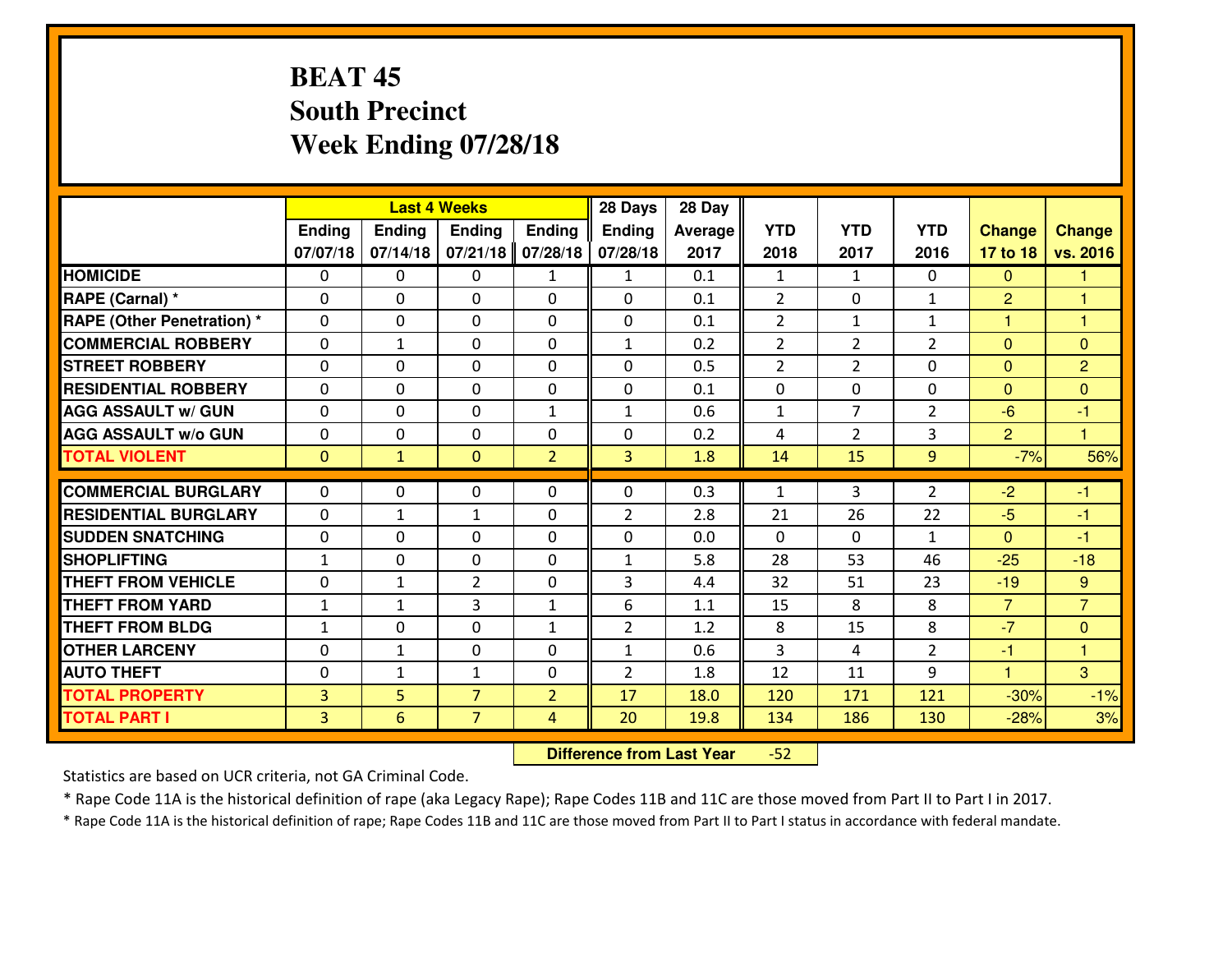## **BEAT 46 South PrecinctWeek Ending 07/28/18**

|                             |              |                | <b>Last 4 Weeks</b> |               | 28 Days        | 28 Day  |                |                |                |                      |                |
|-----------------------------|--------------|----------------|---------------------|---------------|----------------|---------|----------------|----------------|----------------|----------------------|----------------|
|                             | Ending       | <b>Ending</b>  | <b>Ending</b>       | <b>Ending</b> | Ending         | Average | <b>YTD</b>     | <b>YTD</b>     | <b>YTD</b>     | <b>Change</b>        | <b>Change</b>  |
|                             | 07/07/18     | 07/14/18       | 07/21/18            | 07/28/18      | 07/28/18       | 2017    | 2018           | 2017           | 2016           | 17 to 18             | vs. 2016       |
| <b>HOMICIDE</b>             | $\Omega$     | 0              | 0                   | 0             | $\Omega$       | 0.2     | 0              | $\Omega$       | 0              | $\Omega$             | $\Omega$       |
| RAPE (Carnal) *             | $\mathbf{0}$ | 0              | $\mathbf{0}$        | 0             | $\Omega$       | 0.2     | $\mathbf{1}$   | $\overline{2}$ | $\mathbf{1}$   | $-1$                 | $\mathbf{0}$   |
| RAPE (Other Penetration) *  | $\Omega$     | 0              | $\mathbf{0}$        | $\Omega$      | $\Omega$       | 0.2     | 3              | $\mathbf{1}$   | $\overline{2}$ | $\overline{2}$       | $\overline{1}$ |
| <b>COMMERCIAL ROBBERY</b>   | $\mathbf{0}$ | 0              | 1                   | 0             | $\mathbf{1}$   | 0.4     | 3              | 4              | 5              | $-1$                 | $-2$           |
| <b>STREET ROBBERY</b>       | 0            | 0              | $\mathbf 0$         | $\Omega$      | 0              | 0.5     | 5              | 5              | 5              | $\mathbf{0}$         | $\mathbf{0}$   |
| <b>RESIDENTIAL ROBBERY</b>  | $\Omega$     | $\Omega$       | $\mathbf 0$         | $\Omega$      | 0              | 0.1     | 0              | $\Omega$       | $\mathbf{1}$   | $\mathbf{0}$         | $-1$           |
| <b>AGG ASSAULT w/ GUN</b>   | 0            | 0              | $\mathbf 0$         | $\Omega$      | 0              | 0.5     | $\mathbf 1$    | $\overline{2}$ | 5              | $-1$                 | $-4$           |
| <b>AGG ASSAULT W/o GUN</b>  | 0            | 0              | $\mathbf 0$         | $\mathbf 0$   | 0              | 1.2     | 4              | 7              | 3              | $-3$                 | $\mathbf{1}$   |
| <b>TOTAL VIOLENT</b>        | $\mathbf{0}$ | $\overline{0}$ | $\mathbf{1}$        | $\mathbf{0}$  | $\mathbf{1}$   | 3.2     | 17             | 21             | 22             | $-19%$               | $-23%$         |
| <b>COMMERCIAL BURGLARY</b>  | $\Omega$     | 0              | $\mathbf{0}$        | $\Omega$      | $\Omega$       | 0.5     | $\overline{7}$ | 6              | $\mathbf{1}$   | $\blacktriangleleft$ | 6              |
| <b>RESIDENTIAL BURGLARY</b> | 0            | $\mathbf{1}$   | $\overline{2}$      | 0             | 3              | 2.4     | 31             | 10             | 19             | 21                   | 12             |
| <b>SUDDEN SNATCHING</b>     | 0            | 0              | 0                   | 0             | 0              | 0.2     | $\mathbf{1}$   | $\mathbf{1}$   | $\mathbf{1}$   | $\mathbf{0}$         | $\Omega$       |
| <b>SHOPLIFTING</b>          | 4            | 4              | 6                   | 5             | 19             | 10.0    | 77             | 83             | 35             | $-6$                 | 42             |
| <b>THEFT FROM VEHICLE</b>   | 6            | 1              | 6                   | 9             | 22             | 6.2     | 45             | 52             | 28             | $-7$                 | 17             |
| <b>THEFT FROM YARD</b>      | 0            | 0              | 1                   | 0             | $\mathbf{1}$   | 1.1     | $\overline{7}$ | 6              | 12             | $\mathbf{1}$         | $-5$           |
| <b>THEFT FROM BLDG</b>      | $\mathbf{1}$ | 0              | 1                   | 0             | $\overline{2}$ | 2.5     | 17             | 21             | 16             | $-4$                 | 1              |
| <b>OTHER LARCENY</b>        | 0            | 0              | $\mathbf 0$         | 0             | 0              | 0.5     | 4              | 6              | $\overline{2}$ | $-2$                 | $\overline{2}$ |
| <b>AUTO THEFT</b>           | 2            | 0              | $\mathbf{0}$        | 2             | 4              | 3.0     | 25             | 27             | $\overline{7}$ | $-2$                 | 18             |
| <b>TOTAL PROPERTY</b>       | 13           | 6              | 16                  | 16            | 51             | 26.3    | 214            | 212            | 121            | 1%                   | 77%            |
| <b>TOTAL PART I</b>         | 13           | 6              | 17                  | 16            | 52             | 29.5    | 231            | 233            | 143            | $-1%$                | 62%            |
|                             |              |                |                     |               |                |         |                |                |                |                      |                |

 **Difference from Last Year** $-2$  |

Statistics are based on UCR criteria, not GA Criminal Code.

\* Rape Code 11A is the historical definition of rape (aka Legacy Rape); Rape Codes 11B and 11C are those moved from Part II to Part I in 2017.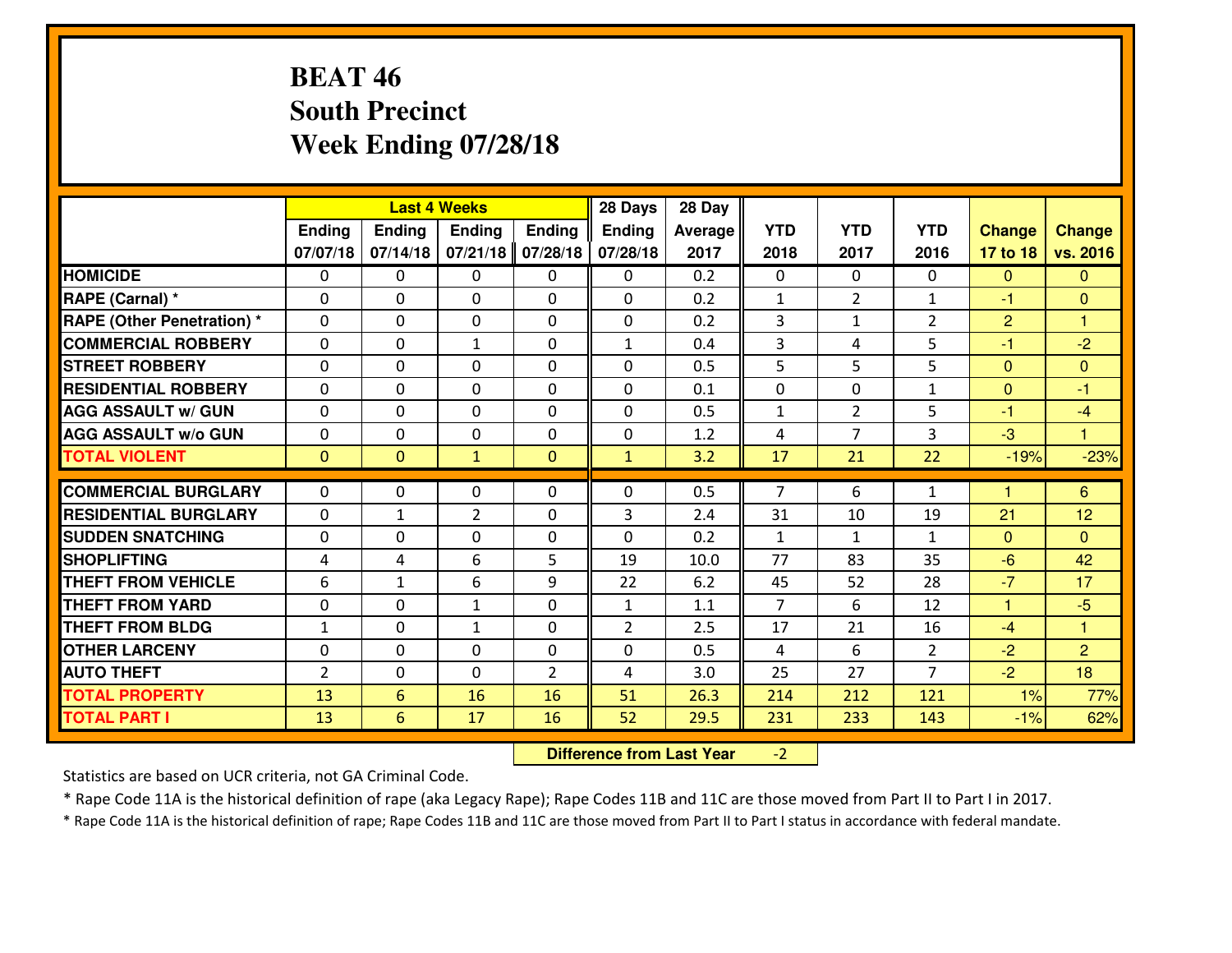## **BEAT 47 South PrecinctWeek Ending 07/28/18**

|                                   |              |                | <b>Last 4 Weeks</b> |               | 28 Days        | 28 Day  |                |                |                |                |                |
|-----------------------------------|--------------|----------------|---------------------|---------------|----------------|---------|----------------|----------------|----------------|----------------|----------------|
|                                   | Ending       | Ending         | <b>Ending</b>       | <b>Ending</b> | <b>Ending</b>  | Average | <b>YTD</b>     | <b>YTD</b>     | <b>YTD</b>     | <b>Change</b>  | <b>Change</b>  |
|                                   | 07/07/18     | 07/14/18       | 07/21/18            | 07/28/18      | 07/28/18       | 2017    | 2018           | 2017           | 2016           | 17 to 18       | vs. 2016       |
| <b>HOMICIDE</b>                   | $\Omega$     | 0              | $\mathbf{0}$        | 0             | 0              | 0.0     | $\Omega$       | $\Omega$       | $\Omega$       | $\mathbf{0}$   | $\Omega$       |
| RAPE (Carnal) *                   | $\Omega$     | 0              | $\mathbf{0}$        | 0             | $\Omega$       | 0.2     | $\Omega$       | $\mathbf{1}$   | $\Omega$       | $-1$           | $\Omega$       |
| <b>RAPE (Other Penetration) *</b> | $\Omega$     | 0              | $\mathbf 0$         | 0             | 0              | 0.0     | $\mathbf{1}$   | 0              | $\mathbf{1}$   | 1              | $\mathbf{0}$   |
| <b>COMMERCIAL ROBBERY</b>         | 0            | 0              | 0                   | 0             | $\Omega$       | 0.1     | $\mathbf{0}$   | 0              | $\Omega$       | $\mathbf{0}$   | $\mathbf{0}$   |
| <b>STREET ROBBERY</b>             | $\Omega$     | 0              | $\mathbf 0$         | 0             | 0              | 0.0     | $\mathbf 0$    | $\mathbf 0$    | 0              | $\overline{0}$ | $\mathbf{0}$   |
| <b>RESIDENTIAL ROBBERY</b>        | 0            | 0              | $\mathbf 0$         | 0             | 0              | 0.0     | $\mathbf 0$    | $\mathbf{1}$   | 0              | $-1$           | $\mathbf{0}$   |
| <b>AGG ASSAULT W/ GUN</b>         | 0            | 0              | $\mathbf 0$         | 0             | 0              | 0.2     | $\mathbf 0$    | $\mathbf{1}$   | $\mathbf{1}$   | $-1$           | $-1$           |
| <b>AGG ASSAULT W/o GUN</b>        | 0            | 0              | $\mathbf 0$         | 0             | 0              | 0.3     | $\mathbf 0$    | $\overline{2}$ | 0              | $-2$           | $\overline{0}$ |
| <b>TOTAL VIOLENT</b>              | $\mathbf{0}$ | $\overline{0}$ | $\mathbf{O}$        | $\mathbf{0}$  | $\mathbf{0}$   | 0.7     | $\mathbf{1}$   | 5              | $\overline{2}$ | $-80%$         | $-50%$         |
| <b>COMMERCIAL BURGLARY</b>        | $\Omega$     | 0              | $\mathbf{0}$        | 0             | $\Omega$       | 0.3     | $\mathbf{0}$   | $\mathbf{1}$   | 0              | $-1$           | $\mathbf{0}$   |
|                                   |              |                |                     |               |                |         |                |                |                |                |                |
| <b>RESIDENTIAL BURGLARY</b>       | $\Omega$     | $\overline{2}$ | $\mathbf 0$         | 0             | $\overline{2}$ | 0.7     | 9              | 3              | 8              | 6              | 1              |
| <b>SUDDEN SNATCHING</b>           | 0            | 0              | $\mathbf{0}$        | $\Omega$      | $\Omega$       | 0.0     | 0              | $\Omega$       | $\Omega$       | $\mathbf{0}$   | $\Omega$       |
| <b>SHOPLIFTING</b>                | $\Omega$     | $\Omega$       | $\Omega$            | $\Omega$      | 0              | 0.9     | $\mathbf{1}$   | $\overline{2}$ | $\Omega$       | $-1$           | 1              |
| <b>THEFT FROM VEHICLE</b>         | $\mathbf{0}$ | 0              | $\mathbf{1}$        | $\mathbf{1}$  | $\overline{2}$ | 2.7     | 15             | 4              | $\overline{7}$ | 11             | 8              |
| <b>THEFT FROM YARD</b>            | $\mathbf{0}$ | 0              | 1                   | 0             | $\mathbf{1}$   | 0.7     | 3              | 5              | 1              | $-2$           | $\overline{2}$ |
| <b>THEFT FROM BLDG</b>            | 0            | $\Omega$       | $\mathbf 0$         | 0             | 0              | 0.9     | $\overline{3}$ | 8              | $\mathbf{1}$   | $-5$           | $\overline{2}$ |
| <b>OTHER LARCENY</b>              | 0            | 0              | $\mathbf 0$         | 0             | 0              | 0.3     | 0              | $\overline{2}$ | $\mathbf{1}$   | $-2$           | $-1$           |
| <b>AUTO THEFT</b>                 | 0            | 0              | 1                   | 0             | $\mathbf{1}$   | 0.9     | 5              | $\mathbf{1}$   | 5              | $\overline{4}$ | $\overline{0}$ |
| <b>TOTAL PROPERTY</b>             | $\mathbf{0}$ | $\overline{2}$ | 3                   | $\mathbf{1}$  | 6              | 7.4     | 36             | 26             | 23             | 38%            | 57%            |
| <b>TOTAL PART I</b>               | $\mathbf{0}$ | $\overline{2}$ | 3                   | $\mathbf{1}$  | 6              | 8.1     | 37             | 31             | 25             | 19%            | 48%            |

 **Difference from Last Year**<sup>6</sup>

Statistics are based on UCR criteria, not GA Criminal Code.

\* Rape Code 11A is the historical definition of rape (aka Legacy Rape); Rape Codes 11B and 11C are those moved from Part II to Part I in 2017.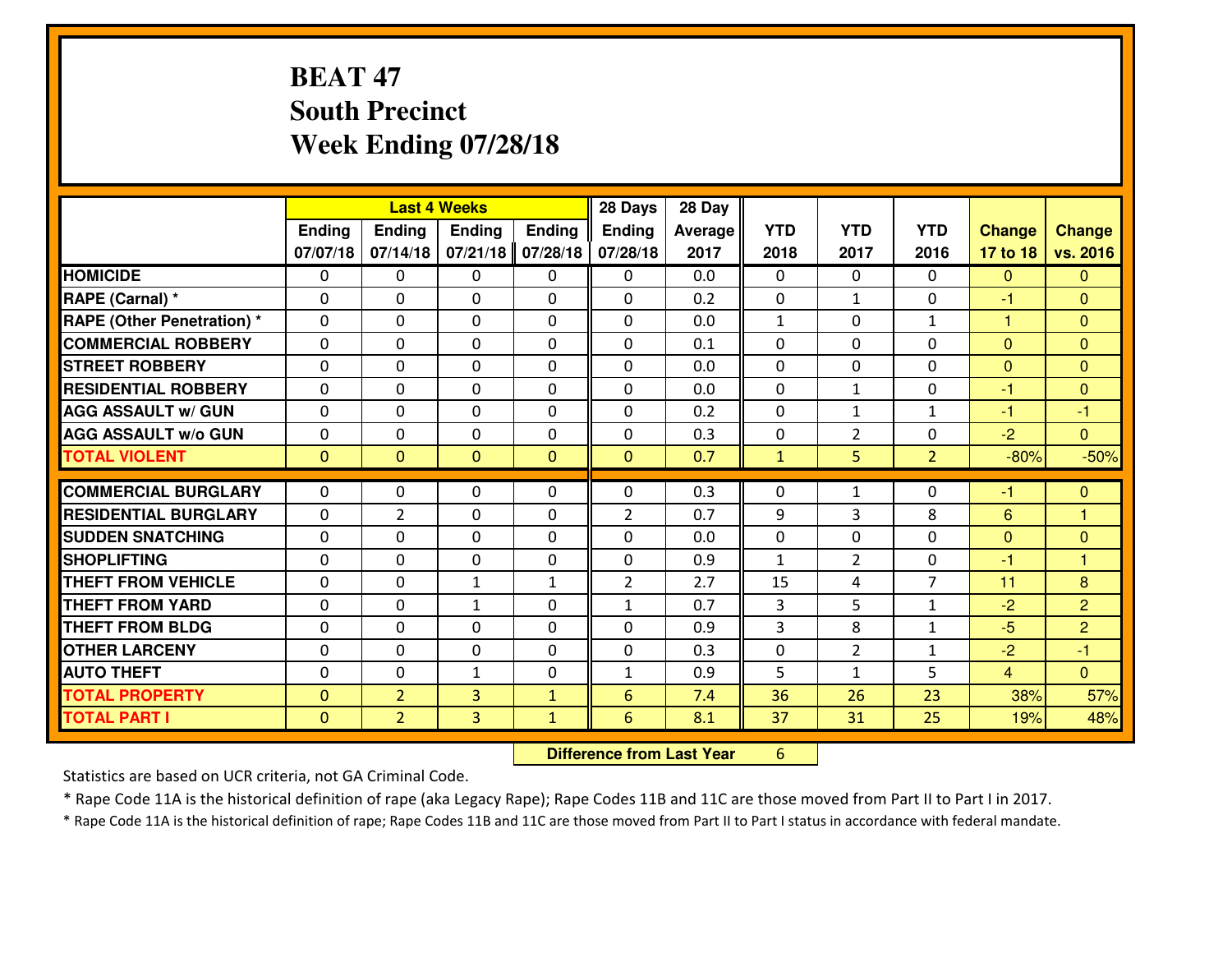

#### **COMPSTATEAST PRECINCTWeek Ending 07/28/18**

**PRECINCT COMMANDER:**

**CAPT. GEORGE GUNDICH**



|                                                                                                  | Week<br><b>Ending</b> | <b>Week</b><br><b>Ending</b> | Weekly<br>Avg  | $28-Day$<br><b>Ending</b> | $28-Dav$<br>Ending               | Avg<br>$28-Day$                              | <b>YTD</b>                               | <b>YTD</b>       | <b>YTD</b>       | Change         | <b>Change</b>          |
|--------------------------------------------------------------------------------------------------|-----------------------|------------------------------|----------------|---------------------------|----------------------------------|----------------------------------------------|------------------------------------------|------------------|------------------|----------------|------------------------|
|                                                                                                  | 07/28/18              | 07/21/18                     | 2017           | 07/28/18                  | 06/30/18                         | 2017                                         | 2018                                     | 2017             | 2016             | 17 to 18       | vs. 2016               |
| <b>HOMICIDE</b>                                                                                  | 2                     | 0                            | $\Omega$       | 2.                        | $\Omega$                         | -1                                           | 9                                        | 8                | 8                |                |                        |
| RAPE (Carnal) *                                                                                  | 0                     | 1                            | $\mathbf 0$    | 1                         | 1                                | $\Omega$                                     | 8                                        | $\overline{c}$   | 4                | 6              | 4                      |
| <b>RAPE (Other Penetration) *</b>                                                                | $\bf{0}$              | 1                            | $\Omega$       | 1                         | $\Omega$                         | $\blacktriangleleft$                         | 5                                        | $\overline{12}$  | $\overline{5}$   | $-7$           | $\Omega$               |
| <b>COMMERCIAL ROBBERY</b>                                                                        | 1                     | 0                            | $\mathbf{1}$   | 1                         | $\Omega$                         | $\mathbf{2}$                                 | 3                                        | 22               | 5                | $-19$          | $-2$                   |
| <b>STREET ROBBERY</b>                                                                            | $\overline{2}$        | 0                            | 1              | $\mathbf 2$               | $\overline{4}$                   | 3                                            | 25                                       | 28               | 51               | $-3$           | $-26$                  |
| <b>RESIDENTIAL ROBBERY</b>                                                                       | 0                     | $\overline{0}$               | $\mathbf 0$    | $\overline{\mathbf{0}}$   | $\mathbf 0$                      | $\overline{1}$                               | 1                                        | $\overline{5}$   | 6                | $-4$           | $-5$                   |
| <b>AGG ASSAULT w/ GUN</b>                                                                        | $\bf{0}$              | 3                            | $\mathbf{1}$   | 6                         | $\overline{c}$                   | $\overline{4}$                               | 31                                       | 46               | 61               | $-15$          | $-30$                  |
| <b>AGG ASSAULT W/o GUN</b>                                                                       | $\mathbf{1}$          | $\overline{0}$               | $\mathbf{1}$   | 4                         | $\overline{6}$                   | 5                                            | $\overline{51}$                          | $\overline{48}$  | $\overline{28}$  | 3              | $\overline{23}$        |
| <b>TOTAL VIOLENT</b>                                                                             | 6                     | $\overline{5}$               | $\overline{4}$ | 17                        | $\overline{13}$                  | $\overline{17}$                              | 133                                      | 171              | 168              | $-22%$         | $-21%$                 |
| <b>COMMERCIAL BURGLARY</b>                                                                       | 0                     | 1                            | 0              | $\mathbf{2}$              | 1                                | $\mathbf{2}$                                 | 15                                       | 8                | 32               | 7              | -17                    |
| <b>RESIDENTIAL BURGLARY</b>                                                                      | 3                     | $\overline{5}$               | $\overline{5}$ | 10                        | $\overline{13}$                  | 18                                           | 130                                      | $\overline{148}$ | $\overline{241}$ | $-18$          | $-111$                 |
| <b>SUDDEN SNATCHING</b>                                                                          | 1                     | $\overline{\mathbf{1}}$      | $\mathbf 0$    | $\overline{2}$            | $\Omega$                         | $\overline{1}$                               | 8                                        | 9                | 5                | $-1$           | 3                      |
| <b>SHOPLIFTING</b>                                                                               | 8                     | 3                            | 5              | 18                        | $\overline{27}$                  | 22                                           | 193                                      | 165              | 151              | 28             | 42                     |
| <b>THEFT FROM VEHICLE</b>                                                                        | 14                    | $\overline{8}$               | $\overline{7}$ | 32                        | $\overline{11}$                  | $\overline{27}$                              | 173                                      | $\overline{217}$ | 185              | $-44$          | $-12$                  |
| <b>THEFT FROM YARD</b>                                                                           | 3                     | $\overline{2}$               | 3              | 14                        | 13                               | 10                                           | 88                                       | 88               | 67               | $\mathbf{0}$   | $\overline{21}$        |
| <b>THEFT FROM BLDG</b>                                                                           | 3                     | $\overline{2}$               | 3              | $\overline{13}$           | 5                                | $\overline{12}$                              | 98                                       | 106              | 142              | $-8$           | $-44$                  |
| <b>OTHER LARCENY</b>                                                                             | 1                     | $\overline{c}$               | $\mathbf{1}$   | 4                         | 3                                | $\overline{2}$                               | 34                                       | 24               | 10               | 10             | $\overline{24}$        |
| <b>AUTO THEFT</b>                                                                                | 3                     | 1                            | 3              | 13                        | $\overline{c}$                   | $\overline{11}$                              | 92                                       | 99               | 116              | $-7$           | $-24$                  |
| <b>TOTAL PROPERTY</b>                                                                            | 36                    | 25                           | 27             | 108                       | $\overline{75}$                  | 106                                          | 831                                      | 864              | 949              | $-4%$          | $-12%$                 |
| <b>TOTAL PART I</b>                                                                              | 42                    | $\overline{30}$              | 31             | 125                       | $\overline{88}$                  | 123                                          | 964                                      | 1035             | 1117             | $-7%$          | $-14%$                 |
| Statistics are based on UCR criteria, not GA Criminal Code, and are                              |                       |                              |                |                           | <b>Difference from Last Year</b> |                                              | -71                                      |                  |                  |                | Last Week Year-to-Date |
| preliminary, based on RMS data at the time prepared, and are subject to change.                  |                       |                              |                |                           |                                  |                                              | <b>At-Fault Police Vehicle Accidents</b> |                  |                  | 0              | 6                      |
| Cell Shading: white is within 0.6 standard deviation of the mean; red is above; green is below.  |                       |                              |                |                           |                                  | <b>Not At-Fault Police Vehicle Accidents</b> |                                          |                  |                  | $\overline{0}$ | $\overline{2}$         |
| * Code 11A is the pre-2016 definition of rape; Codes 11B and 11C are by federal mandate in 2016. |                       |                              |                |                           |                                  |                                              | <b>Total Police Vehicle Accidents</b>    |                  |                  | $\Omega$       | 8                      |
|                                                                                                  | Week                  | Week                         | Weekly         | 28-Day                    | $28-Day$                         | Avg                                          |                                          |                  |                  |                |                        |
| <b>Citizen Initiated Calls</b>                                                                   | Ending                | <b>Ending</b>                | Avg            | <b>Ending</b>             | <b>Ending</b>                    | $28-Day$                                     | <b>YTD</b>                               | <b>YTD</b>       | <b>YTD</b>       | <b>Change</b>  | <b>Change</b>          |
|                                                                                                  | 07/28/18              | 07/21/18                     | 2017           | 07/28/18                  | 06/30/18                         | 2017                                         | 2018                                     | 2017             | 2016             | 17 to 18       | vs. 2016               |
| <b>Midnight Shift</b>                                                                            | 90                    | 105                          | 114            | 396                       | 383                              | 455                                          | 2710                                     | 2995             | 3007             | $-285$         | $-297$                 |
| <b>Day Shift</b>                                                                                 | 244                   | $\overline{242}$             | 282            | 951                       | $\overline{985}$                 | 1127                                         | 7470                                     | 7324             | 7523             | 146            | $-53$                  |
| <b>Afternoon Shift</b>                                                                           | 278                   | 309                          | 294            | 1139                      | 1061                             | 1177                                         | 7963                                     | 8057             | 8189             | $-94$          | $-226$                 |
| <b>TOTAL CITIZEN CFS</b>                                                                         | 612                   | 612                          | 690            | 2486                      | 2429                             | 2758                                         | 18143                                    | 18376            | 18719            | $-1.3%$        | $-3.1%$                |
| <b>53S ShotSpotter Calls</b>                                                                     | 3                     | 6                            | 8              | 36                        | 11                               | $\overline{31}$                              | 178                                      | $\overline{242}$ | 342              | $-64$          | $-164$                 |
| Sig 53 Shots Fired Calls                                                                         | 8                     | 10                           | 16             | 63                        | 44                               | 64                                           | $\mathbf 0$                              | 557              | 681              | $-557$         | $-681$                 |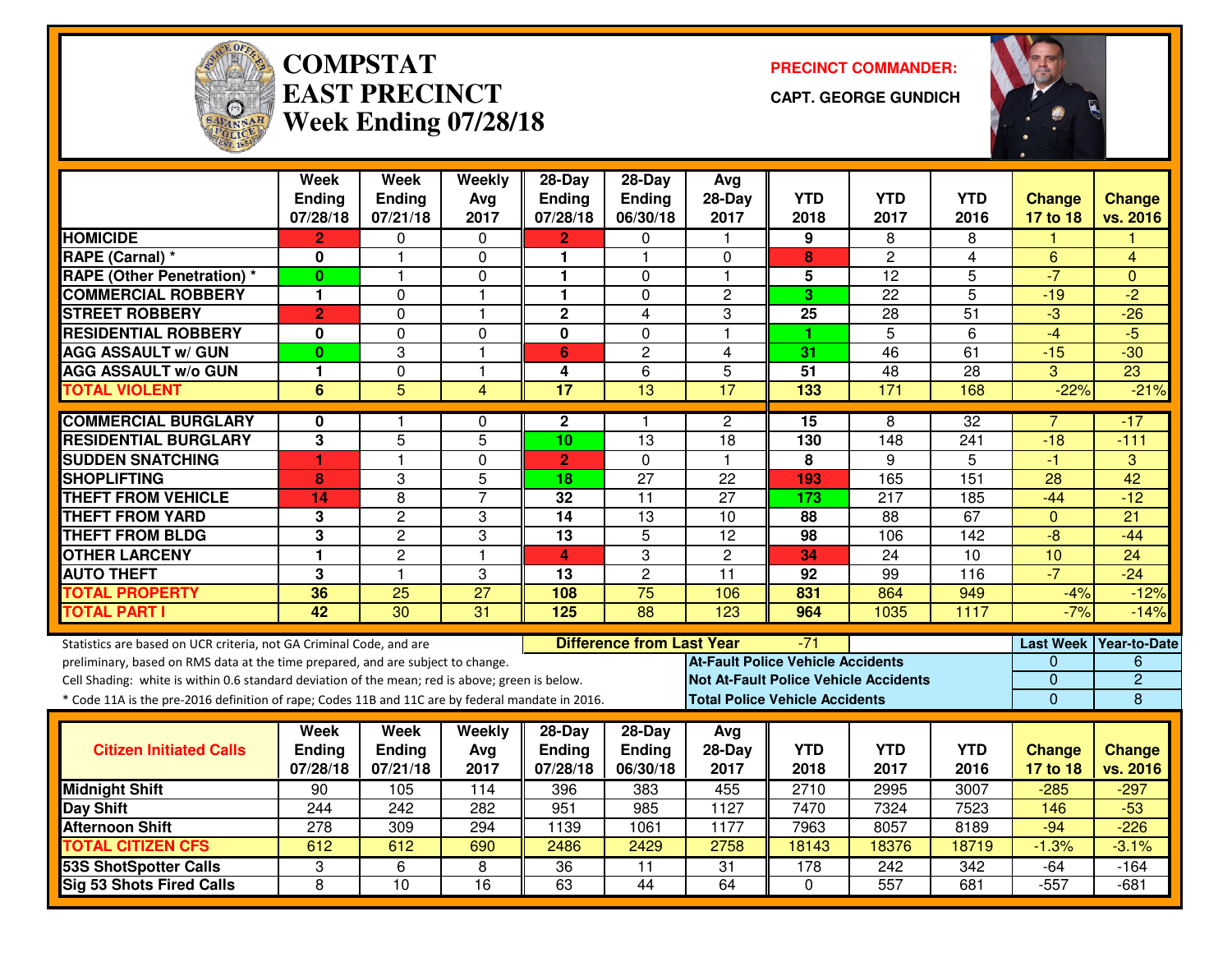#### **BEAT 51 East PrecinctWeek Ending 07/28/18**

|                                              |                                  | <b>Last 4 Weeks</b> |                     |                | 28 Days        | 28 Day     |                |                |                |                      |                 |
|----------------------------------------------|----------------------------------|---------------------|---------------------|----------------|----------------|------------|----------------|----------------|----------------|----------------------|-----------------|
|                                              | Ending                           | Ending              | <b>Ending</b>       | Ending         | <b>Ending</b>  | Average    | <b>YTD</b>     | <b>YTD</b>     | <b>YTD</b>     | <b>Change</b>        | <b>Change</b>   |
|                                              | 07/07/18                         | 07/14/18            | 07/21/18            | 07/28/18       | 07/28/18       | 2017       | 2018           | 2017           | 2016           | 17 to 18             | vs. 2016        |
| <b>HOMICIDE</b>                              | $\mathbf 0$                      | 0                   | 0                   | 0              | $\mathbf{0}$   | 0.0        | $\overline{2}$ | $\mathbf{1}$   | $\mathbf{1}$   | 1                    | 1.              |
| RAPE (Carnal) *                              | $\Omega$                         | 0                   | $\mathbf{1}$        | 0              | $\mathbf{1}$   | 0.0        | 3              | $\mathbf{1}$   | $\Omega$       | 2                    | 3               |
| <b>RAPE (Other Penetration) *</b>            | $\Omega$                         | 0                   | $\Omega$            | $\Omega$       | 0              | 0.0        | $\overline{2}$ | $\overline{2}$ | $\Omega$       | $\mathbf{0}$         | $\overline{2}$  |
| <b>COMMERCIAL ROBBERY</b>                    | $\mathbf{0}$                     | 0                   | $\mathbf 0$         | 0              | $\Omega$       | 0.0        | 0              | $\mathbf{1}$   | $\mathbf{1}$   | $-1$                 | $-1$            |
| <b>STREET ROBBERY</b>                        | $\mathbf 0$                      | 0                   | $\mathbf 0$         | 0              | 0              | 0.1        | 5              | $\overline{7}$ | 4              | $-2$                 | $\mathbf{1}$    |
| <b>RESIDENTIAL ROBBERY</b>                   | $\mathbf{0}$                     | 0                   | $\mathbf 0$         | 0              | $\Omega$       | 0.0        | $\Omega$       | $\mathbf{1}$   | 0              | $-1$                 | $\mathbf{0}$    |
| <b>AGG ASSAULT w/ GUN</b>                    | $\mathbf 0$                      | $\mathbf{1}$        | $\mathbf 0$         | 0              | $\mathbf{1}$   | 0.1        | 5              | 6              | 18             | $-1$                 | $-13$           |
| <b>AGG ASSAULT W/o GUN</b>                   | $\mathbf 0$                      | $\mathbf{1}$        | $\mathbf 0$         | $\mathbf{1}$   | $\overline{2}$ | 0.2        | 18             | 13             | 8              | $5\phantom{.}$       | 10 <sup>°</sup> |
| <b>TOTAL VIOLENT</b>                         | $\overline{0}$                   | $\overline{2}$      | $\mathbf{1}$        | $\mathbf{1}$   | 4              | 0.6        | 35             | 32             | 32             | 9%                   | 9%              |
| <b>COMMERCIAL BURGLARY</b>                   | $\Omega$                         | 0                   | $\mathbf{0}$        | $\Omega$       | 0              | 0.1        | 4              | $\mathbf{1}$   | $\overline{7}$ | 3                    | $-3$            |
| <b>RESIDENTIAL BURGLARY</b>                  | $\mathbf{0}$                     | 0                   | $\mathbf{1}$        | 0              | $\mathbf{1}$   | 0.5        | 10             | 22             | 23             | $-12$                | $-13$           |
| <b>SUDDEN SNATCHING</b>                      | $\mathbf{0}$                     | 0                   | $\mathbf{1}$        | $\mathbf{1}$   | $\overline{2}$ | 0.1        | 3              | $\overline{2}$ | $\Omega$       | $\blacktriangleleft$ | 3               |
| <b>SHOPLIFTING</b>                           | $\mathbf{1}$                     | $\mathbf{1}$        | $\overline{2}$      | $\overline{2}$ | 6              | 0.4        | 18             | 21             | 19             | $-3$                 | $-1$            |
|                                              |                                  |                     |                     |                |                |            |                |                |                |                      |                 |
|                                              |                                  |                     |                     |                |                |            |                |                |                |                      |                 |
| <b>THEFT FROM VEHICLE</b>                    | 1                                | 1                   | $\overline{2}$      | 3              | $\overline{7}$ | 0.4        | 31             | 14             | 21             | 17                   | 10 <sup>°</sup> |
| <b>THEFT FROM YARD</b>                       | $\mathbf 0$                      | $\mathbf{1}$        | $\mathbf 0$         | 0              | $\mathbf{1}$   | 0.2        | 11             | 11             | 17             | $\mathbf{0}$         | $-6$            |
| <b>THEFT FROM BLDG</b>                       | $\mathbf 0$                      | 0                   | $\mathbf 0$         | $\mathbf{1}$   | $\mathbf{1}$   | 0.4        | 13             | 21             | 19             | $-8$                 | $-6$            |
| <b>OTHER LARCENY</b>                         | $\mathbf 0$                      | 0                   | $\mathbf 0$         | 0              | 0              | 0.1        | 9              | 3              | $\overline{2}$ | 6                    | $\overline{7}$  |
| <b>AUTO THEFT</b>                            | $\mathbf{0}$                     | $\overline{2}$      | $\mathbf{0}$        | 3              | 5              | 0.3        | 17             | 15             | 14             | $\overline{2}$       | $\overline{3}$  |
| <b>TOTAL PROPERTY</b><br><b>TOTAL PART I</b> | $\overline{2}$<br>2 <sup>1</sup> | 5<br>$\overline{7}$ | 6<br>$\overline{7}$ | 10<br>11       | 23<br>27       | 2.5<br>3.1 | 116<br>151     | 110<br>142     | 122<br>154     | 5%<br>6%             | $-5%$<br>$-2%$  |

 **Difference from Last Year**<sup>9</sup>

Statistics are based on UCR criteria, not GA Criminal Code.

\* Rape Code 11A is the historical definition of rape (aka Legacy Rape); Rape Codes 11B and 11C are those moved from Part II to Part I in 2017.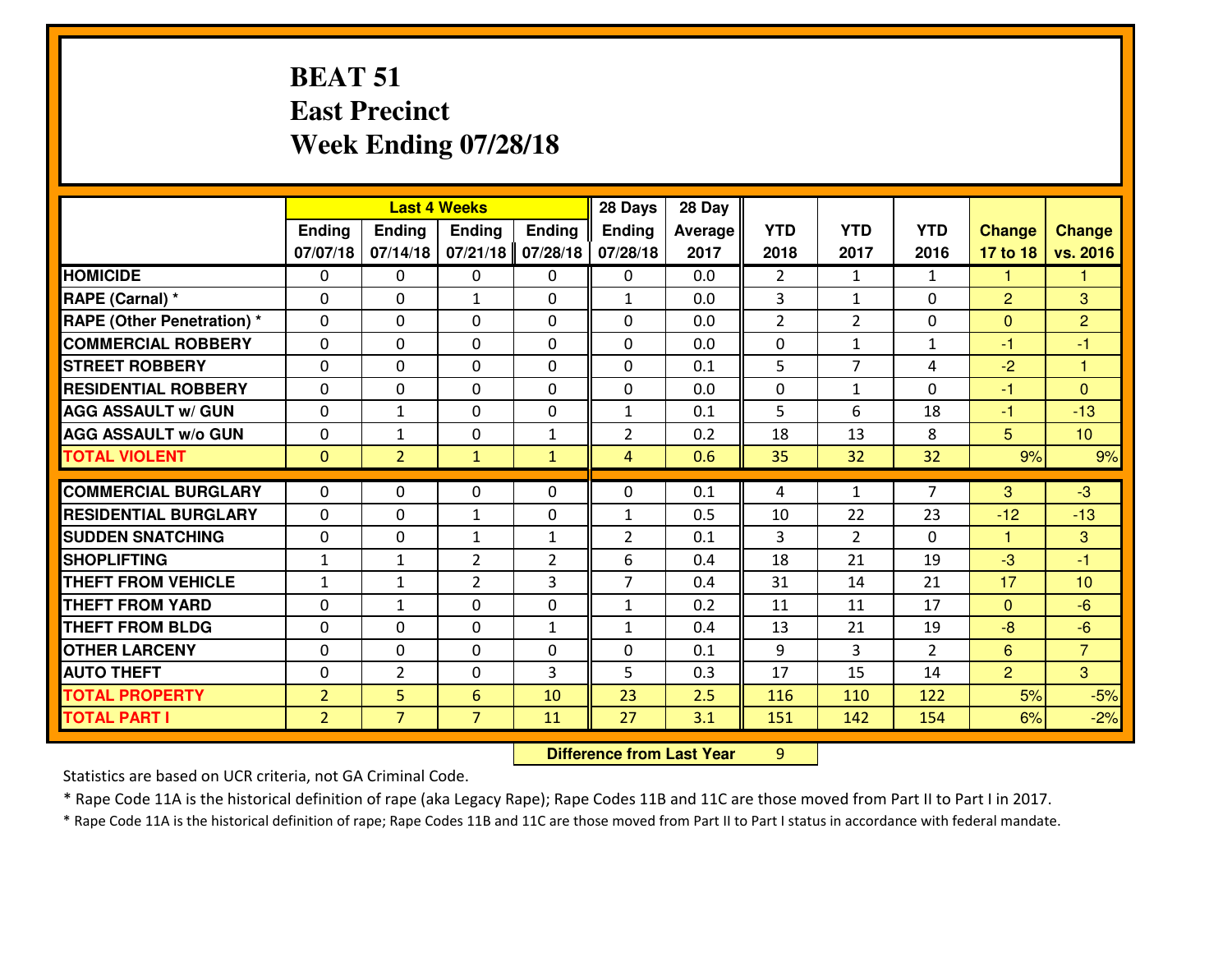#### **BEAT 52 East PrecinctWeek Ending 07/28/18**

|                                   | <b>Last 4 Weeks</b> |                |                |                | 28 Days        | 28 Day  |                |                |                |                |                |
|-----------------------------------|---------------------|----------------|----------------|----------------|----------------|---------|----------------|----------------|----------------|----------------|----------------|
|                                   | Ending              | Ending         | <b>Ending</b>  | Ending         | <b>Ending</b>  | Average | <b>YTD</b>     | <b>YTD</b>     | <b>YTD</b>     | <b>Change</b>  | <b>Change</b>  |
|                                   | 07/07/18            | 07/14/18       | 07/21/18       | 07/28/18       | 07/21/18       | 2017    | 2018           | 2017           | 2016           | 17 to 18       | vs. 2016       |
| <b>HOMICIDE</b>                   | $\Omega$            | 0              | $\Omega$       | 1              | $\mathbf{1}$   | 0.0     | $\mathbf{1}$   | 0              | $\overline{2}$ | 1              | $-1$           |
| RAPE (Carnal) *                   | $\Omega$            | 0              | $\Omega$       | $\Omega$       | 0              | 0.1     | $\overline{2}$ | $\Omega$       | $\Omega$       | $\overline{2}$ | $\overline{2}$ |
| <b>RAPE (Other Penetration) *</b> | $\mathbf 0$         | 0              | $\mathbf 0$    | 0              | $\Omega$       | 0.2     | 0              | $\overline{2}$ | 0              | $-2$           | $\overline{0}$ |
| <b>COMMERCIAL ROBBERY</b>         | $\mathbf 0$         | 0              | $\mathbf 0$    | 0              | 0              | 0.0     | $\mathbf{1}$   | 0              | 0              | $\mathbf{1}$   | $\mathbf{1}$   |
| <b>STREET ROBBERY</b>             | $\mathbf 0$         | 0              | $\mathbf 0$    | $\mathbf{1}$   | $\mathbf{1}$   | 1.1     | 3              | $\overline{7}$ | 14             | $-4$           | $-11$          |
| <b>RESIDENTIAL ROBBERY</b>        | $\mathbf 0$         | 0              | $\mathbf 0$    | 0              | 0              | 0.3     | $\mathbf 0$    | $\overline{2}$ | $\mathbf{1}$   | $-2$           | $-1$           |
| <b>AGG ASSAULT W/ GUN</b>         | $\mathbf 0$         | 0              | $\mathbf{1}$   | 0              | $\mathbf{1}$   | 0.5     | 4              | 5              | 15             | $-1$           | $-11$          |
| <b>AGG ASSAULT W/o GUN</b>        | $\mathbf 0$         | 0              | 0              | 0              | 0              | 1.2     | 8              | 11             | 4              | $-3$           | $\overline{4}$ |
| <b>TOTAL VIOLENT</b>              | $\overline{0}$      | $\mathbf{O}$   | $\mathbf{1}$   | $\overline{2}$ | $\overline{3}$ | 3.4     | 19             | 27             | 36             | $-30%$         | $-47%$         |
|                                   |                     |                |                |                |                |         |                |                |                |                |                |
| <b>COMMERCIAL BURGLARY</b>        | $\Omega$            | 0              | $\mathbf{0}$   | $\Omega$       | 0              | 0.2     | $\mathbf{1}$   | $\mathbf{1}$   | $\mathbf{1}$   | $\mathbf{0}$   | $\mathbf{0}$   |
| <b>RESIDENTIAL BURGLARY</b>       | $\mathbf{0}$        | 0              | $\overline{2}$ | $\mathbf{1}$   | 3              | 2.6     | 30             | 19             | 36             | 11             | $-6$           |
| <b>SUDDEN SNATCHING</b>           | $\mathbf 0$         | 0              | $\mathbf 0$    | 0              | 0              | 0.3     | $\mathbf{1}$   | $\overline{2}$ | 0              | $-1$           | $\mathbf{1}$   |
| <b>SHOPLIFTING</b>                | $\mathbf 0$         | 0              | $\mathbf 0$    | 0              | 0              | 0.3     | $\overline{2}$ | $\overline{2}$ | $\overline{2}$ | $\Omega$       | $\overline{0}$ |
| <b>THEFT FROM VEHICLE</b>         | $\mathbf 0$         | $\mathbf{1}$   | $\mathbf{1}$   | $\mathbf{1}$   | 3              | 7.2     | 19             | 52             | 23             | $-33$          | $-4$           |
| <b>THEFT FROM YARD</b>            | $\mathbf{1}$        | 1              | $\mathbf 0$    | $\mathbf 0$    | $\overline{2}$ | 1.8     | 11             | 15             | 10             | $-4$           | $\mathbf{1}$   |
| <b>THEFT FROM BLDG</b>            | $\mathbf{1}$        | 0              | $\mathbf 0$    | $\mathbf{1}$   | $\overline{2}$ | 1.3     | 12             | 11             | 20             | $\mathbf{1}$   | $-8$           |
| <b>OTHER LARCENY</b>              | $\mathbf 0$         | 0              | $\mathbf 0$    | 0              | 0              | 0.5     | 6              | 4              | 4              | $\overline{2}$ | $\overline{2}$ |
| <b>AUTO THEFT</b>                 | $\mathbf 0$         | $\overline{2}$ | $\mathbf 0$    | 0              | $\overline{2}$ | 2.5     | 18             | 17             | 15             | $\mathbf{1}$   | 3              |
| <b>TOTAL PROPERTY</b>             | $\overline{2}$      | $\overline{4}$ | $\overline{3}$ | 3              | 12             | 16.6    | 100            | 123            | 111            | $-19%$         | $-10%$         |
| <b>TOTAL PART I</b>               | $\overline{2}$      | $\overline{4}$ | 4              | 5              | 15             | 20.0    | 119            | 150            | 147            | $-21%$         | $-19%$         |

 **Difference from Last Year**-31

Statistics are based on UCR criteria, not GA Criminal Code.

\* Rape Code 11A is the historical definition of rape (aka Legacy Rape); Rape Codes 11B and 11C are those moved from Part II to Part I in 2017.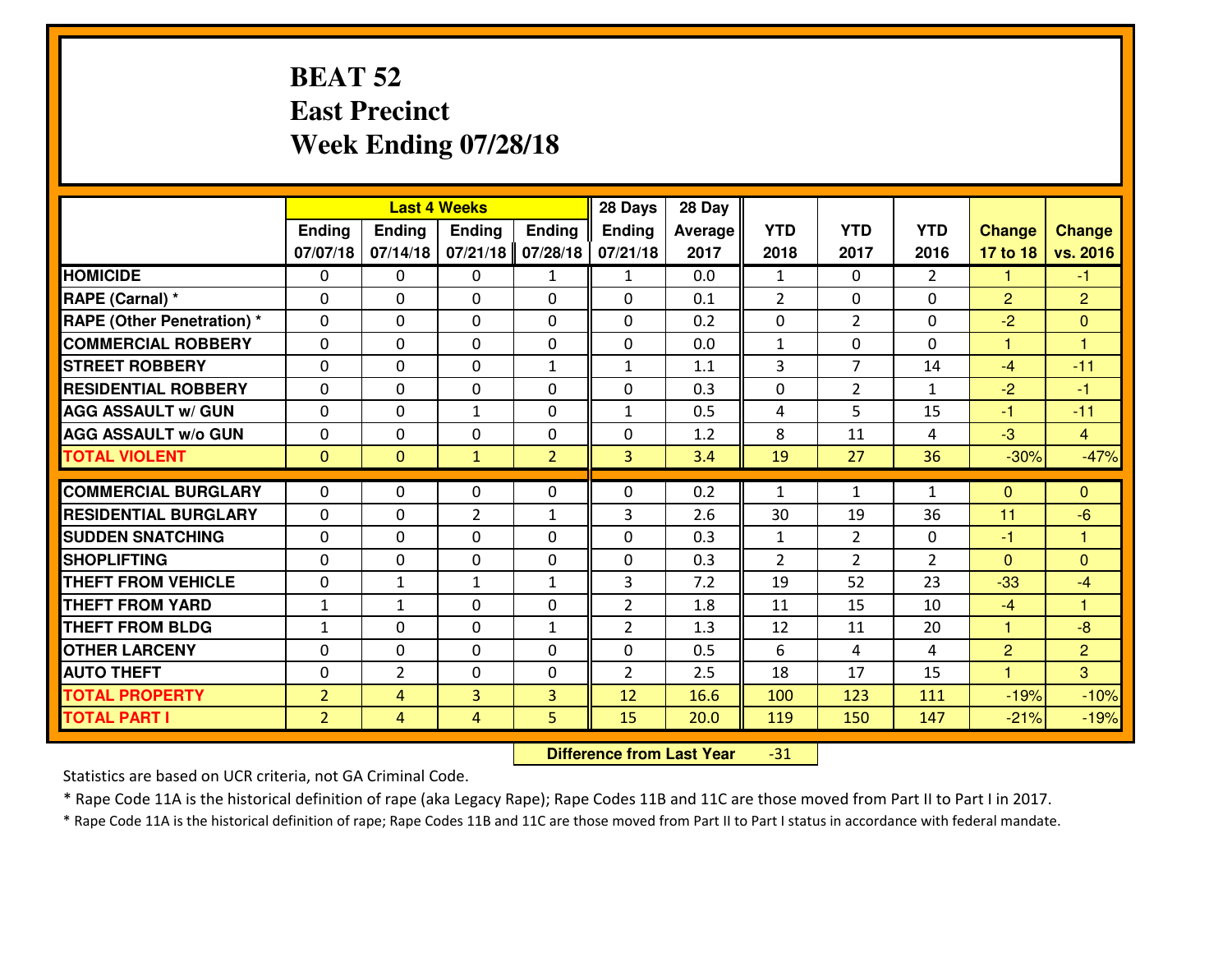#### **BEAT 53 East PrecinctWeek Ending 07/28/18**

|                                   |                | <b>Last 4 Weeks</b> |                |                | 28 Days        | 28 Day         |                |                |                |                |                 |
|-----------------------------------|----------------|---------------------|----------------|----------------|----------------|----------------|----------------|----------------|----------------|----------------|-----------------|
|                                   | Ending         | Ending              | <b>Ending</b>  | Ending         | Ending         | <b>Average</b> | <b>YTD</b>     | <b>YTD</b>     | <b>YTD</b>     | <b>Change</b>  | <b>Change</b>   |
|                                   | 07/07/18       | 07/14/18            | 07/21/18       | 07/28/18       | 07/21/18       | 2017           | 2018           | 2017           | 2016           | 17 to 18       | vs. 2016        |
| <b>HOMICIDE</b>                   | $\Omega$       | 0                   | $\Omega$       | 0              | $\Omega$       | 0.5            | $\Omega$       | 4              | $\mathbf{1}$   | $-4$           | $-1$            |
| RAPE (Carnal) *                   | $\Omega$       | 0                   | $\mathbf{0}$   | $\Omega$       | 0              | 0.1            | $\overline{2}$ | 0              | $\overline{2}$ | 2              | $\mathbf{0}$    |
| <b>RAPE (Other Penetration) *</b> | $\Omega$       | 0                   | $\Omega$       | $\Omega$       | 0              | 0.2            | $\Omega$       | 3              | $\overline{2}$ | $-3$           | $-2$            |
| <b>COMMERCIAL ROBBERY</b>         | $\mathbf 0$    | 0                   | $\mathbf{0}$   | $\Omega$       | 0              | 0.1            | $\mathbf{0}$   | $\mathbf{1}$   | 0              | $-1$           | $\mathbf{0}$    |
| <b>STREET ROBBERY</b>             | $\Omega$       | 0                   | $\mathbf 0$    | 0              | $\Omega$       | 0.3            | 4              | $\overline{2}$ | 9              | $\overline{2}$ | $-5$            |
| <b>RESIDENTIAL ROBBERY</b>        | $\mathbf{0}$   | 0                   | $\mathbf 0$    | 0              | $\Omega$       | 0.2            | $\mathbf 0$    | $\mathbf{1}$   | $\overline{2}$ | $-1$           | $-2$            |
| <b>AGG ASSAULT w/ GUN</b>         | $\mathbf 0$    | $\mathbf{1}$        | $\overline{2}$ | 0              | 3              | 1.7            | 9              | 17             | 5              | $-8$           | $\overline{4}$  |
| <b>AGG ASSAULT W/o GUN</b>        | $\mathbf 0$    | 0                   | $\mathbf 0$    | 0              | 0              | 1.2            | $\overline{7}$ | 12             | 4              | $-5$           | 3               |
| <b>TOTAL VIOLENT</b>              | $\overline{0}$ | $\mathbf{1}$        | $\overline{2}$ | $\mathbf{0}$   | $\overline{3}$ | 4.3            | 22             | 40             | 25             | $-45%$         | $-12%$          |
| <b>COMMERCIAL BURGLARY</b>        | $\Omega$       | 0                   | $\mathbf{1}$   | $\Omega$       | $\mathbf{1}$   | 0.1            | 3              | $\mathbf{1}$   | $\overline{2}$ | $\overline{2}$ | 1.              |
| <b>RESIDENTIAL BURGLARY</b>       | $\mathbf 0$    | 0                   | 0              | 0              | 0              | 2.5            | 22             | 17             | 48             | 5              | $-26$           |
| <b>SUDDEN SNATCHING</b>           | $\mathbf 0$    | 0                   | $\mathbf 0$    | 0              | 0              | 0.2            | $\mathbf{1}$   | $\overline{2}$ | 3              | -1             | $-2$            |
| <b>SHOPLIFTING</b>                | $\mathbf 0$    | 0                   | $\mathbf 0$    | 0              | $\Omega$       | 0.1            | 9              | $\Omega$       | $\mathbf{1}$   | 9              | 8               |
| <b>THEFT FROM VEHICLE</b>         | $\overline{2}$ | 1                   | $\overline{2}$ | 6              | 11             | 6.3            | 38             | 41             | 32             | $-3$           | $6\overline{6}$ |
| <b>THEFT FROM YARD</b>            | $\mathbf{1}$   | $\mathbf{1}$        | $\mathbf 0$    | $\overline{2}$ | 4              | 2.2            | 19             | 16             | 12             | 3              | $\overline{7}$  |
| <b>THEFT FROM BLDG</b>            | $\mathbf{1}$   | 4                   | $\mathbf 0$    | $\mathbf{1}$   | 6              | 4.4            | 26             | 26             | 45             | $\mathbf{0}$   | $-19$           |
| <b>OTHER LARCENY</b>              | $\mathbf 0$    | 0                   | $\overline{2}$ | 0              | $\overline{2}$ | 0.3            | 6              | 3              | 0              | 3              | 6               |
| <b>AUTO THEFT</b>                 | $\overline{2}$ | $\mathbf{1}$        | 1              | 0              | 4              | 2.7            | 18             | 13             | 23             | 5              | $-5$            |
| <b>TOTAL PROPERTY</b>             | 6              | $\overline{7}$      | 6              | 9              | 28             | 18.7           | 142            | 119            | 166            | 19%            | $-14%$          |
| <b>TOTAL PART I</b>               | 6              | 8                   | 8              | 9              | 31             | 23.0           | 164            | 159            | 191            | 3%             | $-14%$          |
|                                   |                |                     |                |                |                |                |                |                |                |                |                 |

 **Difference from Last Year**<sup>5</sup>

Statistics are based on UCR criteria, not GA Criminal Code.

\* Rape Code 11A is the historical definition of rape (aka Legacy Rape); Rape Codes 11B and 11C are those moved from Part II to Part I in 2017.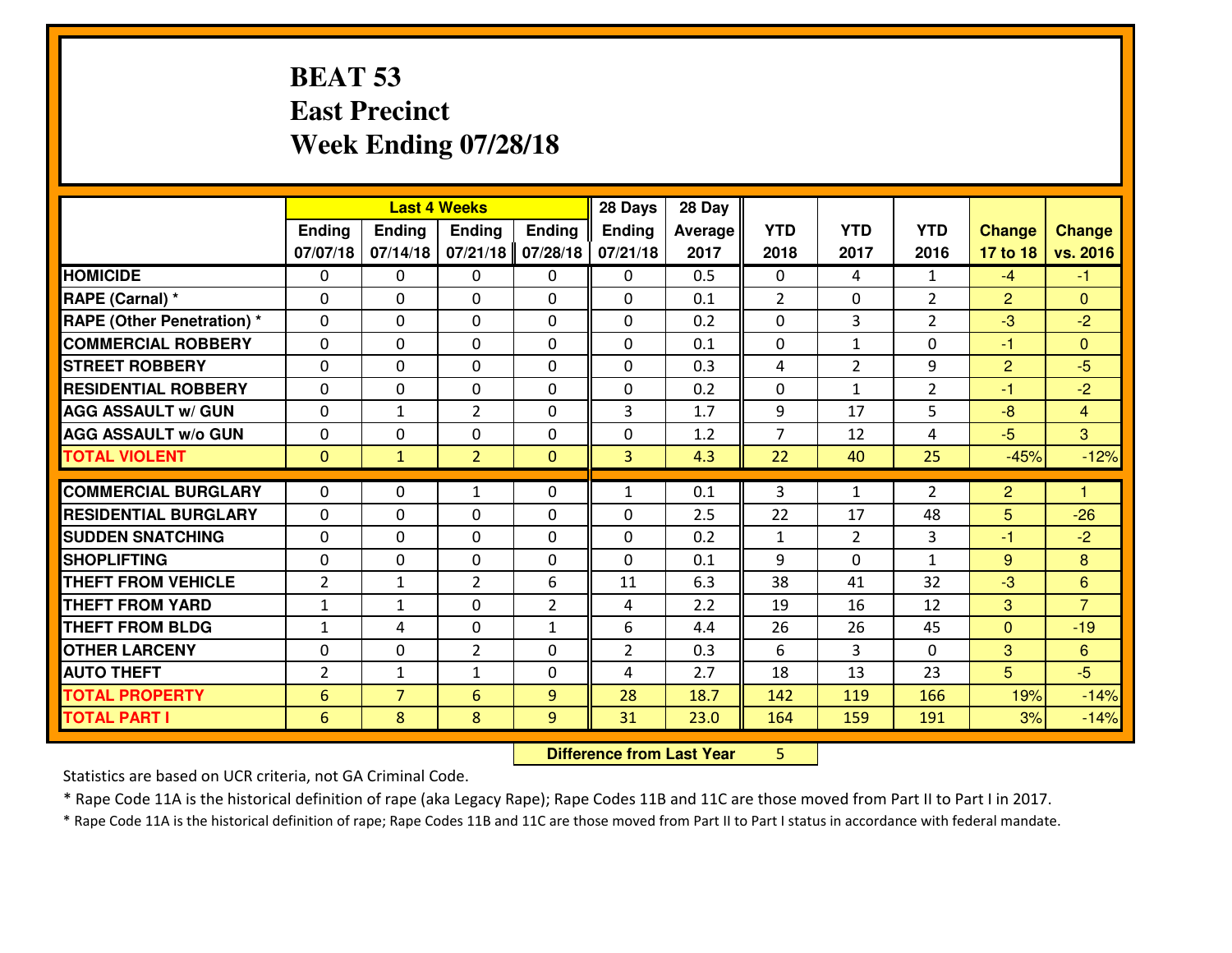#### **BEAT 54 East PrecinctWeek Ending 07/28/18**

|                                  |                |                | <b>Last 4 Weeks</b> |                | 28 Days        | 28 Day         |                |                |              |                |                |
|----------------------------------|----------------|----------------|---------------------|----------------|----------------|----------------|----------------|----------------|--------------|----------------|----------------|
|                                  | Ending         | <b>Ending</b>  | <b>Ending</b>       | Ending         | <b>Ending</b>  | <b>Average</b> | <b>YTD</b>     | <b>YTD</b>     | <b>YTD</b>   | <b>Change</b>  | <b>Change</b>  |
|                                  | 07/07/18       | 07/14/18       | 07/21/18            | 07/28/18       | 07/21/18       | 2017           | 2018           | 2017           | 2016         | 17 to 18       | vs. 2016       |
| <b>HOMICIDE</b>                  | $\Omega$       | 0              | $\Omega$            | $\Omega$       | 0              | 0.2            | 4              | 3              | $\mathbf{1}$ | 1              | 3              |
| RAPE (Carnal) *                  | $\Omega$       | 0              | $\mathbf{0}$        | $\Omega$       | $\Omega$       | 0.1            | $\Omega$       | $\Omega$       | $\Omega$     | $\Omega$       | $\Omega$       |
| <b>RAPE (Other Penetration)*</b> | 0              | 0              | $\mathbf{1}$        | 0              | $\mathbf{1}$   | 0.1            | $\mathbf{1}$   | $\Omega$       | $\mathbf{1}$ | 1              | $\overline{0}$ |
| <b>COMMERCIAL ROBBERY</b>        | 0              | 0              | $\mathbf 0$         | $\mathbf{1}$   | $\mathbf{1}$   | 0.9            | $\overline{2}$ | 11             | 0            | $-9$           | $\overline{2}$ |
| <b>STREET ROBBERY</b>            | $\mathbf{0}$   | 0              | $\mathbf 0$         | $\mathbf{1}$   | $\mathbf{1}$   | 0.8            | $\overline{7}$ | 9              | 14           | $-2$           | $-7$           |
| <b>RESIDENTIAL ROBBERY</b>       | $\Omega$       | 0              | $\mathbf 0$         | 0              | 0              | 0.0            | $\mathbf{1}$   | $\Omega$       | 3            | $\mathbf{1}$   | $-2$           |
| <b>AGG ASSAULT w/ GUN</b>        | 0              | 0              | 0                   | 0              | 0              | 1.1            | 8              | 11             | 15           | $-3$           | $-7$           |
| <b>AGG ASSAULT W/o GUN</b>       | 0              | 1              | 0                   | 0              | $\mathbf{1}$   | 0.8            | 10             | 8              | 3            | $\overline{2}$ | $\overline{7}$ |
| <b>TOTAL VIOLENT</b>             | $\mathbf{0}$   | $\mathbf{1}$   | $\mathbf{1}$        | $\overline{2}$ | $\overline{4}$ | 4.0            | 33             | 42             | 37           | $-21%$         | $-11%$         |
| <b>COMMERCIAL BURGLARY</b>       | $\Omega$       | 0              | $\mathbf{0}$        | $\mathbf{0}$   | $\Omega$       | 0.7            | 2              | 3              | 8            | -1             | $-6$           |
| <b>RESIDENTIAL BURGLARY</b>      | $\mathbf{0}$   | $\overline{2}$ | $\overline{2}$      | 2              | 6              | 5.1            | 38             | 36             | 55           | $\overline{2}$ | $-17$          |
| <b>SUDDEN SNATCHING</b>          | $\mathbf{0}$   | 0              | $\mathbf 0$         | 0              | 0              | 0.1            | $\mathbf{0}$   | $\Omega$       | 0            | $\Omega$       | $\mathbf{0}$   |
| <b>SHOPLIFTING</b>               | $\mathbf{1}$   | $\mathbf{1}$   | $\mathbf 0$         | $\mathbf{1}$   | 3              | 5.0            | 45             | 21             | 42           | 24             | 3              |
| <b>THEFT FROM VEHICLE</b>        | $\mathbf{1}$   | 1              | $\overline{2}$      | 4              | 8              | 5.3            | 30             | 46             | 45           | $-16$          | $-15$          |
| <b>THEFT FROM YARD</b>           | 0              | $\overline{2}$ | 0                   | 0              | $\overline{2}$ | 2.3            | 18             | 18             | 11           | $\mathbf{0}$   | $\overline{7}$ |
| <b>THEFT FROM BLDG</b>           | 0              | 0              | 0                   | 0              | 0              | 2.3            | 21             | 26             | 22           | $-5$           | $-1$           |
| <b>OTHER LARCENY</b>             | $1\,$          | 0              | 0                   | 0              | $\mathbf{1}$   | 0.2            | $\overline{7}$ | $\overline{2}$ | 3            | $5\phantom{.}$ | $\overline{4}$ |
| <b>AUTO THEFT</b>                | 0              | 0              | $\mathbf 0$         | 0              | 0              | 1.9            | 18             | 25             | 26           | $-7$           | $-8$           |
| <b>TOTAL PROPERTY</b>            | $\overline{3}$ | 6              | 4                   | $\overline{7}$ | 20             | 22.9           | 179            | 177            | 212          | 1%             | $-16%$         |
| <b>TOTAL PART I</b>              | $\overline{3}$ | $\overline{7}$ | 5                   | 9              | 24             | 26.8           | 212            | 219            | 249          | $-3%$          | $-15%$         |
|                                  |                |                |                     |                |                |                |                |                |              |                |                |

 **Difference from Last Year**-7

Statistics are based on UCR criteria, not GA Criminal Code.

\* Rape Code 11A is the historical definition of rape (aka Legacy Rape); Rape Codes 11B and 11C are those moved from Part II to Part I in 2017.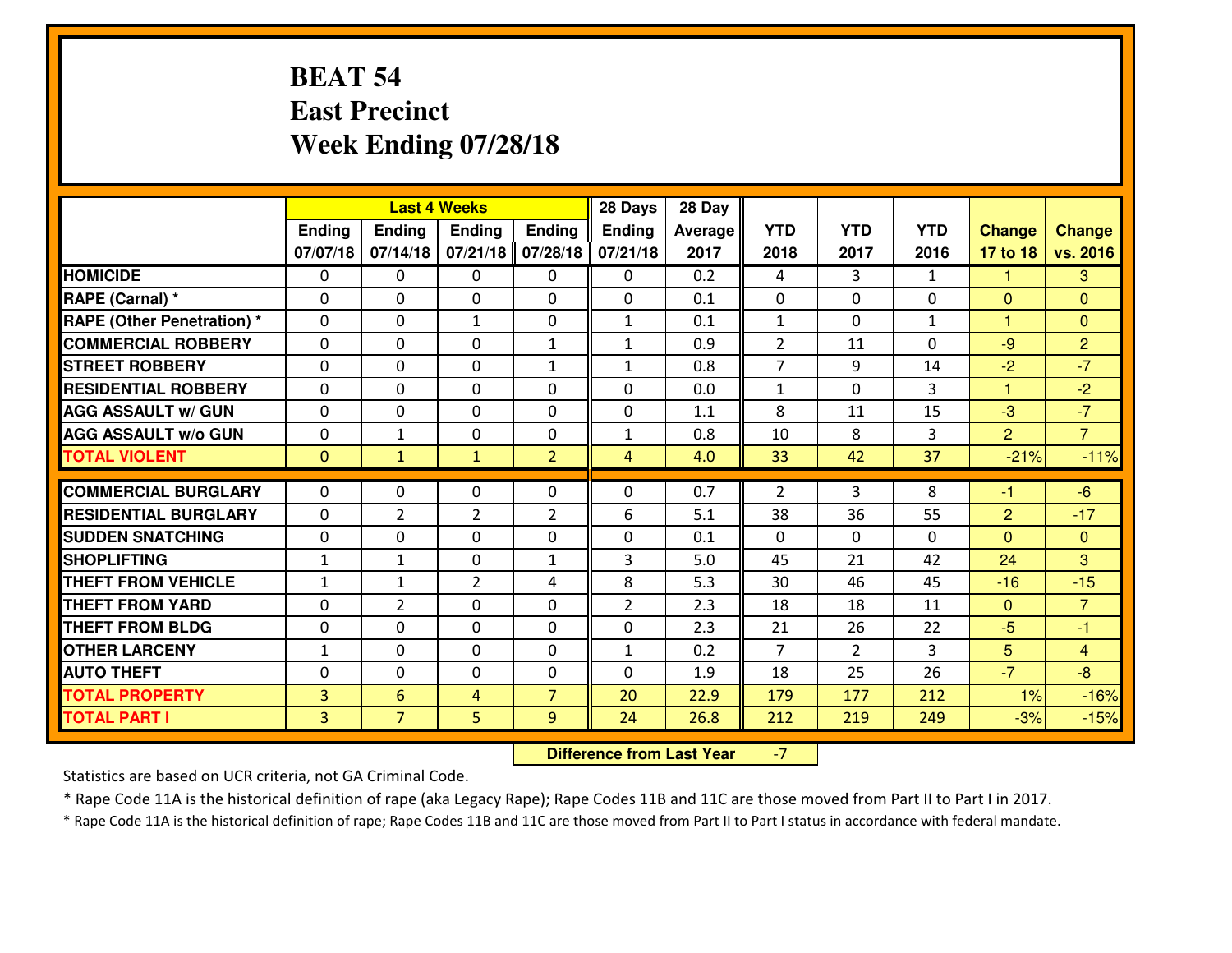#### **BEAT 55 East PrecinctWeek Ending 07/28/18**

|                                   |                |                | <b>Last 4 Weeks</b> |              | 28 Days        | 28 Day  |                |                |                |                |                |
|-----------------------------------|----------------|----------------|---------------------|--------------|----------------|---------|----------------|----------------|----------------|----------------|----------------|
|                                   | <b>Ending</b>  | <b>Ending</b>  | <b>Ending</b>       | Endina       | <b>Ending</b>  | Average | <b>YTD</b>     | <b>YTD</b>     | <b>YTD</b>     | <b>Change</b>  | <b>Change</b>  |
|                                   | 07/07/18       | 07/14/18       | 07/21/18            | 07/28/18     | 07/21/18       | 2017    | 2018           | 2017           | 2016           | 17 to 18       | vs. 2016       |
| <b>HOMICIDE</b>                   | $\mathbf{0}$   | 0              | $\mathbf{0}$        | 0            | 0              | 0.0     | 1              | $\Omega$       | 0              |                | 1              |
| RAPE (Carnal) *                   | $\Omega$       | 0              | 0                   | 0            | 0              | 0.0     | $\mathbf{0}$   | $\mathbf{0}$   | $\mathbf{1}$   | $\Omega$       | $-1$           |
| <b>RAPE (Other Penetration) *</b> | 0              | 0              | $\mathbf 0$         | 0            | 0              | 0.0     | 0              | $\mathbf{1}$   | $\mathbf{1}$   | $-1$           | $-1$           |
| <b>COMMERCIAL ROBBERY</b>         | 0              | 0              | $\mathbf 0$         | 0            | 0              | 1.0     | $\mathbf{0}$   | 9              | $\overline{2}$ | $-9$           | $-2$           |
| <b>STREET ROBBERY</b>             | 0              | 0              | $\mathbf 0$         | 0            | 0              | 0.2     | 4              | $\mathbf{1}$   | 5              | 3              | $-1$           |
| <b>RESIDENTIAL ROBBERY</b>        | $\Omega$       | $\Omega$       | $\mathbf 0$         | $\Omega$     | 0              | 0.0     | $\Omega$       | $\mathbf{1}$   | 0              | $-1$           | $\overline{0}$ |
| <b>AGG ASSAULT w/ GUN</b>         | $\mathbf 0$    | $\mathbf{1}$   | $\mathbf 0$         | 0            | $\mathbf{1}$   | 0.5     | 4              | 5              | 5              | $-1$           | $-1$           |
| <b>AGG ASSAULT w/o GUN</b>        | 0              | $\mathbf{1}$   | $\mathbf 0$         | $\Omega$     | 1              | 0.5     | 4              | $\mathbf{1}$   | 5              | 3              | $-1$           |
| <b>TOTAL VIOLENT</b>              | $\mathbf{0}$   | $\overline{2}$ | $\mathbf{0}$        | $\mathbf{0}$ | $\overline{2}$ | 2.2     | 13             | 18             | 19             | $-28%$         | $-32%$         |
| <b>COMMERCIAL BURGLARY</b>        |                |                |                     |              |                |         |                |                |                |                |                |
|                                   | $\Omega$       | 0              | 0                   | 0            | $\Omega$       | 0.3     | 3              | $\mathbf{1}$   | 6              | 2              | $-3$           |
| <b>RESIDENTIAL BURGLARY</b>       | 0              | 0              | $\mathbf 0$         | 0            | 0              | 3.4     | 10             | 32             | 29             | $-22$          | $-19$          |
| <b>SUDDEN SNATCHING</b>           | $\mathbf{0}$   | 0              | 0                   | 0            | $\Omega$       | 0.2     | $\mathbf{1}$   | $\overline{2}$ | 0              | $-1$           | $\overline{1}$ |
| <b>SHOPLIFTING</b>                | 3              | 0              | 1                   | 5            | 9              | 13.8    | 116            | 119            | 78             | $-3$           | 38             |
| <b>THEFT FROM VEHICLE</b>         | 0              | $\mathbf{1}$   | $\mathbf 0$         | 0            | $\mathbf{1}$   | 4.1     | 26             | 34             | 40             | $-8$           | $-14$          |
| <b>THEFT FROM YARD</b>            | $\overline{2}$ | 0              | $\mathbf{1}$        | $\mathbf{1}$ | 4              | 1.5     | 18             | 12             | 8              | 6              | 10             |
| <b>THEFT FROM BLDG</b>            | $\overline{2}$ | 0              | 1                   | 0            | 3              | 1.5     | 11             | 9              | 23             | $\overline{2}$ | $-12$          |
| <b>OTHER LARCENY</b>              | $\mathbf 0$    | 0              | 0                   | 0            | 0              | 0.6     | $\overline{2}$ | 5              | $\Omega$       | $-3$           | $\overline{2}$ |
| <b>AUTO THEFT</b>                 | $\mathbf{0}$   | 0              | $\mathbf{0}$        | $\Omega$     | 0              | 1.7     | 11             | 9              | 20             | 2              | $-9$           |
| <b>TOTAL PROPERTY</b>             | $\overline{7}$ | $\mathbf{1}$   | 3                   | 6            | 17             | 27.2    | 198            | 223            | 204            | $-11%$         | $-3%$          |
| <b>TOTAL PART I</b>               | $\overline{7}$ | 3 <sup>1</sup> | $\overline{3}$      | 6            | 19             | 29.4    | 211            | 241            | 223            | $-12%$         | $-5%$          |

 **Difference from Last Year**-30

Statistics are based on UCR criteria, not GA Criminal Code.

\* Rape Code 11A is the historical definition of rape (aka Legacy Rape); Rape Codes 11B and 11C are those moved from Part II to Part I in 2017.